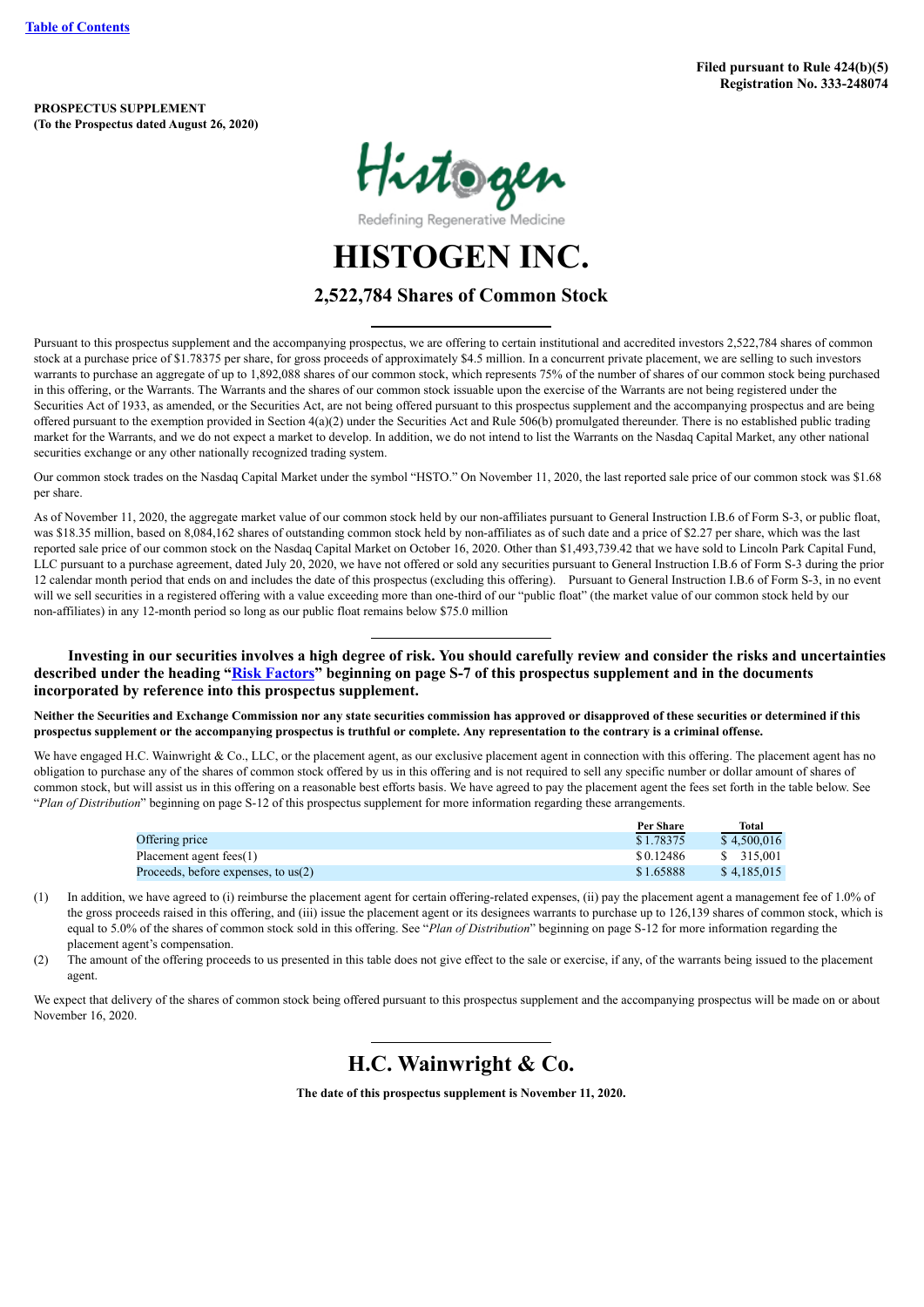$\overline{a}$ 

# **TABLE OF CONTENTS**

# **PROSPECTUS SUPPLEMENT**

<span id="page-1-0"></span>

| <b>ABOUT THIS PROSPECTUS SUPPLEMENT</b>                   | $S$ -ii |
|-----------------------------------------------------------|---------|
| <b>SPECIAL NOTE REGARDING FORWARD-LOOKING INFORMATION</b> | $S-1$   |
| PROSPECTUS SUPPLEMENT SUMMARY                             | $S-2$   |
| <b>THE OFFERING</b>                                       | $S-5$   |
| <b>RISK FACTORS</b>                                       | $S-7$   |
| <b>USE OF PROCEEDS</b>                                    | $S-9$   |
| PRIVATE PLACEMENT OF WARRANTS                             | $S-10$  |
| <b>DILUTION</b>                                           | $S-11$  |
| <b>PLAN OF DISTRIBUTION</b>                               | $S-12$  |
| <b>LEGAL MATTERS</b>                                      | $S-14$  |
| <b>EXPERTS</b>                                            | $S-14$  |
| WHERE YOU CAN FIND MORE INFORMATION                       | $S-14$  |
| INCORPORATION OF CERTAIN DOCUMENTS BY REFERENCE           | $S-14$  |

# **PROSPECTUS**

|                                                           | <b>Page</b> |
|-----------------------------------------------------------|-------------|
| <b>ABOUT THIS PROSPECTUS</b>                              |             |
| <b>SUMMARY</b>                                            |             |
| <b>RISK FACTORS</b>                                       |             |
| <b>SPECIAL NOTE REGARDING FORWARD-LOOKING INFORMATION</b> |             |
| <b>USE OF PROCEEDS</b>                                    | 9           |
| <b>DIVIDEND POLICY</b>                                    | 10          |
| <b>DESCRIPTION OF SECURITIES WE MAY OFFER</b>             | 11          |
| <b>DESCRIPTION OF CAPITAL STOCK</b>                       | 12          |
| <b>DESCRIPTION OF DEBT SECURITIES</b>                     | 16          |
| <b>DESCRIPTION OF WARRANTS</b>                            | 24          |
| <b>DESCRIPTION OF UNITS</b>                               | 26          |
| <b>LEGAL OWNERSHIP OF SECURITIES</b>                      | 28          |
| <b>PLAN OF DISTRIBUTION</b>                               | 32          |
| <b>LEGAL MATTERS</b>                                      | 35          |
| <b>EXPERTS</b>                                            | 35          |
| WHERE YOU CAN FIND ADDITIONAL INFORMATION                 | 35          |
| <b>INCORPORATION OF CERTAIN INFORMATION BY REFERENCE</b>  | 35          |
|                                                           |             |

S-i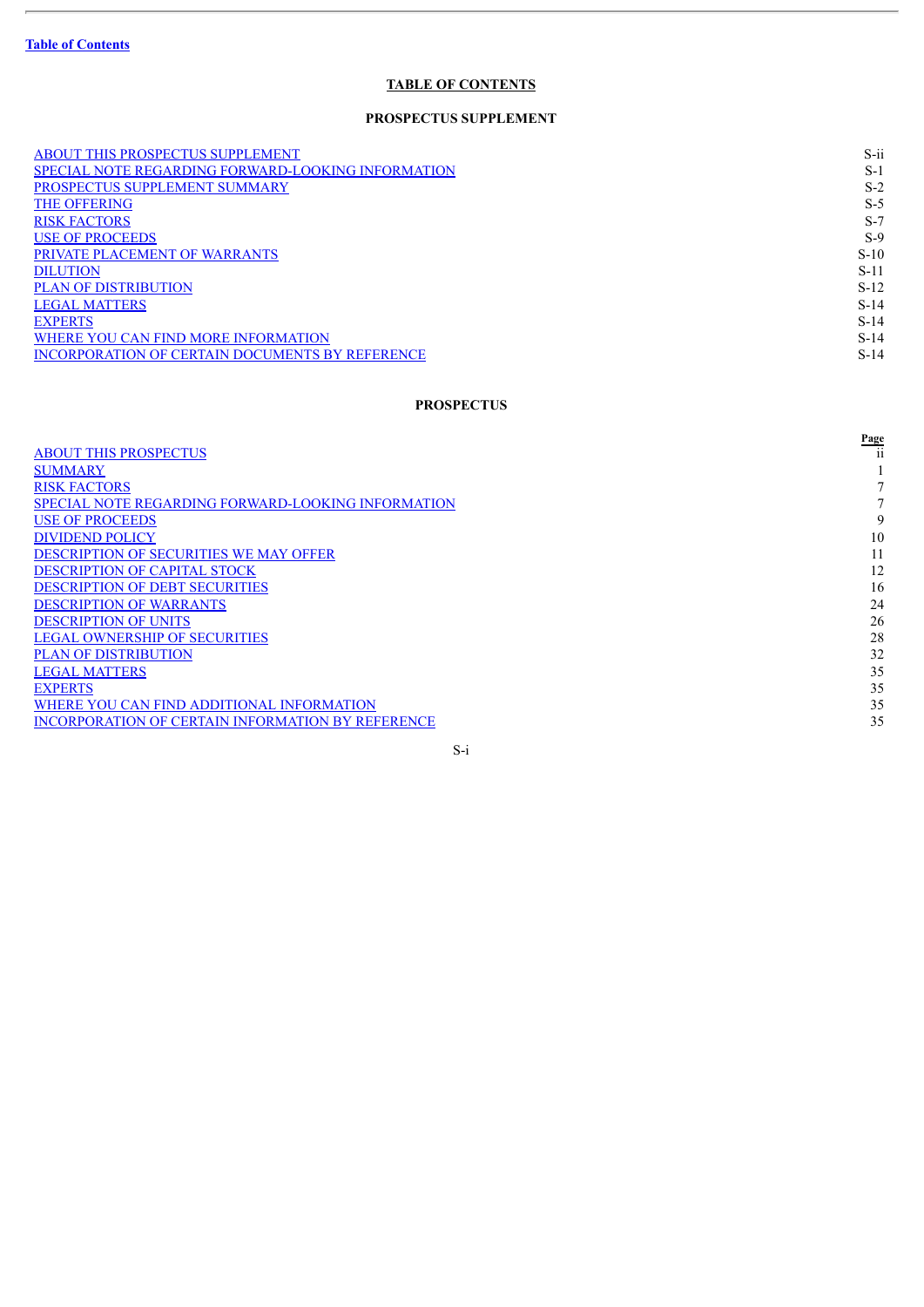## **ABOUT THIS PROSPECTUS SUPPLEMENT**

<span id="page-2-0"></span>This document contains two parts. The first part is this prospectus supplement, which describes the terms of this offering and also adds to and updates information contained in the accompanying prospectus and the documents incorporated by reference in this prospectus supplement and the accompanying prospectus. The second part, the accompanying prospectus, dated August 26, 2020, including the documents incorporated by reference therein, provides more general information, some of which may not apply to this offering. On May 26, 2020, pursuant to the Agreement and Plan of Merger and Reorganization, dated as of January 28, 2020 (the "Merger Agreement"), by and among Histogen Inc. (f/k/a Conatus Pharmaceuticals Inc.) ("Histogen"), Histogen Therapeutics Inc. (f/k/a Histogen Inc.), a Delaware corporation ("Private Histogen"), and Chinook Merger Sub, Inc., a Delaware corporation and wholly-owned subsidiary of the Histogen ("Merger Sub"), Merger Sub merged with and into Private Histogen, with Private Histogen becoming a wholly-owned subsidiary of Histogen. Generally, when we refer to this prospectus, we are referring to both parts of this document combined. To the extent there is a conflict between the information contained in this prospectus supplement, and the information contained in the accompanying prospectus or in any document incorporated by reference that was filed with the Securities and Exchange Commission, or the SEC, before the date of this prospectus supplement, you should rely on the information in this prospectus supplement. If any statement in one of these documents is inconsistent with a statement in another document having a later date, for example, a document incorporated by reference in the accompanying prospectus, the statement in the document having the later date modifies or supersedes the earlier statement.

You should rely only on the information contained in or incorporated by reference in this prospectus supplement and the accompanying prospectus. Neither we nor the placement agent have authorized anyone to provide you with different information. If anyone provides you with different or inconsistent information, you should not rely on it. We are not, and the placement agent is not, making an offer to sell these securities in any jurisdiction where the offer or sale is not permitted or in which the person making that offer or solicitation is not qualified to do so or to anyone to whom it is unlawful to make an offer or solicitation. You should assume that the information appearing in this prospectus supplement, the accompanying prospectus and the documents incorporated by reference in this prospectus supplement and the accompanying prospectus, is accurate only as of the date of those respective documents. Our business, financial condition, results of operations and prospects may have changed since those dates. You should read this prospectus supplement, the accompanying prospectus and the documents incorporated by reference in this prospectus supplement and the accompanying prospectus in their entirety before making an investment decision. You should also read and consider the information in the documents to which we have referred you in the sections of this prospectus supplement entitled "*Where You Can Find More Information*" and "*Incorporation of Certain Documents by Reference*."

We further note that the representations, warranties and covenants made by us in any agreement that is filed as an exhibit to any document that is incorporated by reference into this prospectus supplement or the accompanying prospectus were made solely for the benefit of the parties to such agreement, including, in some cases, for the purpose of allocating risk among the parties to such agreement, and should not be deemed to be a representation, warranty or covenant to you. Moreover, such representations, warranties or covenants were accurate only as of the date when made. Accordingly, such representations, warranties and covenants should not be relied on as accurately representing the current state of our affairs.

This prospectus supplement, the accompanying prospectus and the document incorporated herein and therein contain market data and industry statistics and forecasts that are based on independent industry publications and other publicly available information. Although we believe these sources are reliable, we do not guarantee the accuracy or completeness of this information and we have not independently verified this information. In addition, the market and industry data and forecasts that may be included or incorporated by reference in this prospectus supplement and the accompanying prospectus may involve estimates, assumptions and other risks and uncertainties and are subject to change based on various factors, including those discussed under the heading "*Risk Factors*" contained in this prospectus supplement and accompanying prospectus and under similar

S-ii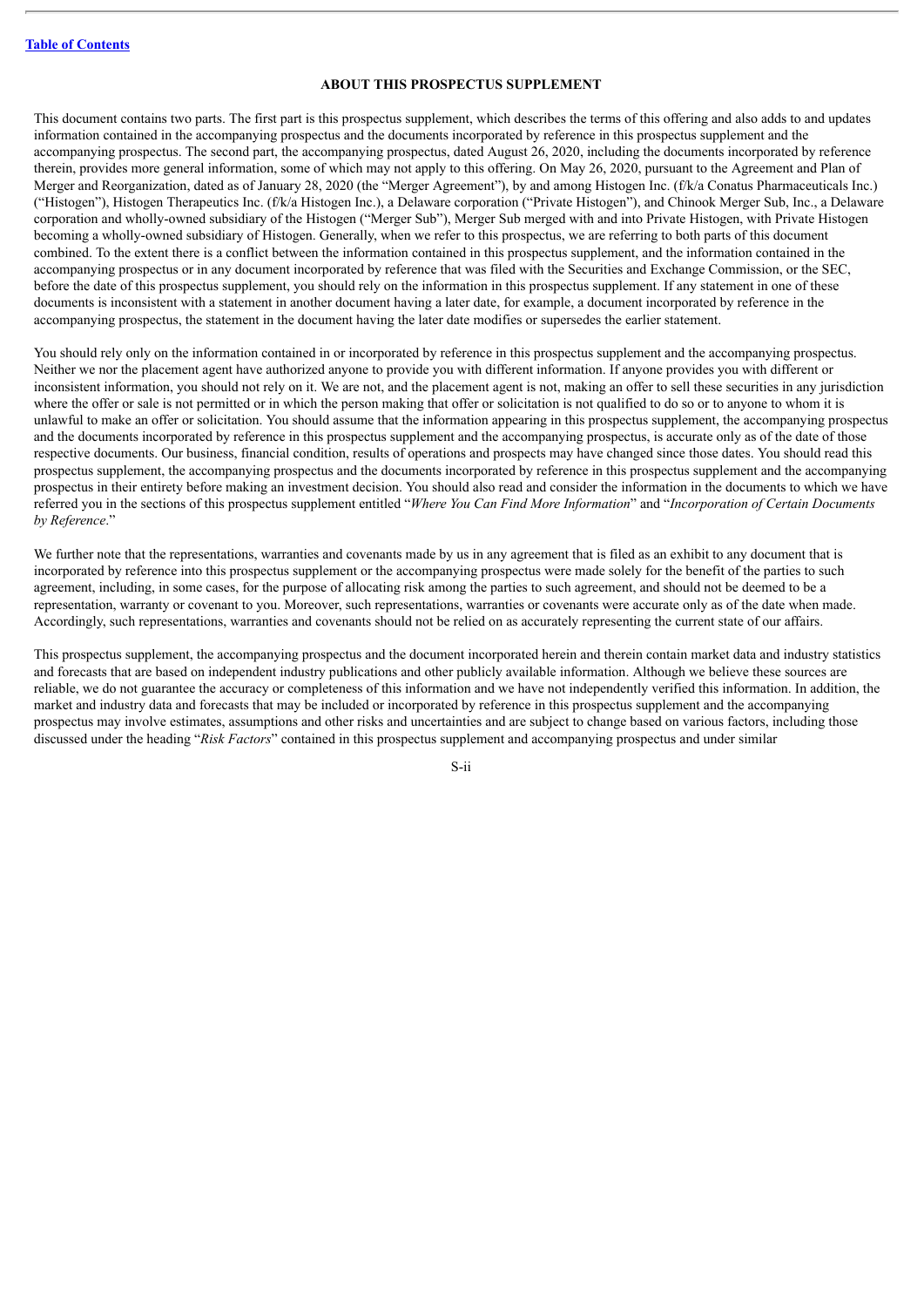headings in other documents that are incorporated by reference herein and therein. Accordingly, you should not place undue reliance on this information.

When we refer to "Histogen," the "Company," "we," "our" and "us" or other similar terms in this prospectus, we mean Histogen Inc. and its consolidated subsidiaries (taken as a whole), unless we state otherwise or the context indicates otherwise. When we refer to "you," we mean the potential purchasers of the securities offered hereby.

"Histogen," the Histogen logo and other trademarks, service marks, and trade names of Histogen are registered and unregistered marks of Histogen Inc. Other third-party logos and product/trade names are registered trademarks or trade names of their respective companies.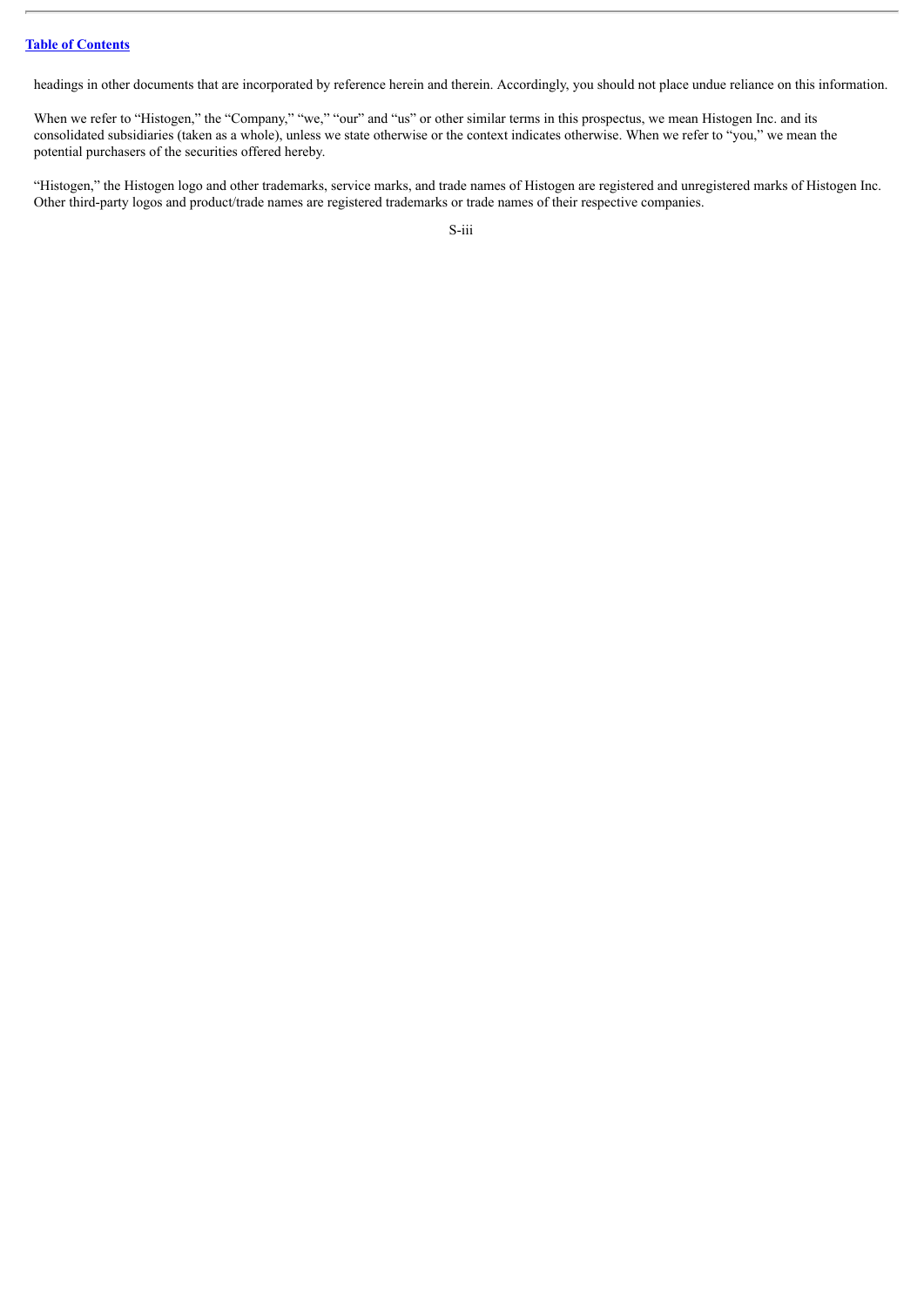#### **SPECIAL NOTE REGARDING FORWARD-LOOKING STATEMENTS**

<span id="page-4-0"></span>This prospectus supplement, the accompanying prospectus, and the documents incorporated by reference herein and therein, contain "forward-looking" statements within the meaning of Section 27A of the Securities Act of 1933 and Section 21E of the Securities Exchange Act of 1934. Any statements contained herein that are not of historical facts may be deemed to be forward-looking statements. In some cases, you can identify these statements by words such as such as "anticipates," "believes," "plans," "expects," "projects," "future," "intends," "may," "should," "could," "estimates," "predicts," "potential," "continue," "guidance," and other similar expressions that are predictions of or indicate future events and future trends. These forwardlooking statements include, but are not limited to, statements about:

- any impact of the COVID-19 pandemic, or responses to the pandemic, on our business, clinical trials or personnel;
- our expectations regarding the potential benefits of our strategy and technology;
- our expectations regarding the operation of our product candidates, collaborations and related benefits;
- our beliefs regarding our industry;
- our beliefs regarding the success, cost and timing of our product candidate development and collaboration activities and current and future clinical trials and studies;
- our beliefs regarding the potential markets for our product candidates, collaborations and our and our collaborators' ability to serve those markets;
- our ability to attract and retain key personnel;
- our ability to obtain funding for our operations, including funding necessary to complete further development and any commercialization of our product candidates;
- our expected use of the net proceeds to us from this offering; and
- regulatory developments in the United States, or U.S., and foreign countries.

In some cases, you can identify forward-looking statements by terminology such as "may," "will," "should," "could," "expects," "intends," "plans," "anticipates," "believes," "estimates," "predicts," "potential," "continue," or the negative of these terms or other comparable terminology. These forward-looking statements are only predictions. These forward-looking statements are based on current expectations, estimates, forecasts, and projections about our business and the industry in which we operate and management's beliefs and assumptions and are not guarantees of future performance or developments and involve known and unknown risks, uncertainties, and other factors that are in some cases beyond our control. As a result, any or all of our forward-looking statements in this prospectus and the documents incorporated by reference in this prospectus may turn out to be inaccurate. Factors that could materially affect our business operations and financial performance and condition include, but are not limited to, those risks and uncertainties described herein under "Risk Factors" and under "Item 1A—Risk Factors" in our most recent Annual Report on Form 10-K and most recent Form 10-Q and in other documents we may file with the SEC. You are urged to consider these factors carefully in evaluating the forwardlooking statements and are cautioned not to place undue reliance on the forward-looking statements. The forward-looking statements are based on information available to us as of the date of this prospectus supplement and the date of any document incorporated by reference. Unless required by law, we do not intend to publicly update or revise any forward-looking statements to reflect new information or future events or otherwise.

These statements are based upon information available to us as of the date of this prospectus supplement, and while we believe such information forms a reasonable basis for such statements, such information may be limited or incomplete, and our statements should not be read to indicate that we have conducted an exhaustive inquiry into, or review of, all potentially available relevant information. These statements are inherently uncertain and investors are cautioned not to unduly rely upon these statements.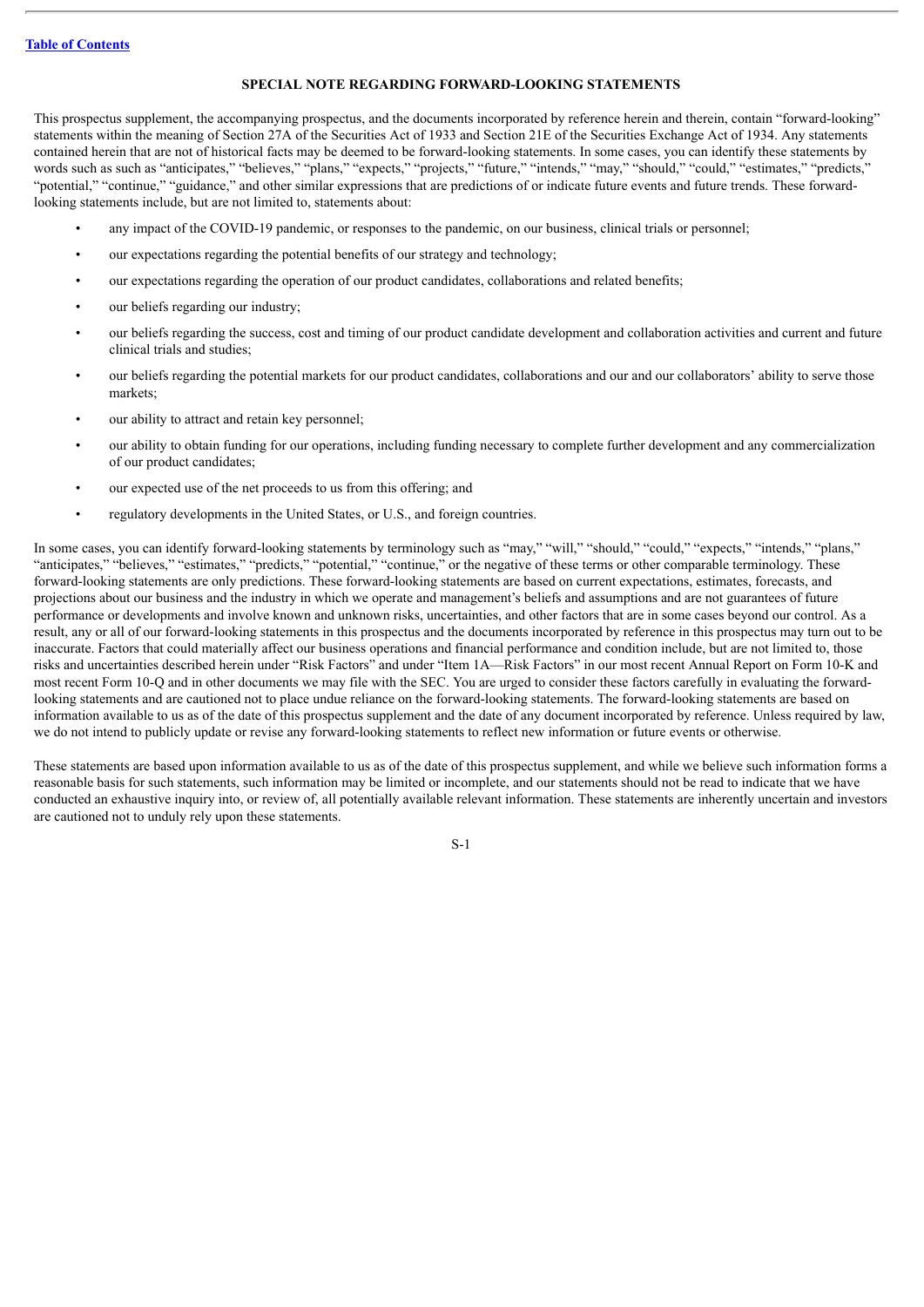#### **PROSPECTUS SUPPLEMENT SUMMARY**

<span id="page-5-0"></span>This summary highlights information contained in other parts of this prospectus supplement and in the documents we incorporate by reference. Because it is only a summary, it does not contain all of the information that you should consider before investing in the common stock and it is qualified in its entirety by, and should be read in conjunction with, the more detailed information appearing elsewhere or incorporated by reference in this prospectus supplement and the accompanying prospectus. You should read all such documents carefully, especially the risk factors and our consolidated financial statements and the related notes included or incorporated by reference in this prospectus supplement and the accompanying *prospectus, before deciding to buy shares of our common stock.*

#### **Histogen, Inc.**

Histogen is a clinical-stage therapeutics company focused on developing potential first-in-class restorative therapeutics that ignite the body's natural process to repair and maintain healthy biological function.

Histogen's technology is based on the discovery that growing fibroblast cells under simulated embryonic conditions induces them to become multipotent with stem cell like properties The environment created by Histogen's proprietary process mimics the conditions within the wombvery low oxygen and suspension. When cultured under these conditions, the fibroblast cells generate biological materials that stimulate a person's own stem cells to activate and replace/regenerate their damaged cells and tissue. Histogen's proprietary, reproducible manufacturing process provides targeted solutions that harness the body's inherent regenerative power across a broad range of therapeutic indications including hair growth, dermal rejuvenation, joint cartilage regeneration and spinal disc repair.

Histogen's reproducible manufacturing process yields multiple biologic products from a single bioreactor, including cell conditioned medium (CCM), human extracellular matrix (hECM) and hair stimulating complex (HSC), creating a spectrum of products for a variety of markets from one core technology.

- *Human Multipotent Cell Conditioned Media, or CCM*: A soluble multipotent CCM that is the starting material for products for skin care and other applications. The liquid complex produced through Histogen's manufacturing process contains soluble biologicals with a diverse range of embryonic-like proteins. Because the cells produce and secrete these factors while developing the extracellular matrix, or ECM, these proteins are naturally infused into the liquid media in a stabilized form. The CCM contains a diverse mixture of cell-signaling materials, including human growth factors such as Keratinocyte Growth Factor, soluble human ECM proteins such as collagen, and vital proteins which support the epidermal stem cells that renew skin throughout life.
- *Human Extracellular Matrix, or hECM*: An insoluble hECM for applications such as orthopedics and soft tissue augmentation, which can be fabricated into a variety of structural or functional forms for tissue engineering and clinical applications. The hECM produced through Histogen's proprietary process is a novel, all-human, naturally secreted material. It is most similar to early embryonic structural tissue which provides the framework and signals necessary for cell in-growth and tissue development. By producing similar ECM materials to those that aided in the original formation of these tissues in the embryo, regenerative cells are supported in vitro and have shown potential as therapeutics in vivo.
- *Hair Stimulating Complex, or HSC*: A soluble biologic comprised of growth factors involved in the signaling of cells in the body, particularly those factors known to be important in hair formation and the stimulation of resting hair follicles.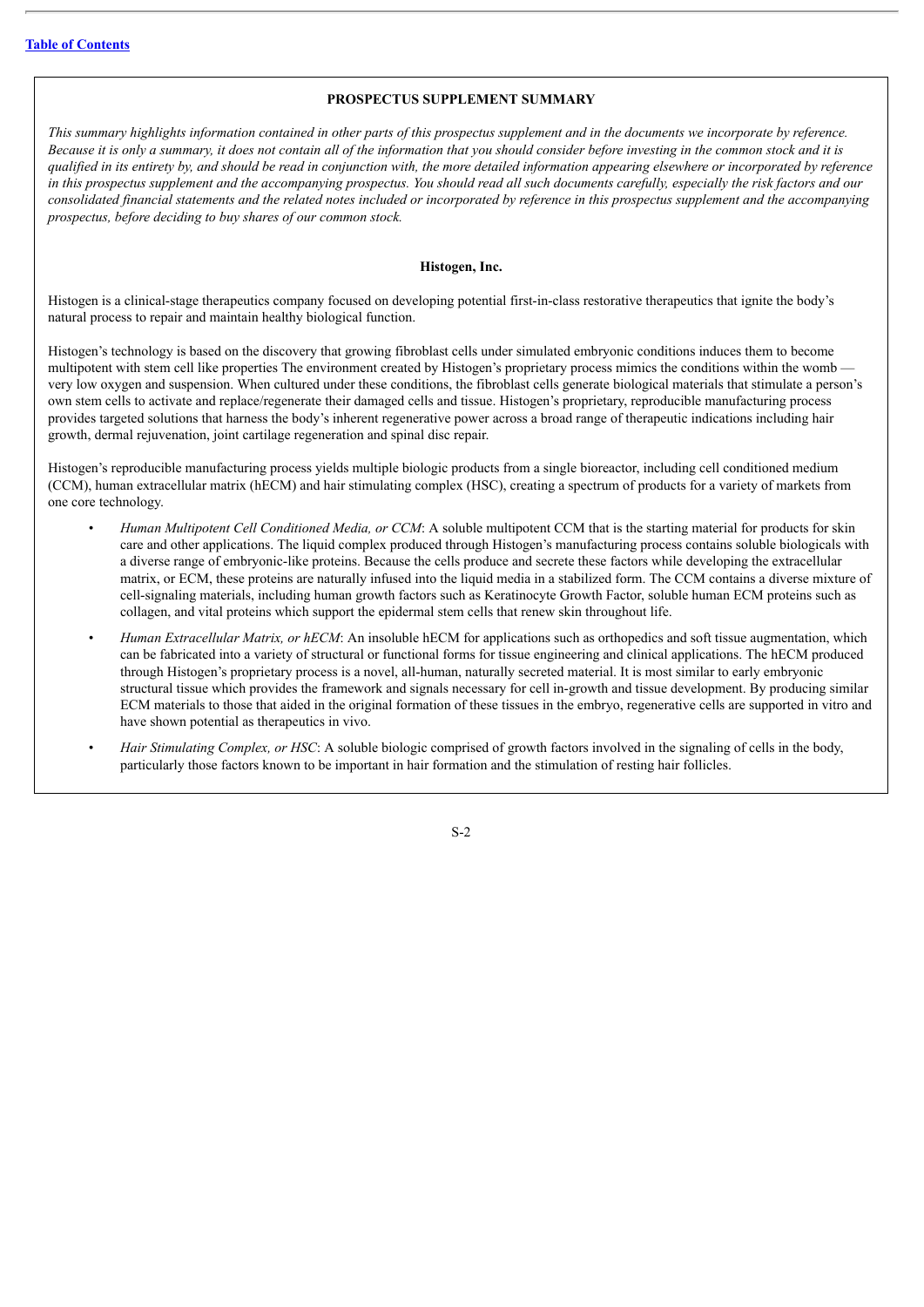Under the hECM and HSC core technology platforms, we have three product candidates in clinical development intended to address what we believe to be underserved, multibillion-dollar global markets:

- **HST-001** is a hair stimulating complex, or HSC, intended to be a physician-administered therapeutic for alopecia (hair loss). HST-001 is minimally-invasive and has been shown in early studies to stimulate resting hair follicles to produce new cosmetically-relevant hair. In May of 2020, we initiated our Phase 1b/2a clinical trial of HST-001, designed to assess the safety, tolerability and indicators of efficacy of HST-001 for the treatment of androgenic alopecia in men and in October, we completed patient dosing. We anticipate having top-line results in the fourth quarter of 2020.
- **HST-002** is a human-derived collagen and extracellular matrix dermal filler intended to be injected into the dermis for the treatment of facial folds and wrinkles. In April of 2020, we filed an investigational device exemption, or IDE, with the FDA. In September of 2020, we received communications from the Office of Combination Products (OCM), a division of the United States Food and Drug Administration (FDA), that HST-002 is a drug-biologic-device combination product and will be assigned to the Center for Biologics Evaluation Research (CBER) Office of Tissues and Advanced Therapies (OTAT) as the agency lead for premarket review and regulation. Assuming the IDE had been granted by FDA, we planned to initiate a Phase 1 clinical trial, designed to assess the safety and tolerability of HST-002, as well as look for early indications of efficacy versus Restylane-L in moderate to severe nasolabial folds, in the fourth quarter of 2020. Based upon the FDA's communications that HST-002 will be regulated as a drug-biologic-device combination product, we are evaluating the impact to our clinical timeline and expect to provide an update in the fourth quarter of 2020.
- **HST-003** is a human extracellular matrix, or hECM, intended for regenerating hyaline cartilage for the treatment of articular cartilage defects in the knee, with a novel malleable scaffold that stimulates the body's own stem cells. In September 2020, we were awarded a \$2.0 million grant by the Peer Reviewed Orthopedic Research Program (PRORP) of the U.S. Department of Defense ("DoD") to partially fund a Phase 1/2 clinical trial of HST-003 for regeneration of cartilage in the knee. We intend to file an IND for HST-003 in the fourth quarter of 2020. The U.S. Army Medical Research Acquisition Activity, 820 Chandler Street, Fort Detrick MD 21702, is the awarding and administering acquisition office. The views expressed in this filing are those of the author and may not reflect the official policy or position of the Department of the Army, Department of Defense, or the U.S. Government.

Additionally, we are developing HST-004, which is a CCM scaffold intended to be administered through an interdiscal injection for spinal disc repair. Early research has shown that HST-004 stimulates stem cells from spinal disc to proliferate and secrete aggrecan and collagen II. HST-004 was shown to reduce inflammation and protease activity and upregulate aggrecan production in an ex vivo spinal disc model.

Histogen has also developed a non-prescription topical skin care ingredient utilizing CCM that harnesses the power of growth factors and other cell signaling molecules to support our epidermal stem cells, which renew skin throughout life. The CCM ingredient for skin care currently generates product revenue from Allergan Sales LLC, who formulates the ingredient into their skin care product lines in spas and professional offices.

#### **Risk Factors**

Our operations and financial results are subject to various risks and uncertainties. Before deciding to invest in our securities, you should carefully consider the factors described below under "*Risk Factors*" beginning on page S-7 of this prospectus supplement and the other information included elsewhere in this prospectus supplement and the accompanying prospectus, the risk factors described under "Part I, Item 1A. Risk Factors" in our latest Form 10-K and Form 10-Q, and the risk factors described in our prospectus dated April 1, 2020, filed with the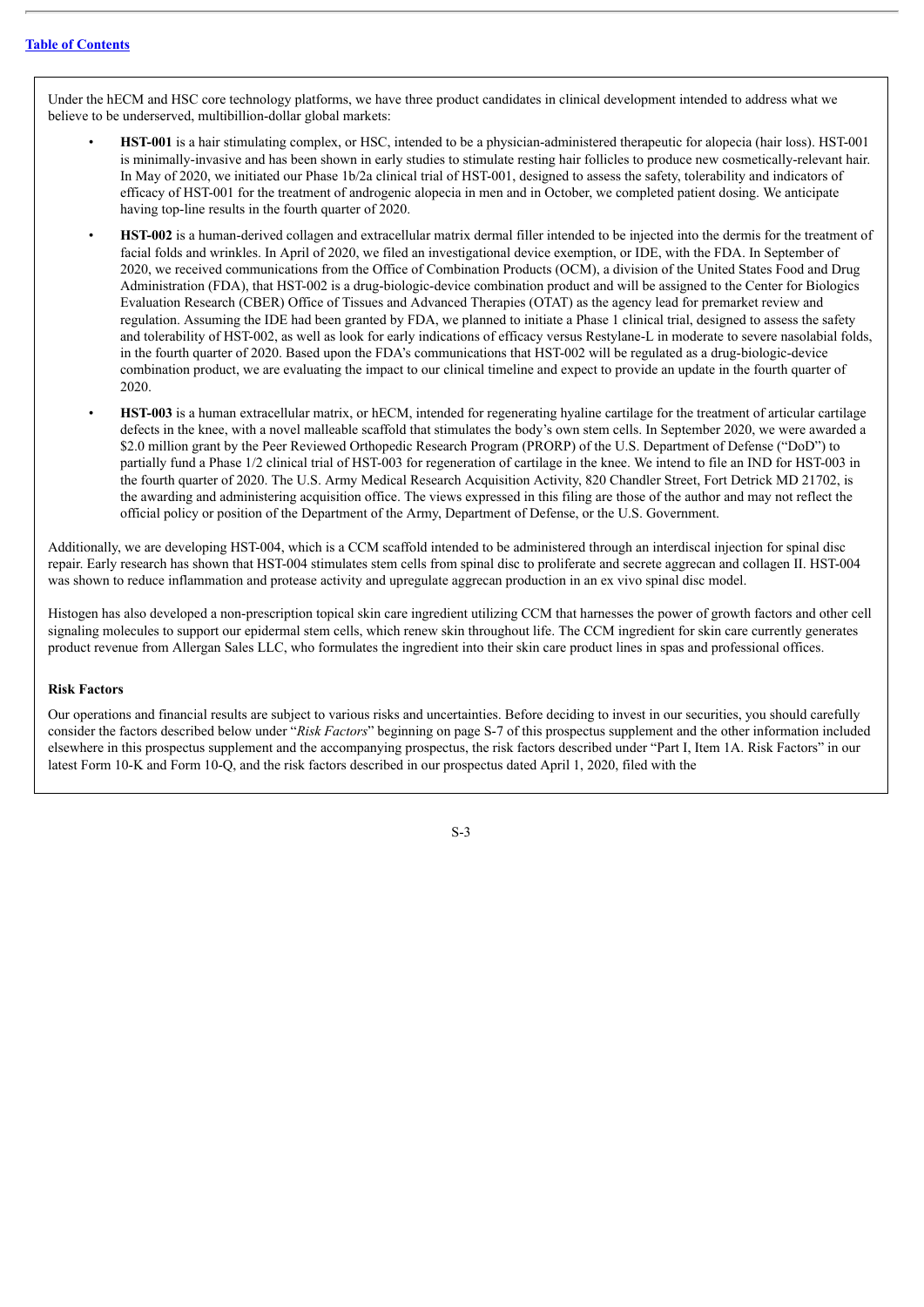Securities and Exchange Commission pursuant to Rule 424(b) under the Securities Act, relating to the Registration Statement on Form S-4, as amended (File No. 333-236332), each of which are incorporated herein by reference, any of which could adversely affect our business, results of operations, financial condition and prospects. Additional risks and uncertainties not presently known to us or that we currently deem immaterial may also adversely affect our business operations.

#### **Our Corporate Information**

We were incorporated under the laws of Delaware under the name Conatus Pharmaceuticals, Inc. as a private company in July 2005. We completed our initial public offering in July 2013. In May 2020, we acquired Private Histogen through its merger with a wholly owned subsidiary of ours, with Private Histogen surviving as our wholly-owned subsidiary. As part of that transaction, Conatus Pharmaceuticals, Inc. changed its name to Histogen Inc. Our principal executive offices are located at 10655 Sorrento Valley Road, Suite 200, San Diego, CA 92121 and our telephone number is (858) 526-3100. Our website is www.histogen.com. Information contained on, or that can be accessed through, our website is not incorporated by reference into this prospectus, and you should not consider information on our website to be part of this prospectus. We have included our website address as an inactive textual reference only.

| i             |  |
|---------------|--|
| ۰.<br>۰.<br>v |  |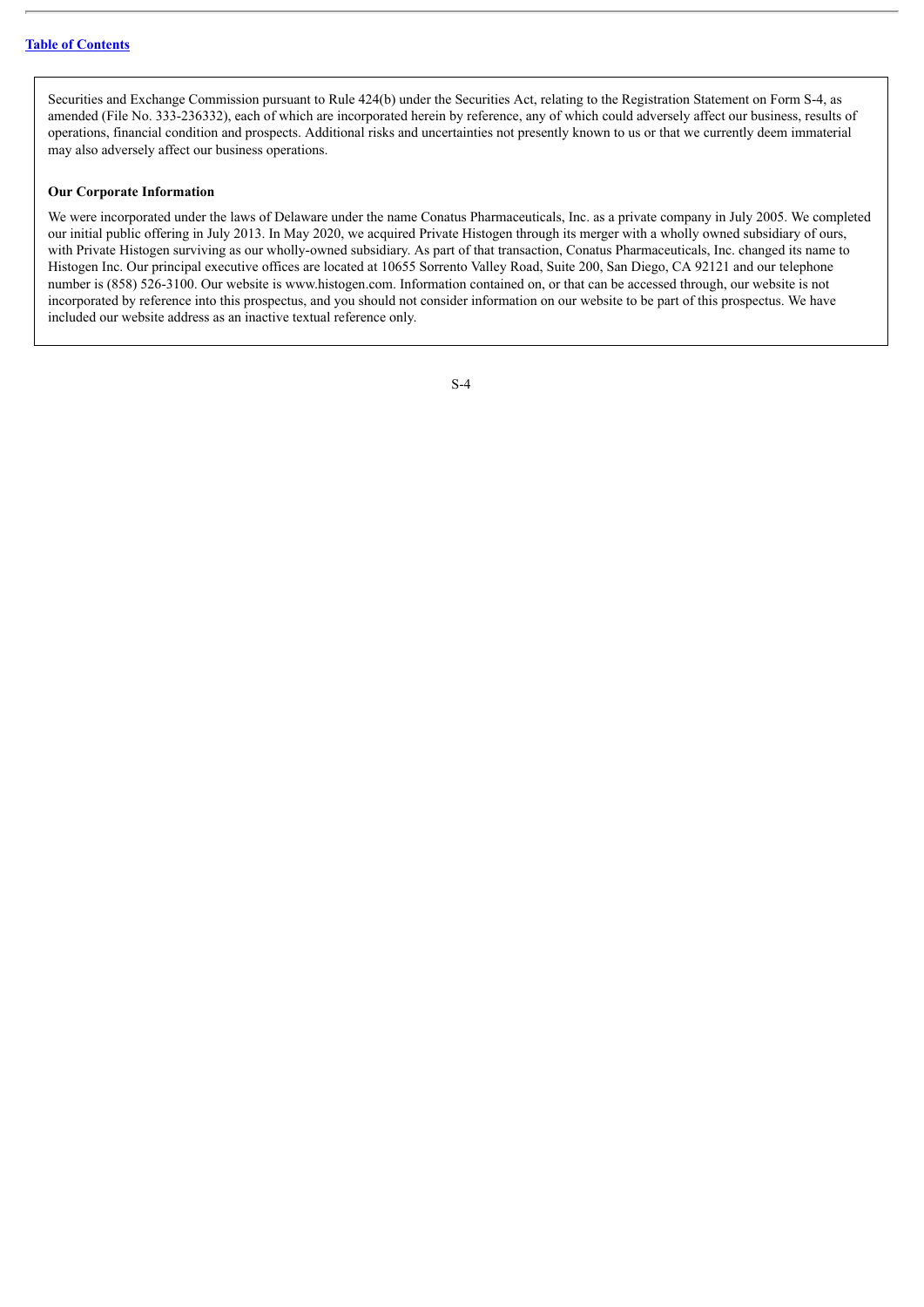<span id="page-8-0"></span>

| <b>Common stock offered by the Company</b>         | 2,522,784 shares.                                                                                                                                                                                                                                                                                                                                                                                                                                                                                                                                                                                                                                                                                                                                                                                                                                                                                                                                                                                                                                   |
|----------------------------------------------------|-----------------------------------------------------------------------------------------------------------------------------------------------------------------------------------------------------------------------------------------------------------------------------------------------------------------------------------------------------------------------------------------------------------------------------------------------------------------------------------------------------------------------------------------------------------------------------------------------------------------------------------------------------------------------------------------------------------------------------------------------------------------------------------------------------------------------------------------------------------------------------------------------------------------------------------------------------------------------------------------------------------------------------------------------------|
| Offering price per share                           | \$1.78375                                                                                                                                                                                                                                                                                                                                                                                                                                                                                                                                                                                                                                                                                                                                                                                                                                                                                                                                                                                                                                           |
| Common stock to be outstanding after this offering | 15,010,757 shares (assuming that we sell the maximum number of shares of common stock<br>offered in this offering and excluding shares issuable upon the exercise of the warrants to be<br>issued to the placement agent and concurrent private placement).                                                                                                                                                                                                                                                                                                                                                                                                                                                                                                                                                                                                                                                                                                                                                                                         |
| Use of proceeds                                    | We intend to use the net proceeds from this offering for general corporate purposes, including,<br>but are not limited to, the funding of clinical development of and pursuing regulatory approval<br>for our product candidates, and general and administrative expenses. Our management will<br>retain broad discretion over the allocation of the net proceeds from the sale of the common<br>stock. See "Use of Proceeds" on page S-9.                                                                                                                                                                                                                                                                                                                                                                                                                                                                                                                                                                                                          |
| <b>Nasdaq Capital Market Symbol</b>                | "HSTO".                                                                                                                                                                                                                                                                                                                                                                                                                                                                                                                                                                                                                                                                                                                                                                                                                                                                                                                                                                                                                                             |
| <b>Risk Factors</b>                                | Investing in our securities involves a high degree of risk and purchasers of our common stock<br>may lose their entire investment. See the information contained in or incorporated by<br>reference under "Risk Factors" beginning on page S-7 of this prospectus supplement, and in<br>the documents incorporated by reference into this prospectus supplement before deciding to<br>invest in our securities.                                                                                                                                                                                                                                                                                                                                                                                                                                                                                                                                                                                                                                     |
| <b>Concurrent private placement</b>                | In a concurrent private placement, we are selling to the purchasers of shares of our common<br>stock in this offering warrants to purchase an aggregate of up to 1,892,088 shares of our<br>common stock, which represent 5% of the number of shares of common stock purchased in<br>this offering. We will receive gross proceeds from the concurrent private placement<br>transaction solely to the extent such warrants are exercised for cash. The warrants will be<br>exercisable immediately upon issuance at an exercise price of \$1.70 per share and will expire<br>five and one-half years from the date on which first exercisable. The warrants and the shares<br>of our common stock issuable upon the exercise of the warrants are not being offered pursuant<br>to this prospectus supplement and the accompanying prospectus and are being offered<br>pursuant to the exemption provided in Section $4(a)(2)$ under the Securities Act and Rule<br>506(b) promulgated thereunder. See "Private Placement of Warrants" on page S-10. |

The number of shares of our common stock outstanding after this offering is based on 12,487,973 shares of common stock outstanding as of September 30, 2020, and excludes:

- 4,929 shares of common stock issuable upon the exercise of a warrants outstanding as of September 30, 2020 at a weighted average exercise price of \$37.07 per share;
- 1,499,123 shares of Common stock issuable upon the exercise of options outstanding as of September 30, 2020 at a weighted average exercise price of \$5.92 per share;
- 725,881 shares of common stock reserved for future issuance Histogen Inc. 2020 Incentive Award Plan, and any future automatic increase in shares reserved for issuance under such plan.

S-5

# **THE OFFERING**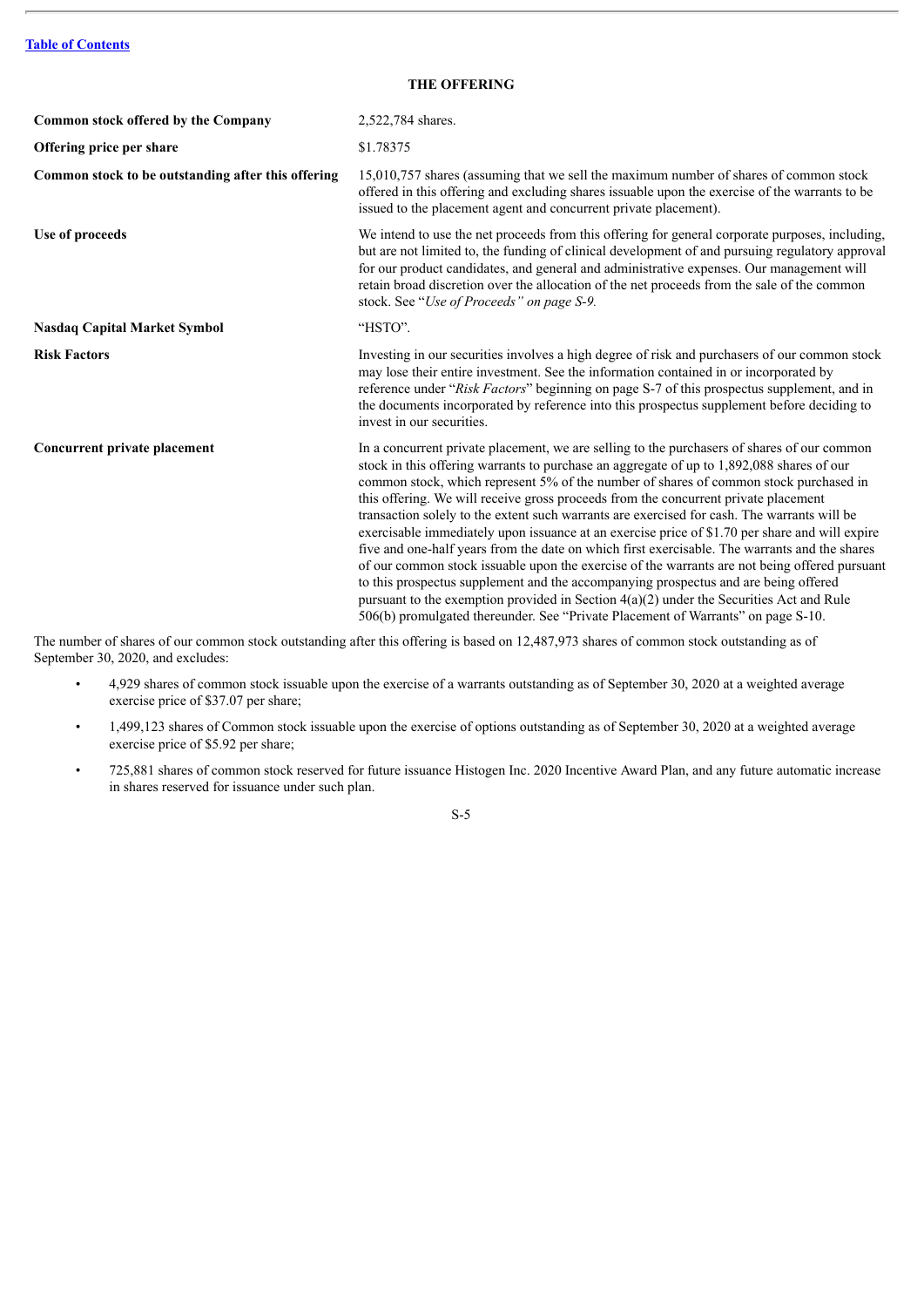- 1,892,088 shares of common stock issuable upon exercise of warrants to be issued in a private placement at an exercise price of \$1.70 per share, as described in "*Private Placement of Warrants*"; and
- 126,139 shares of common stock issuable upon exercise of warrants to be issued to the placement agent as compensation at an exercise price of \$2.2297 per share, as described in "*Plan of Distribution*".

Unless otherwise indicated, all information in this prospectus supplement assumes no exercise of outstanding options or warrants described above, and assumes no exercise of the warrants to be issued to in the concurrent private placement and no exercise of the placement agent warrants to be issued to the placement agent in connection with this offering**.**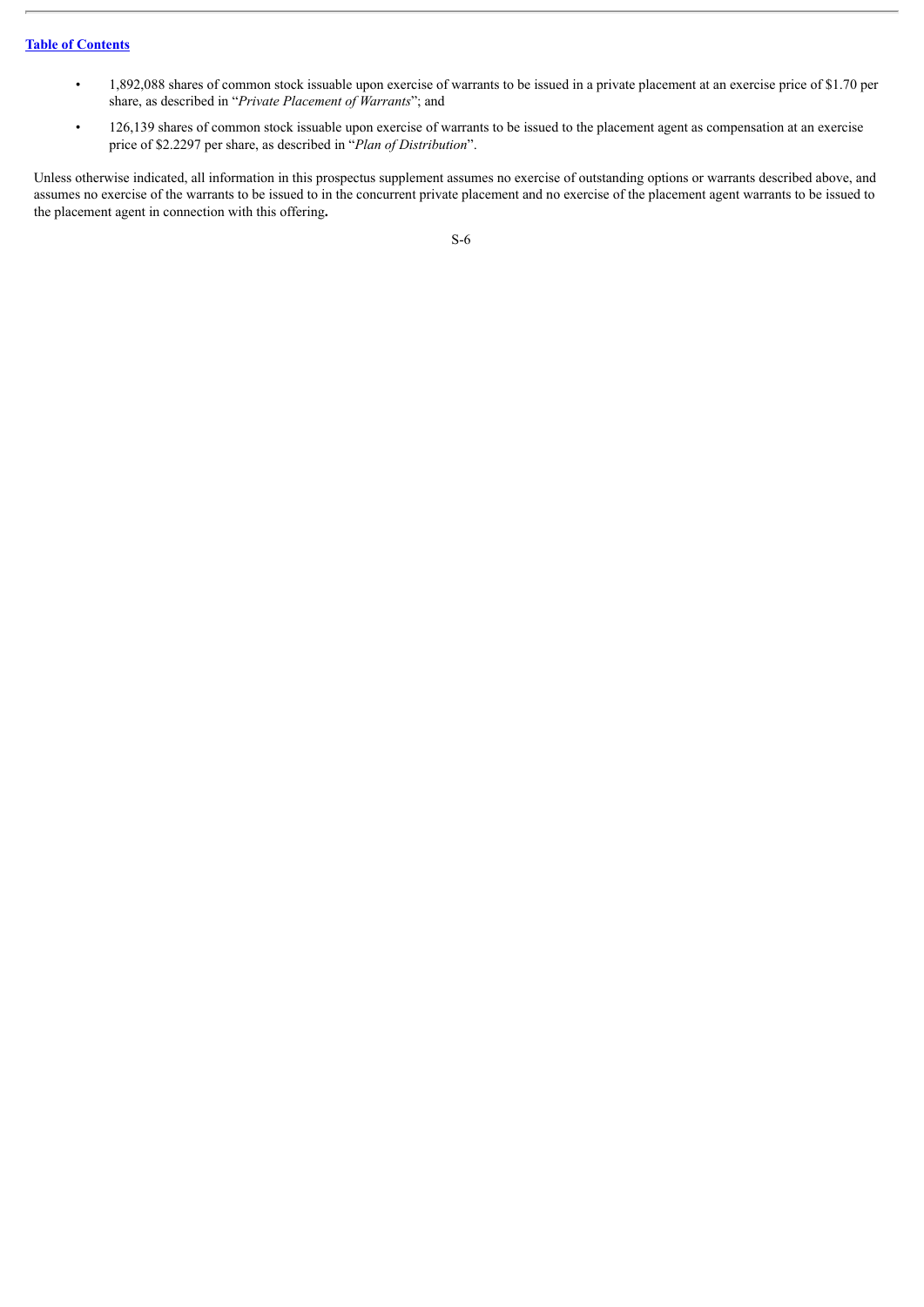#### **RISK FACTORS**

<span id="page-10-0"></span>Investing in our common stock involves a high degree of risk. You should carefully consider and evaluate all of the information contained or incorporated by reference in this prospectus supplement and the accompanying prospectus before you decide to purchase shares of our common stock. In particular, you should carefully consider and evaluate the risks and uncertainties set forth below and those described in "Part  $I$ —Item 1A. Risk Factors" of our most recent Annual Report on Form 10-K, our most recent Quarterly Report on Form 10-Q, the risk factors described in our prospectus dated April 1, 2020, filed with the Securities and Exchange Commission pursuant to Rule 424(b) under the Securities Act, relating to the Registration Statement on Form S-4, as amended (File No. 333-236332), and any subsequent Annual Reports on Form 10-K, Quarterly Reports on Form 10-Q or Current Reports on Form 8-K we file after the date of this prospectus supplement, and all other information contained in or incorporated by reference into this prospectus supplement and accompanying prospectus, as updated by our subsequent filings under the Exchange Act. Any of the risks and uncertainties set forth therein could materially and adversely affect our business, results of operations and financial condition and prospects, which in turn could materially and adversely affect the trading price or value of our common stock. As a result, you could lose all or part of your investment.

#### **Risks Related to this Offering**

#### If you purchase shares of our common stock sold in this offering, you will experience immediate and substantial dilution in the net tangible book value of vour shares. In addition, we may issue additional equity or convertible debt securities in the future, which may result in additional dilution *to investors.*

The offering price per share of common stock in this offering exceeds the net tangible book value per share of our outstanding common stock. As a result, investors purchasing shares of common stock in this offering may experience immediate and substantial dilution in the net tangible book value of the shares they purchase. For a more detailed discussion of the foregoing, see the section entitled "Dilution" below. To the extent outstanding stock options or warrants are exercised, there will be further dilution to new investors. In addition, to the extent we need to raise additional capital in the future and we issue additional equity or convertible debt securities, our then existing stockholders may experience dilution and the new securities may have rights senior to those of our common stock offered in this offering.

#### Our management team may invest or spend the proceeds of this offering in ways with which you may not agree or in ways which may not yield a *significant return.*

Our management will have broad discretion over the use of proceeds from this offering. We intend to use the net proceeds from this offering for general corporate purposes, which may include continued development of products for our CCM, hECM and HSC programs, further research and development, capital expenditures and general and administrative expenses. Our management will have considerable discretion in the application of the net proceeds, and you will not have the opportunity, as part of your investment decision, to assess whether the proceeds are being used appropriately. The net proceeds may be used for corporate purposes that do not increase our operating results or enhance the value of our common stock.

#### *You may experience future dilution as a result of future equity of erings.*

In order to raise additional capital, we may in the future offer additional shares of our common stock or other securities convertible into or exchangeable for our common stock at prices that may not be the same as the price per share in this offering. We may sell shares or other securities in any other offering at a price per share that is less than the price per share paid by any investors in this offering, and investors purchasing shares or other securities in the future could have rights superior to existing stockholders. The price per share at which we sell additional shares of our common stock, or securities convertible or exchangeable into common stock, in future transactions may be higher or lower than the price per share paid by any investors in this offering.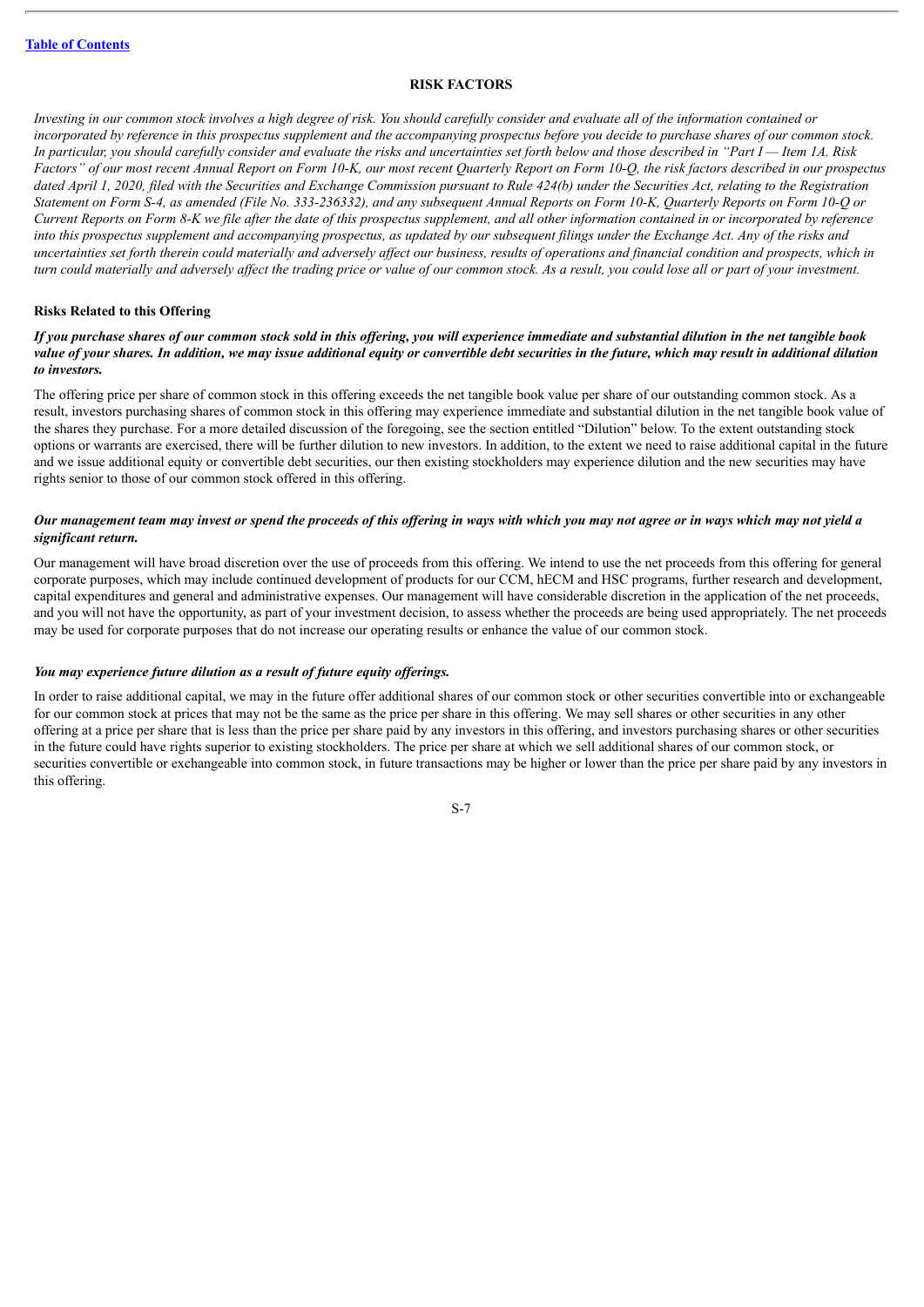# *We do not intend to pay dividends in the foreseeable future.*

We have never declared or paid any cash dividend on our common stock. We currently anticipate that we will retain future earnings for the development, operation and expansion of our business and do not anticipate declaring or paying any cash dividends for the foreseeable future. In addition, our ability to pay cash dividends is currently prohibited by the terms of our debt facilities, and any future debt financing arrangement may contain terms prohibiting or limiting the amount of dividends that may be declared or paid on our common stock. Any return to stockholders will therefore be limited to the appreciation of their stock.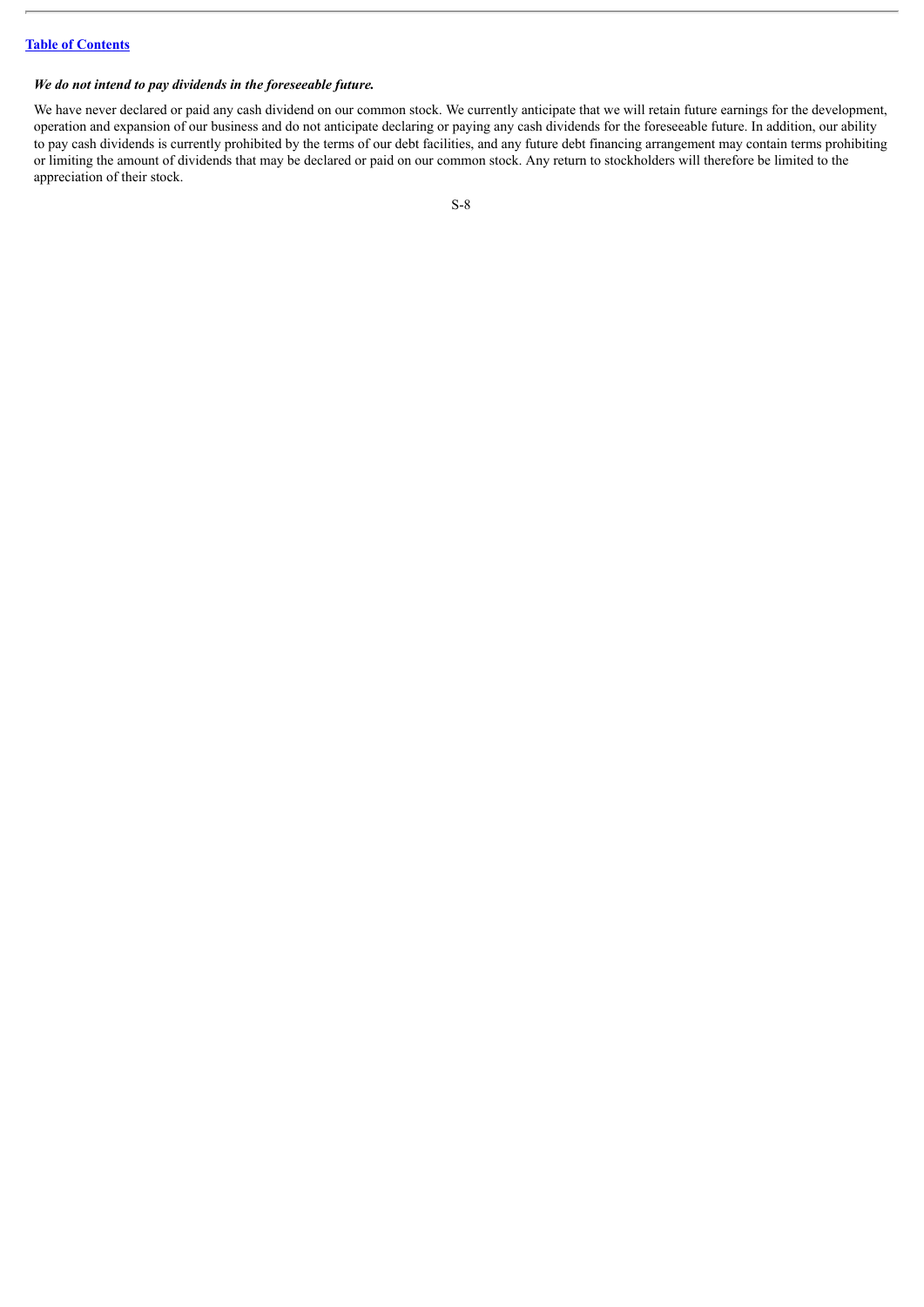# **USE OF PROCEEDS**

<span id="page-12-0"></span>We estimate that the net proceeds from the sale of the securities that we are offering will be approximately \$4.0 million, after deducting the placement agent fees and estimated offering expenses payable by us. We will not receive any proceeds from the concurrent private placement of the Warrants unless such warrants are exercised for cash.

We intend to use the net proceeds from this offering for working capital and general corporate purposes, which may include continued development of products for our CCM, hECM and HSC programs, further research and development, capital expenditures and general and administrative expenses.

Our management will retain broad discretion over the allocation of the net proceeds from the sale of shares of common stock in this offering. The amounts and timing of our actual expenditures will depend upon numerous factors, including: the timing and extent of spending on our research and development efforts; our ability to enter into and maintain collaboration, licensing, commercialization and other arrangements and the terms and timing of such arrangements; the scope, rate of progress, results and cost of our clinical trials, preclinical testing and other related activities; the emergence of competing technologies or other adverse market developments; the time and costs involved in seeking and obtaining regulatory and marketing approvals in multiple jurisdictions for our product candidates that successfully complete clinical trials; the cost of preparing, filing, prosecuting, defending and enforcing any patent claims and other intellectual property rights; the introduction of new product candidates and the number and characteristics of product candidates that we pursue. Investors will be relying on the judgment of our management, who will have broad discretion regarding the application of the proceeds of this offering and could spend the proceeds in ways with which you may not agree, and the proceeds may not be invested in a manner that yields a favorable or any return.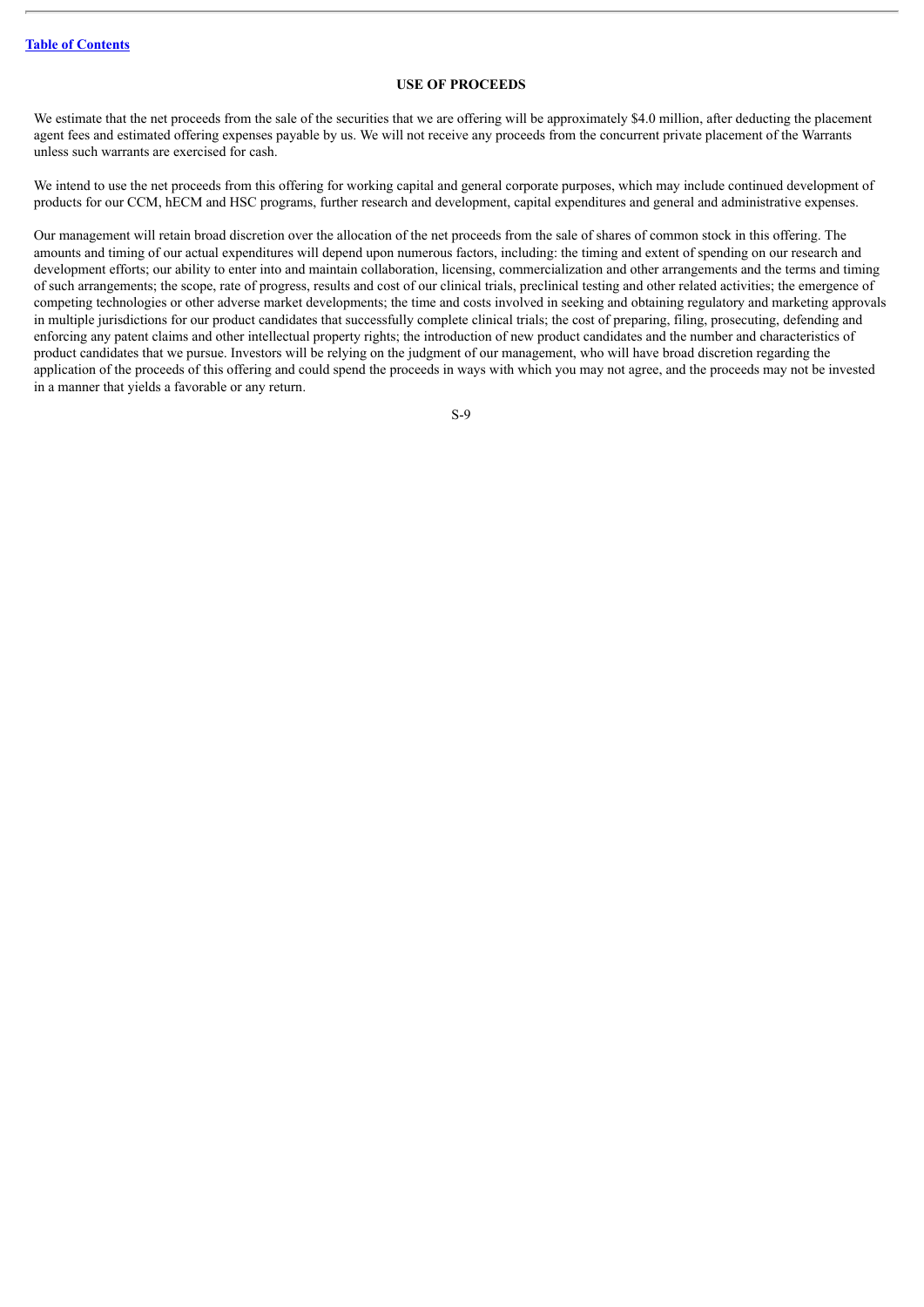#### **PRIVATE PLACEMENT OF WARRANTS**

<span id="page-13-0"></span>Concurrently with the closing of the sale of shares of common stock in this offering, we also expect to issue and sell to the investors the Warrants to purchase up to an aggregate of 1,892,088 shares of our common stock, at an initial exercise price equal to \$1.70 per share.

Each Warrant shall be exercisable immediately upon issuance date and have a term of exercise equal to five and one-half (5.5) years from the date of issuance. Subject to limited exceptions, a holder of Warrants will not have the right to exercise any portion of its warrants if the holder, together with its affiliates, would beneficially own in excess of 4.99% of the number of shares of our common stock outstanding immediately after giving effect to such exercise, provided that the holder may increase or decrease the beneficial ownership limitation up to 9.99%, provided, further, that any increase in the beneficial ownership limitation shall not be effective until 61 days following notice of such change to the Company.

There is no established public trading market for the Warrants and we do not expect a market to develop. In addition, we do not intend to list the Warrants on the Nasdaq Capital Market, any other national securities exchange or any other nationally recognized trading system.

The Warrants will be issued and sold without registration under the Securities Act, or state securities laws, in reliance on the exemptions provided by Section  $4(a)(2)$  of the Act and/or Regulation D promulgated thereunder and in reliance on similar exemptions under applicable state laws. Accordingly, the investors may exercise those Warrants and sell the underlying shares only pursuant to an effective registration statement under the Securities Act covering the resale of those shares, an exemption under Rule 144 under the Securities Act, or another applicable exemption under the Securities Act.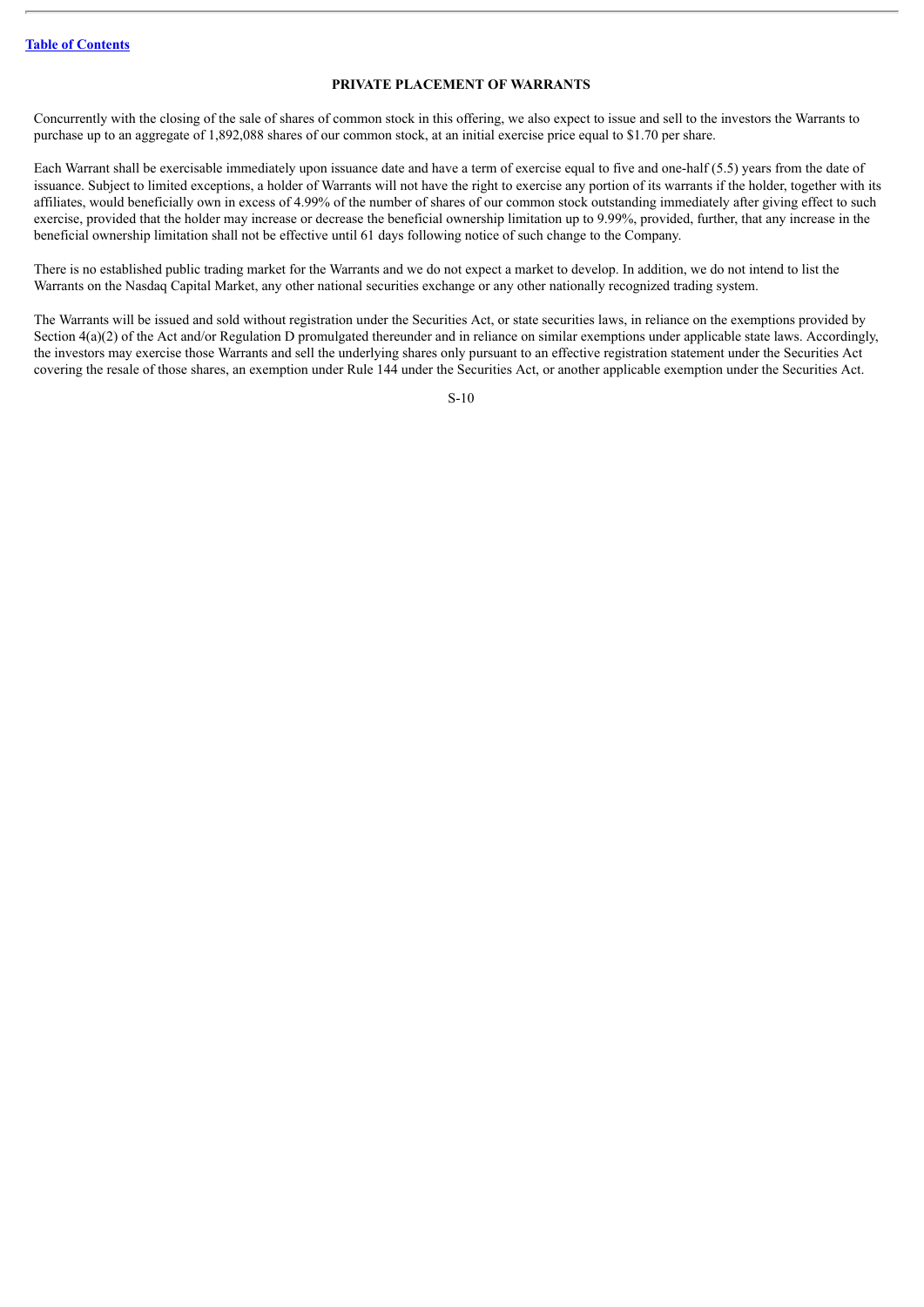#### **DILUTION**

<span id="page-14-0"></span>If you invest in our common stock, your interest will be diluted immediately to the extent of the difference between the price per share you pay in this offering and the as adjusted net tangible book value per share of our common stock after this offering, assuming no value is attributed to the warrants to be issued to the placement agent as compensation in connection with this offering.

The net tangible book value of our common stock as of September 30, 2020, was approximately \$6.5 million, or approximately \$0.52 per share. Net tangible book value per share represents the amount of our total tangible assets less total liabilities, divided by the total number of shares of our common stock outstanding. After giving effect to the sale of shares of common stock offered by us in this offering at the price of \$1.78375 per share, and after deducting the placement agent fees and estimated offering expenses payable by us, our as adjusted net tangible book value as of September 30, 2020 would have been approximately \$10.5 million, or \$0.70 per share of common stock. This represents an immediate increase in net tangible book value per share of \$0.18 to our existing stockholders.

The following table, in conjunction with the preceding paragraph, illustrates this per share dilution:

| Offering price per share of common stock                                    |        | \$1.78375 |
|-----------------------------------------------------------------------------|--------|-----------|
| Net tangible book value per share as of September 30, 2020                  | \$0.52 |           |
| Increase in net tangible book value per share attributable to this offering | 0.18   |           |
| Net tangible book value per share as adjusted after this offering           |        | 0.70      |
| Dilution per share to new investors                                         |        | \$1.08375 |

Information in the above table is based on 12,487,973 shares of common stock outstanding as of September 30, 2020, and excludes:

- 4,929 shares of common stock issuable upon the exercise of a warrants outstanding as of September 30, 2020 at a weighted average exercise price of \$37.07 per share;
- 1,499,123 shares of Common stock issuable upon the exercise of options outstanding as of September 30, 2020 at a weighted average exercise price of \$5.92 per share;
- 725,881 shares of common stock reserved for future issuance Histogen Inc. 2020 Incentive Award Plan, and any future automatic increase in shares reserved for issuance under such plan.
- 1,892,088 shares of common stock issuable upon exercise of warrants to be issued in a private placement at an exercise price of \$1.70 per share, as described in "Private Placement of Warrants"; and
- 126,139 shares of common stock issuable upon exercise of warrants to be issued to the placement agent as compensation at an exercise price of \$2.2297 per share, as described in "Plan of Distribution".

If any shares are issued in connection with outstanding options, warrants or other rights outstanding, or in connection with the placement agent warrants, investors will experience further dilution. In addition, we may choose to raise additional capital based on market conditions or strategic considerations, even if we believe we have sufficient funds for our current or future operating plans. To the extent that we raise additional capital through the sale of equity or convertible debt securities, the issuance of these securities could result in further dilution to our stockholders.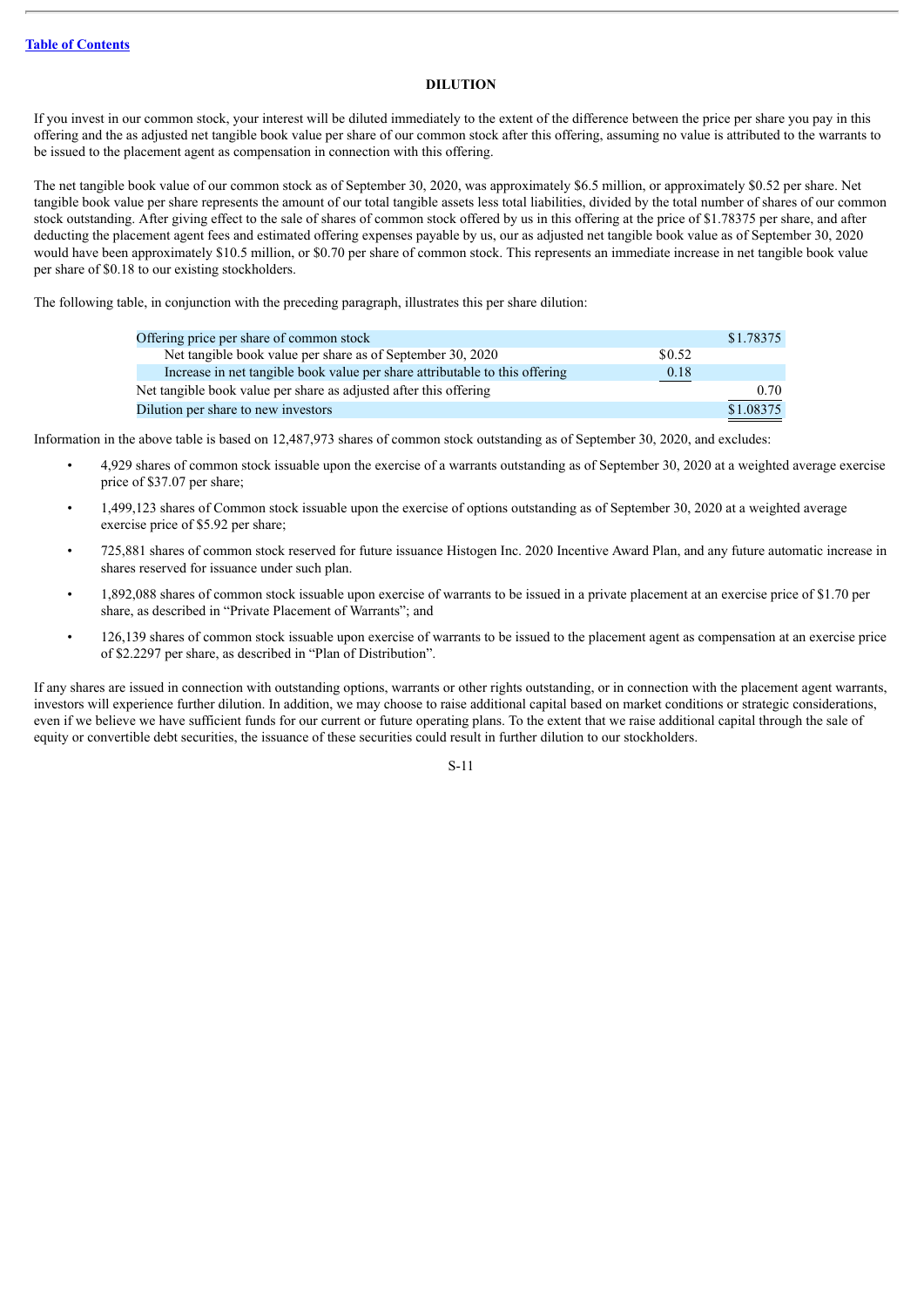#### **PLAN OF DISTRIBUTION**

<span id="page-15-0"></span>We engaged H.C. Wainwright & Co., LLC, Wainwright or the placement agent, to act as our exclusive placement agent to solicit offers to purchase the shares of our common stock offered by this prospectus supplement and the accompanying base prospectus. Wainwright is not purchasing or selling any such shares, nor is it required to arrange for the purchase and sale of any specific number or dollar amount of such shares, other than to use its "reasonable best efforts" to arrange for the sale of such shares by us. Therefore, we may not sell all of the shares of our common stock being offered. The terms of this offering were subject to market conditions and negotiations between us, Wainwright and prospective investors. Wainwright will have no authority to bind us by virtue of the engagement letter. We have entered into securities purchase agreements directly with certain institutional and accredited investors who have agreed to purchase shares of our common stock in this offering. We will only sell to investors who have entered into securities purchase agreements.

Delivery of the shares of common stock offered hereby is expected to occur on or about November 16, 2020, subject to satisfaction of certain customary closing conditions.

We have agreed to pay the placement agent (i) a total cash fee equal to 7.0% of the aggregate gross proceeds of this offering, (ii) a management fee equal to 1.0% of the aggregate gross proceeds raised in this offering, (iii) a non-accountable expense allowance of \$85,000, and (iv) \$12,900 for the clearing expenses of the placement agent in connection with this offering.

We estimate the total expenses of this offering paid or payable by us, including fees paid to the placement agent, will be approximately \$0.5 million. After deducting the fees due to the placement agent and our estimated expenses in connection with this offering, we expect the net proceeds from this offering will be approximately \$4.0 million.

#### **Placement Agent Warrants**

In addition, we have agreed to issue to the placement agent, at the closing of this offering, warrants to purchase 5.0% of the number of shares of our common stock sold in this offering (or warrants to purchase up to 126,139 shares of our common stock), at an exercise price of \$2.2297 per share (representing 125% of the offering price per share in this offering). Neither the placement agent's warrants nor the shares of our common stock issuable upon exercise thereof are being registered hereby.

The placement agent warrants will be exercisable immediately and for five years from the commencement of the sales pursuant to this offering.

#### **Indemnification**

We have agreed to indemnify the placement agent against certain liabilities, including liabilities under the Securities Act of 1933, as amended (the "Securities Act") and liabilities arising from breaches of representations and warranties contained in our engagement letter with the placement agent. We have also agreed to contribute to payments the placement agent may be required to make in respect of such liabilities.

In addition, we will indemnify the purchaser of shares of our common stock in this offering against liabilities arising out of or relating to (i) any breach of any of the representations, warranties, covenants or agreements made by us in the securities purchase agreement or related documents or (ii) any action instituted against a purchaser by a third party (other than a third party who is affiliated with such purchaser) with respect to the securities purchase agreement or related documents and the transactions contemplated thereby, subject to certain exceptions.

#### **Right of First Refusal**

We have also granted Wainwright, subject to certain exceptions, a right of first refusal for a period of six (6) months following the closing of this offering to act as sole book-running manager, sole underwriter or sole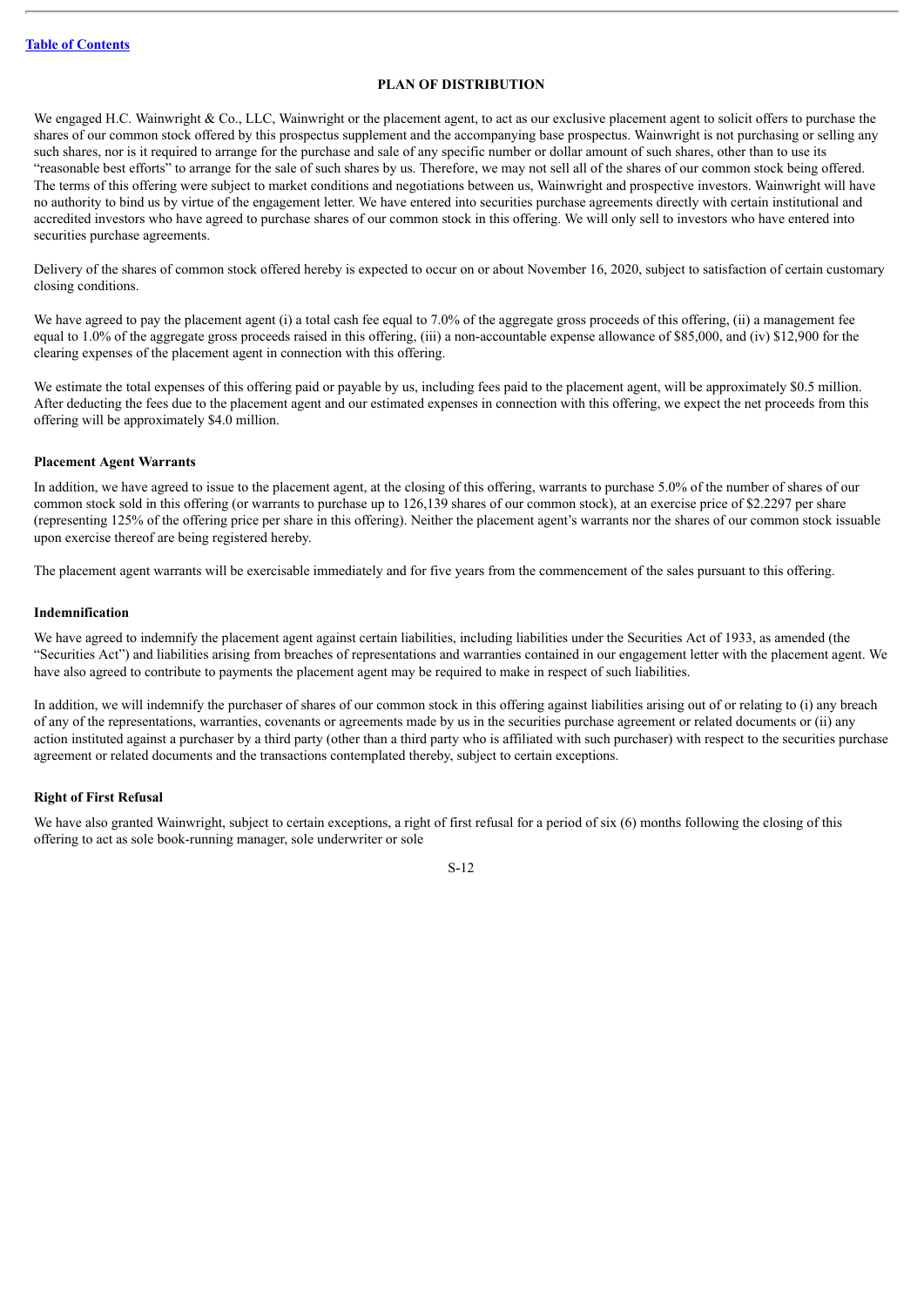placement agent for each and every future financing by means of a public offering or a private placement of equity or equity-linked securities of ours or any other capital-raising financing of equity, equity-linked or debt securities by us or any of our subsidiaries.

#### **Tail Financing Payments**

We have also agreed to pay Wainwright, subject to certain exceptions, a tail fee equal to the cash and warrant compensation in this offering, if any investor, who was contacted or introduced to us by Wainwright during the term of its engagement or introduced to us by Wainwright during the term of its engagement, provides us with capital in any public or private offering or other financing or capital raising transaction during the 10-month period following the expiration or termination of the engagement letter; provided, however, that in the event that Wainwright is offered the right to participate in a transaction pursuant to the right of first refusal (as described above) such transaction shall not trigger any right to a tail fee to Wainwright, in which case any fees payable by us to Wainwright shall be governed by the definitive engagement or transaction agreement with respect to such transaction.

#### **Other Relationships**

From time to time, Wainwright may provide in the future various advisory, investment and commercial banking and other services to us in the ordinary course of business, for which they have received and may continue to receive customary fees and commissions.

#### **Regulation M Compliance**

The placement agent may be deemed to be an underwriter within the meaning of Section  $2(a)(11)$  of the Securities Act, and any commissions received by it and any profit realized on the sale of our shares of common stock offered hereby by it while acting as principal might be deemed to be underwriting discounts or commissions under the Securities Act. The placement agent will be required to comply with the requirements of the Securities Act and the Securities Exchange Act of 1934, as amended (the "Exchange Act"), including, without limitation, Rule 10b-5 and Regulation M under the Exchange Act. These rules and regulations may limit the timing of purchases and sales of our securities by the placement agent. Under these rules and regulations, the placement agent may not (i) engage in any stabilization activity in connection with our securities; and (ii) bid for or purchase any of our securities or attempt to induce any person to purchase any of our securities, other than as permitted under the Exchange Act, until they have completed their participation in the distribution.

#### **Trading Market**

Our common stock is listed on The Nasdaq Capital Market under the symbol "HSTO."

$$
S-13
$$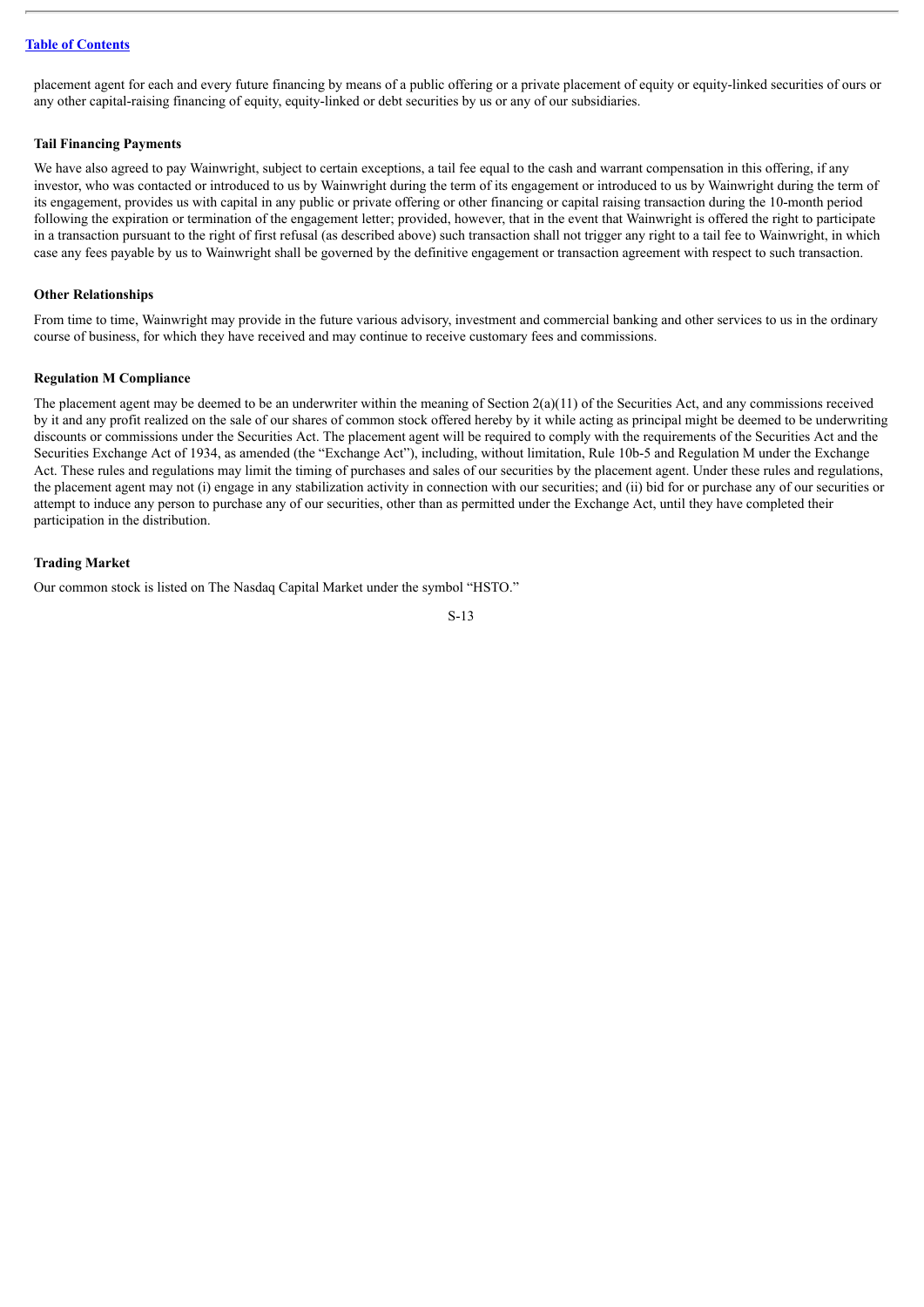#### **LEGAL MATTERS**

<span id="page-17-0"></span>The validity of the shares of common stock offered hereby is being passed upon for us by DLA Piper LLP (US), San Diego, California.

# **EXPERTS**

<span id="page-17-1"></span>Ernst & Young LLP, independent registered public accounting firm, has audited our financial statements included in our Annual Report on Form 10-K for the year ended December 31, 2019, as set forth in their report, which is incorporated by reference in this prospectus supplement and elsewhere in the registration statement. Our financial statements are incorporated by reference in reliance on Ernst & Young LLP's report, given on their authority as experts in accounting and auditing.

The consolidated financial statements of Histogen Inc. as of and for the years ended December 31, 2019 and 2018 included in the Form S-4/A filed with the SEC on March 30, 2020, have been audited by Mayer Hoffman McCann P.C., independent registered public accounting firm, as set forth in their report (which report includes an explanatory paragraph regarding the existence of substantial doubt about the Company's ability to continue as a going concern) have been incorporated by reference in this prospectus in reliance on the report of Mayer Hoffman McCann P.C., given on the authority of such firm as experts in auditing and accounting in giving said reports.

#### **WHERE YOU CAN FIND MORE INFORMATION**

<span id="page-17-2"></span>We have filed with the SEC a registration statement on Form S-3 under the Securities Act with respect to the shares of our common stock being offered hereby. This prospectus, which constitutes part of the registration statement, does not include all of the information contained in the registration statement and the exhibits, schedules and amendments to the registration statement. For further information with respect to us and our common stock, we refer you to the registration statement and to the exhibits and schedules to the registration statement. Statements contained in this prospectus about the contents of any contract, agreement or other document are not necessarily complete, and, in each instance, we refer you to the copy of the contract, agreement or other document filed as an exhibit to the registration statement. Each of these statements is qualified in all respects by this reference. You should rely only on information contained in, or incorporated by reference into, this prospectus. We have not authorized anyone to provide you with information different from that contained in this prospectus or incorporated by reference in this prospectus.

In addition, the SEC maintains an Internet website, which is located at *http://www.sec.gov*, that contains reports, proxy and information statements and other information regarding issuers that file electronically with the SEC. You may access the registration statement, of which this prospectus forms a part, at the SEC's Internet website. Our reports on Forms 10-K, 10-Q and 8-K, and amendments to those reports, are also available for download, free of charge, as soon as reasonably practicable after these reports are filed with the SEC, at our website at www.histogen.com. The content contained in, or that can be accessed through, our website is not a part of this prospectus.

# **INCORPORATION OF DOCUMENTS BY REFERENCE**

<span id="page-17-3"></span>The SEC's rules allow us to "incorporate by reference" information into this prospectus, which means that we can disclose important information to you by referring you to another document filed separately with the SEC. The information incorporated by reference is deemed to be part of this prospectus, and subsequent information that we file with the SEC will automatically update and supersede that information. Any statement contained in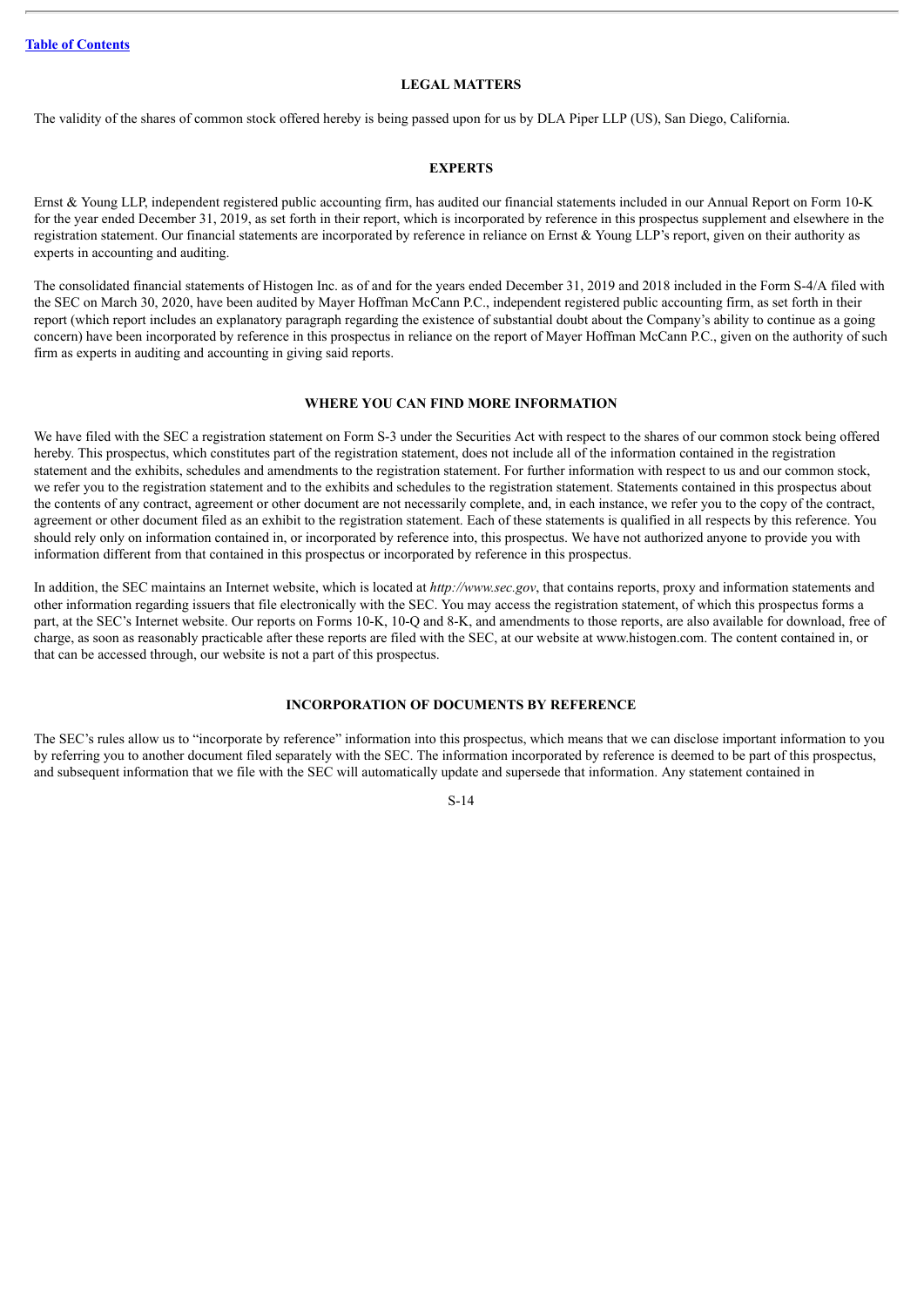this prospectus or a previously filed document incorporated by reference will be deemed to be modified or superseded for purposes of this prospectus to the extent that a statement contained in this prospectus or a subsequently filed document incorporated by reference modifies or replaces that statement.

We incorporate by reference our documents listed below and any future filings made by us with the SEC under Sections 13(a), 13(c), 14 or 15(d) of the Exchange Act, between the date of this prospectus and the termination of the offering of the securities described in this prospectus. We are not, however, incorporating by reference any documents or portions thereof, whether specifically listed below or filed in the future, that are not deemed "filed" with the SEC, including any Compensation Committee report and performance graph or any information furnished pursuant to Items 2.02 or 7.01 of Form 8-K or related exhibits furnished pursuant to Item 9.01 of Form 8-K.

This prospectus incorporates by reference the documents set forth below that have previously been filed with the SEC. Unless otherwise noted, the SEC file number for each of the documents listed below is 001-36003:

- Our Annual Report on [Form](http://www.sec.gov/Archives/edgar/data/1383701/000156459020010122/cnat-10k_20191231.htm) 10-K for the year ended December 31, 2019, filed on March 11, 2020;
- Our Quarterly Reports on Form 10-Q for the quarters ended [March](http://www.sec.gov/Archives/edgar/data/1383701/000156459020020517/cnat-10q_20200331.htm) 31, 2020, June 30, [2020](http://www.sec.gov/Archives/edgar/data/1383701/000156459020040035/hsto-10q_20200630.htm), and [September](http://www.sec.gov/Archives/edgar/data/1383701/000156459020053000/hsto-10q_20200930.htm) 30, 2020, filed on May 1, 2020, August 13, 2020, and November 10, 2020, respectively;
- Our Current Reports on Form 8-K filed on [January](http://www.sec.gov/Archives/edgar/data/1383701/000119312520016930/d875852d8k.htm) 28, 2020, [March](http://www.sec.gov/Archives/edgar/data/1383701/000156459020014191/cnat-8k_20200330.htm) 30, 2020, May 7, [2020,](http://www.sec.gov/Archives/edgar/data/1383701/000119312520136238/d842676d8k.htm) May 21, [2020,](http://www.sec.gov/Archives/edgar/data/1383701/000119312520148679/d932971d8k.htm) May 27, [2020](http://www.sec.gov/Archives/edgar/data/1383701/000119312520152366/d925005d8k.htm) (as amended on June 26, [2020](http://www.sec.gov/Archives/edgar/data/1383701/000119312520195522/d51427d8k.htm)), May 28, [2020,](http://www.sec.gov/Archives/edgar/data/1383701/000119312520156548/d830291d8k.htm) June 1, 2020, July 20, 2020, [August](http://www.sec.gov/Archives/edgar/data/1383701/000119312520233288/d17219d8k.htm) 27, 2020, [S](http://www.sec.gov/Archives/edgar/data/1383701/000119312520291106/d36524d8k.htm)[eptember](http://www.sec.gov/Archives/edgar/data/1383701/000119312520257231/d51132d8k.htm) 29, 2020, [October](http://www.sec.gov/Archives/edgar/data/1383701/000119312520277565/d92015d8k.htm) 27, 2020, and November 12, 2020;
- the description of our common stock contained in our Registration Statement on [Form](http://www.sec.gov/Archives/edgar/data/1383701/000119312513289429/d567418d8a12b.htm) 8-A (File No. 001-36003) filed with the SEC on July 12, 2013, pursuant to Section 12(b) of the Exchange Act, including any amendment or report filed for the purpose of updating such description; and
- our [prospectus](http://www.sec.gov/Archives/edgar/data/1383701/000119312520094708/d875861d424b3.htm) dated April 1, 2020, filed with the Securities and Exchange Commission pursuant to Rule 424(b) under the Securities Act, relating to the Registration Statement on Form S-4, as amended (File No. 333-236332).

All reports and other documents we subsequently file pursuant to Section 13(a), 13(c), 14 or 15(d) of Exchange Act prior to the termination of this offering, including all such documents we may file with the SEC after the date of the initial registration statement and prior to the effectiveness of the registration statement, but excluding any information furnished to, rather than filed with, the SEC, will also be incorporated by reference into this prospectus and deemed to be part of this prospectus from the date of the filing of such reports and documents.

You may request a free copy of any of the documents incorporated by reference in this prospectus by writing or telephoning us at the following address:

Histogen Inc. 10655 Sorrento Valley Road, Suite 200 San Diego, CA 92121 (858) 526-3100 Attention: Investor Relations

Exhibits to the filings will not be sent, however, unless those exhibits have specifically been incorporated by reference in this prospectus or any accompanying prospectus supplement.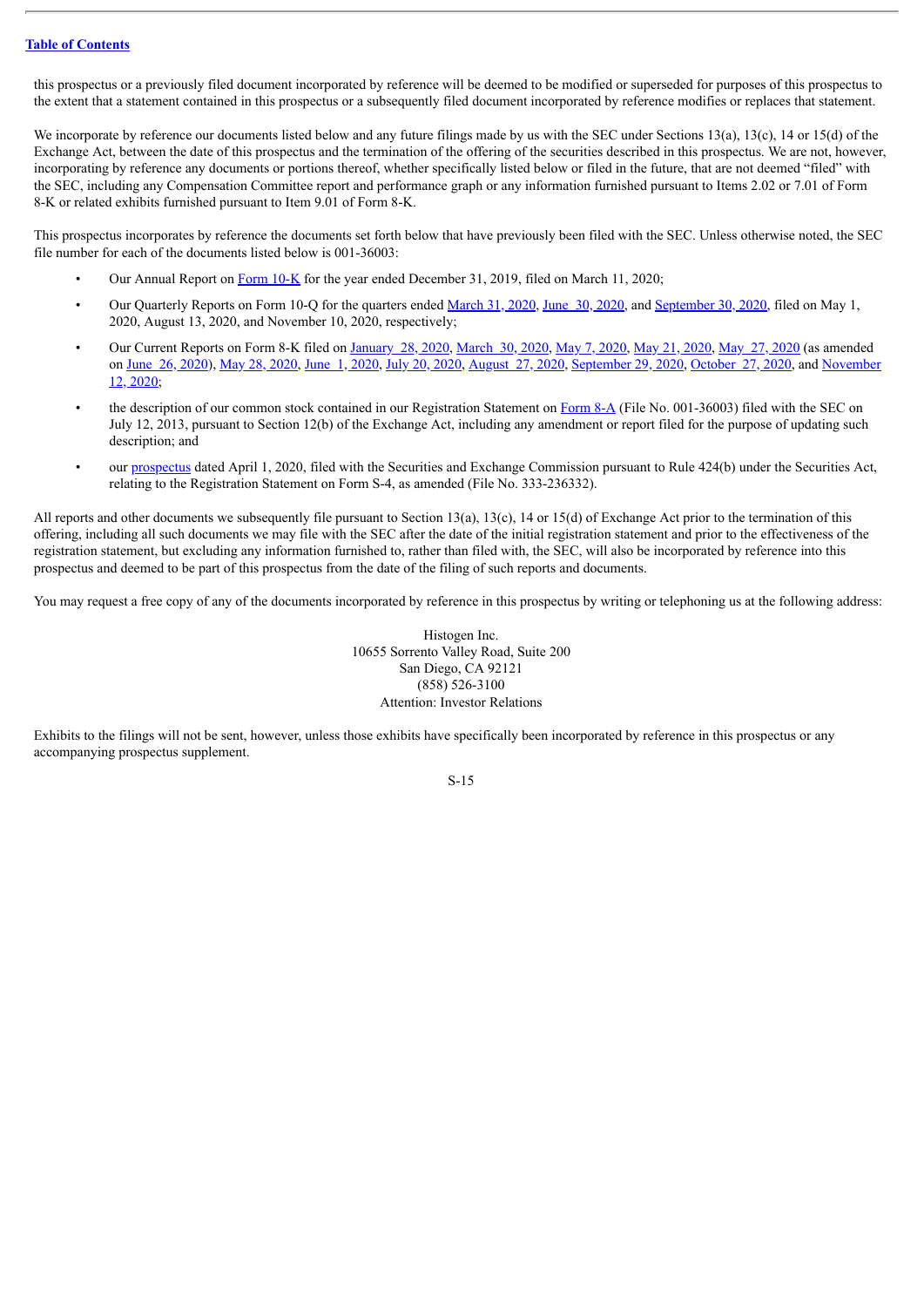**PROSPECTUS**



Redefining Regenerative

**HISTOGEN INC.**

# **\$125,000,000**

**Common Stock Preferred Stock Debt Securities Warrants Units**

We may from time to time offer to sell any combination of the securities described in this prospectus, either individually or in units, in one or more offerings. The aggregate initial offering price of all securities sold under this prospectus will not exceed \$125,000,000.

This prospectus provides a general description of the securities we may offer. Each time we sell securities, we will provide specific terms of the securities offered in a supplement to this prospectus. We may also authorize one or more free writing prospectuses to be provided to you in connection with these offerings. The prospectus supplement and any related free writing prospectus may also add, update or change information contained in this prospectus. You should carefully read this prospectus, the applicable prospectus supplement and any related free writing prospectus, as well as any documents incorporated by reference herein or therein before you invest in any securities. This prospectus may not be used to consummate a sale of securities unless accompanied by the applicable prospectus supplement.

Our common stock is listed on The Nasdaq Capital Market under the symbol "HSTO." On August 14, 2020, the last reported sale price for our common stock was \$2.56 per share. There is currently no market for the other securities we may offer. As of August 14, 2020, the aggregate market value of our common stock held by our non-affiliates, as calculated pursuant to the rules of the Securities and Exchange Commission, was \$15.7 million. Pursuant to General Instruction I.B.6 of Form S-3, in no event will we sell securities in a public offering with a value exceeding more than one-third of our "public float" (the market value of our common stock held by our non-affiliates) in any 12-month period so long as our public float remains below \$75,000,000. We have sold \$1,000,000 of securities in reliance on General Instruction I.B.6 of Form S-3 during the 12 calendar months prior to and including the date of this prospectus.

# **Investing in our securities involves risks. See "[Risk Factors](#page-28-0)" beginning on page 7 and "Item 1A—Risk Factors" of our most recent report on Form 10-K or 10-Q which is incorporated by reference in this prospectus before you invest in our securities.**

We may sell these securities directly to investors, through agents designated from time to time or to or through underwriters or dealers. For additional information on the methods of sale, you should refer to the section entitled "Plan of Distribution" in this prospectus. If any underwriters are involved in the sale of any securities with respect to which this prospectus is being delivered, the names of such underwriters and any applicable commissions or discounts will be set forth in a prospectus supplement. The price to the public of such securities and the net proceeds we expect to receive from such sale will also be set forth in a prospectus supplement.

Neither the Securities and Exchange Commission, or the SEC, nor any state securities commission has approved or disapproved of these securities or determined if this prospectus is truthful or complete. Any representation to the contrary is a criminal offense.

**The date of this prospectus is August 26, 2020.**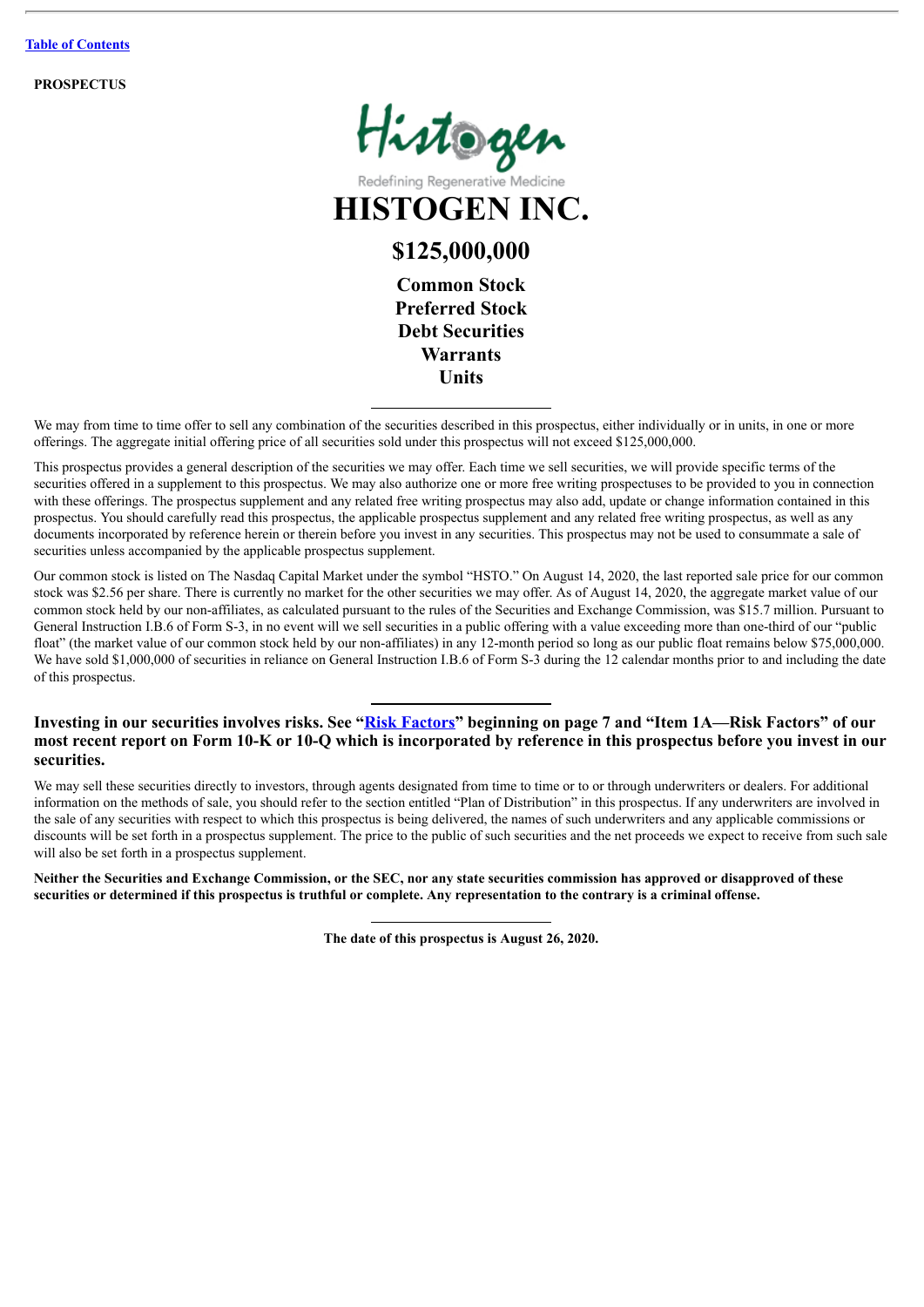|                                                          | Page |
|----------------------------------------------------------|------|
| <b>ABOUT THIS PROSPECTUS</b>                             | 11   |
| <b>SUMMARY</b>                                           |      |
| <b>RISK FACTORS</b>                                      |      |
| SPECIAL NOTE REGARDING FORWARD-LOOKING INFORMATION       |      |
| <b>USE OF PROCEEDS</b>                                   | 9    |
| <b>DIVIDEND POLICY</b>                                   | 10   |
| <b>DESCRIPTION OF SECURITIES WE MAY OFFER</b>            |      |
| <b>DESCRIPTION OF CAPITAL STOCK</b>                      | 12   |
| <b>DESCRIPTION OF DEBT SECURITIES</b>                    | 16   |
| <b>DESCRIPTION OF WARRANTS</b>                           | 24   |
| <b>DESCRIPTION OF UNITS</b>                              | 26   |
| <b>LEGAL OWNERSHIP OF SECURITIES</b>                     | 28   |
| <b>PLAN OF DISTRIBUTION</b>                              | 32   |
| <b>LEGAL MATTERS</b>                                     | 35   |
| <b>EXPERTS</b>                                           | 35   |
| WHERE YOU CAN FIND ADDITIONAL INFORMATION                | 35   |
| <b>INCORPORATION OF CERTAIN INFORMATION BY REFERENCE</b> | 35   |
|                                                          |      |

i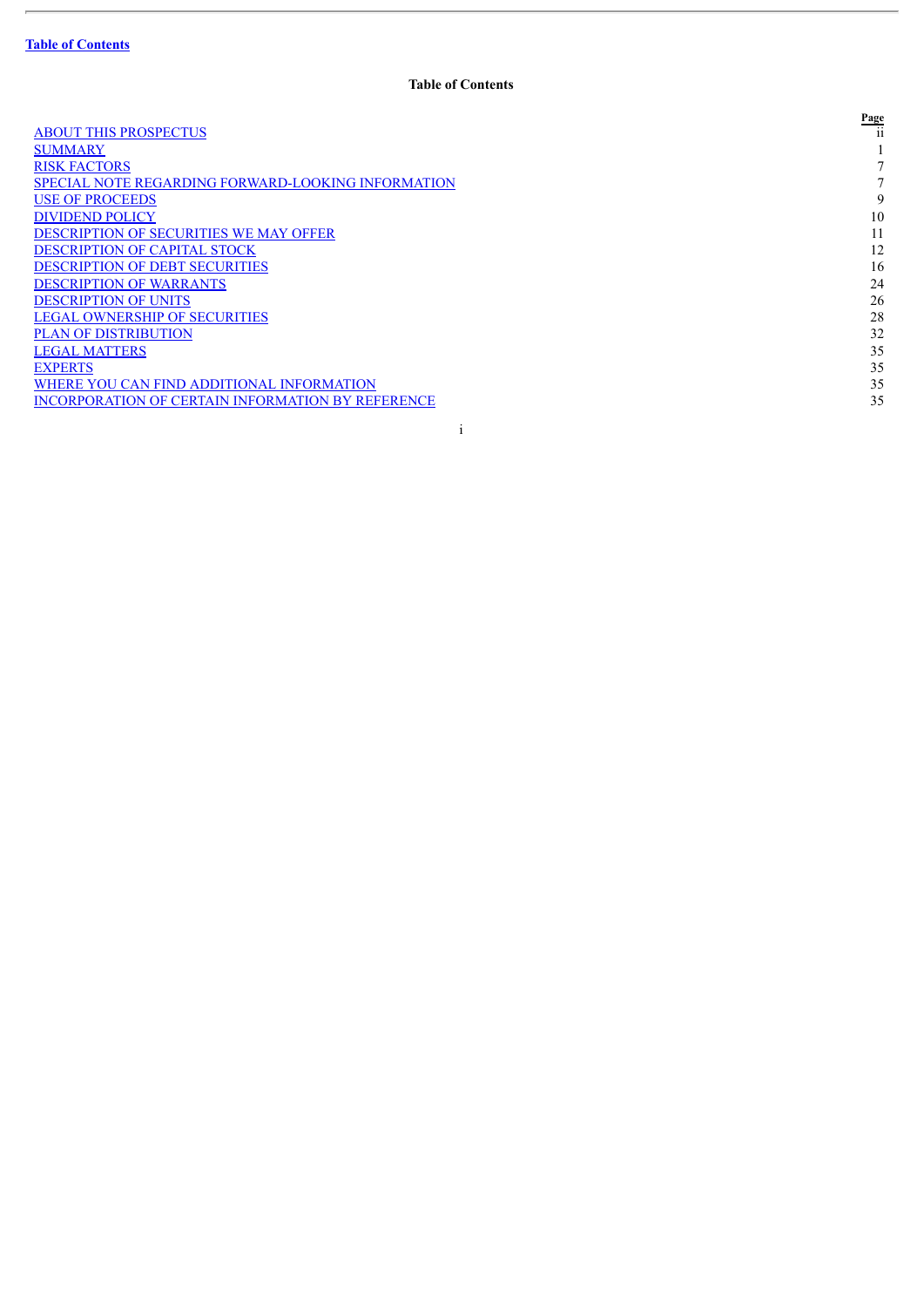#### **ABOUT THIS PROSPECTUS**

<span id="page-21-0"></span>This prospectus is a part of a registration statement that we filed with the SEC utilizing a "shelf" registration process. Under this shelf registration process, we may sell any combination of the securities described in this prospectus in one or more offerings up to a total dollar amount of \$125,000,000. This prospectus provides you with a general description of the securities we may offer. Each time we sell securities under this shelf registration, we will provide a prospectus supplement that will contain specific information about the terms of that offering. We may also authorize one or more free writing prospectuses to be provided to you that may contain material information relating to these offerings. The prospectus supplement and any related free writing prospectus that we may authorize to be provided to you may also add, update or change information contained in this prospectus or in any documents that we have incorporated by reference into this prospectus. You should read this prospectus, any applicable prospectus supplement and any related free writing prospectus, together with the information incorporated herein by reference as described under the heading "Where You Can Find Additional Information."

You should rely only on the information that we have provided or incorporated by reference in this prospectus, any applicable prospectus supplement and any related free writing prospectus that we may authorize to be provided to you. We have not authorized any dealer, salesman or other person to give any information or to make any representation other than those contained or incorporated by reference in this prospectus, any applicable prospectus supplement or any related free writing prospectus that we may authorize to be provided to you. You must not rely upon any information or representation not contained or incorporated by reference in this prospectus, the accompanying prospectus supplement or related free writing prospectus. We take no responsibility for, and can provide no assurance as to the reliability of, any other information that others may give you. We will not make an offer to sell these securities in any jurisdiction where the offer or sale is not permitted.

This prospectus, the accompanying supplement to this prospectus and any related free writing prospectus, if any, do not constitute an offer to sell or the solicitation of an offer to buy any securities other than the registered securities to which they relate, nor do this prospectus, the accompanying supplement to this prospectus or any related free writing prospectus, if any, constitute an offer to sell or the solicitation of an offer to buy securities in any jurisdiction to any person to whom it is unlawful to make such offer or solicitation in such jurisdiction. You should not assume that the information contained in this prospectus, any applicable prospectus supplement or any related free writing prospectus is accurate on any date subsequent to the date set forth on the front of the document or that any information we have incorporated by reference therein is correct on any date subsequent to the date of the document incorporated by reference, even though this prospectus, any applicable prospectus supplement or any related free writing prospectus is delivered or the applicable securities are sold on a later date.

"Histogen," the Histogen logo and other trademarks, service marks, and trade names of Histogen are registered and unregistered marks of Histogen Inc. Other third-party logos and product/trade names are registered trademarks or trade names of their respective companies.

ii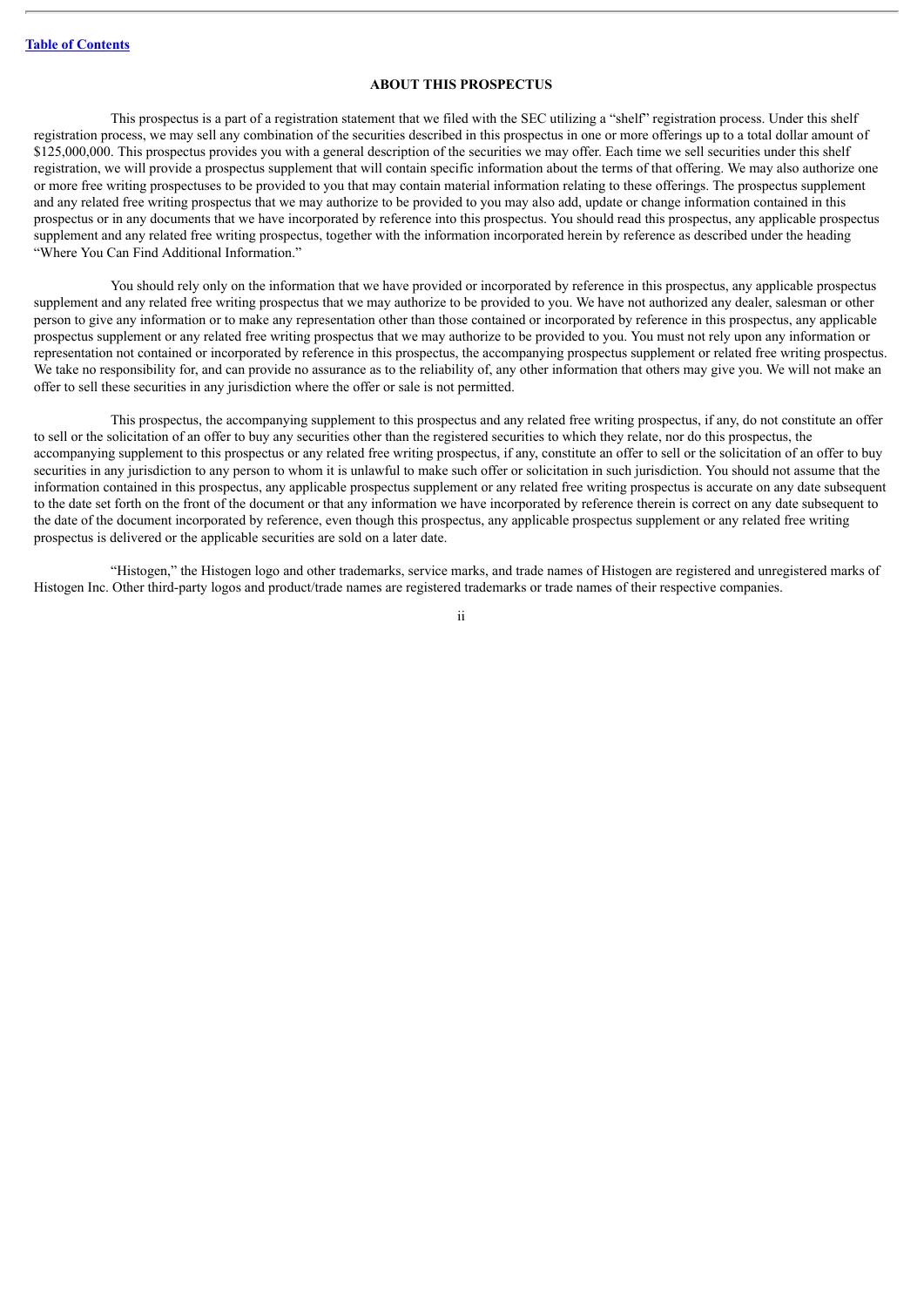#### **SUMMARY**

<span id="page-22-0"></span>This summary highlights selected information from this prospectus and the documents incorporated herein by reference and does not contain all of the information that you need to consider in making your investment decision. You should carefully read the entire prospectus, including the risks of investing in our securities discussed under "Risk Factors" beginning on page 7 of this prospectus, the information incorporated herein by reference, including our financial statements, and the exhibits to the registration statement of which this prospectus is a part. All references in this prospectus to "we," "us," "our," "Histogen," the "Company" and similar designations refer to Histogen Inc. and its consolidated subsidiaries, unless otherwise *indicated or as the context otherwise requires.*

#### **Business Overview**

Histogen is a therapeutics company focused on developing potential first-in-class restorative therapeutics that ignite the body's natural process to repair and maintain healthy biological function.

Histogen's technology is based on the discovery that growing fibroblast cells under simulated embryonic conditions induces them to become multipotent with stem cell like properties. The environment created by Histogen's proprietary process mimics the conditions within the womb very low oxygen and suspension. When cultured under these conditions, the fibroblast cells generate biological materials that stimulate a person's own stem cells to activate and replace/regenerate their damages cells and tissue.

Histogen's reproducible manufacturing process yields multiple biologic products from a single bioreactor, including cell conditioned medium (CCM), human extracellular matrix (hECM) and hair stimulating complex (HSC), creating a spectrum of products for a variety of markets from one core technology.

1. *Human Multipotent Cell Conditioned Media, or CCM*: A soluble multipotent CCM that is the starting material for products for skin care and other applications. The liquid complex produced through Histogen's manufacturing process contains soluble biologicals with a diverse range of embryonic-like proteins. Because the cells produce and secrete these factors while developing the extracellular matrix, or ECM, these proteins are naturally infused into the liquid media in a stabilized form. The CCM contains a diverse mixture of cell-signaling materials, including human growth factors such as Keratinocyte Growth Factor, soluble human ECM proteins such as collagen, and vital proteins which support the epidermal stem cells that renew skin throughout life.

2. *Human Extracellular Matrix, or hECM*: An insoluble hECM for applications such as orthopedics and soft tissue augmentation, which can be fabricated into a variety of structural or functional forms for tissue engineering and clinical applications. The hECM produced through Histogen's proprietary process is a novel, all-human, naturally-secreted material. It is most similar to early embryonic structural tissue which provides the framework and signals necessary for cell in-growth and tissue development. By producing similar ECM materials to those that aided in the original formation of these tissues in the embryo, regenerative cells are supported in vitro and have shown potential as therapeutics in vivo.

3. *Hair Stimulating Complex, or HSC*: A soluble biologic comprised of growth factors involved in the signaling of cells in the body, particularly those factors known to be important in hair formation and the stimulation of resting hair follicles.

Under the hECM and HSC core technology platforms, Histogen has three product candidates in clinical development intended to address what it believes to be underserved, multibillion-dollar global markets:

• **HST-001** is a hair stimulating complex, or HSC, intended to be a physician-administered therapeutic for alopecia (hair loss). HST-001 is minimally-invasive and has been shown in early studies to stimulate resting hair follicles to produce new cosmetically-relevant hair. In May of 2020, Histogen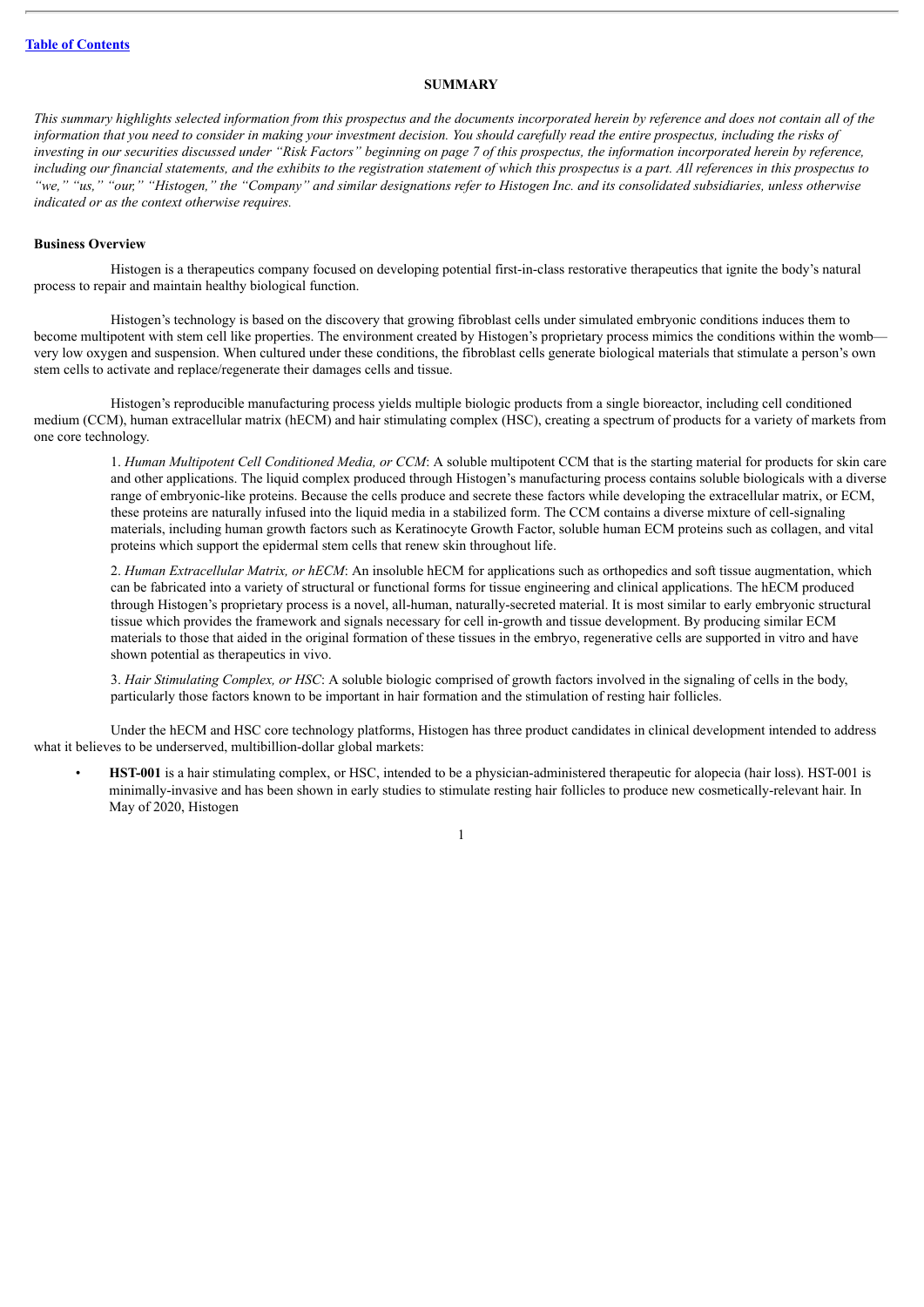initiated its Phase 1b/2a clinical trial of HST-001, designed to assess the safety, tolerability and indicators of efficacy of HST-001 for the treatment of androgenic alopecia in men. Histogen anticipates having top-line results in the fourth quarter of 2020.

- **HST-002** is a human-derived collagen and extracellular matrix dermal filler intended to be injected into the dermis for the treatment of facial folds and wrinkles. In April of 2020, Histogen filed an investigational device exemption, or IDE, with the FDA. Assuming the IDE is granted by FDA, Histogen plans to initiate a Phase 1 clinical trial, designed to assess the safety and tolerability of HST-002, as well as look for early indications of efficacy versus Restylane-L in moderate to severe nasolabial folds, in the fourth quarter of 2020.
- **HST-003** is a human extracellular matrix, or hECM, intended for regenerating hyaline cartilage for the treatment of articular cartilage defects in the knee, with a novel malleable scaffold that stimulates the body's own stem cells. In February 2020, Histogen was notified that our HST-003 program was recommended for a grant award of up to \$2.0 million from the U.S. Department of Defense ("DoD") to partially fund a Phase 1/2 clinical trial of HST-003 for regeneration of cartilage in the knee. Histogen intends to file an IND for HST-003 in the fourth quarter of 2020. Histogen is in the process of negotiating the specific terms of the award and completing the additional documentation required for submission to the DoD.

Additionally, Histogen is developing HST-004, which is a CCM scaffold intended to be administered through an interdiscal injection for spinal disc repair. Early research has shown that HST-004 stimulates stem cells from spinal disc to proliferate and secrete aggrecan and collagen II. HST-004 was shown to reduce inflammation and protease activity and upregulate aggrecan production in an ex vivo spinal disc model.

Histogen has also developed a non-prescription topical skin care ingredient utilizing CCM that harnesses the power of growth factors and other cell signaling molecules to support our epidermal stem cells, which renew skin throughout life. The CCM ingredient for skin care currently generates product revenue from Allergan Sales LLC, who formulates the ingredient into their skin care product lines in spas and professional offices.

#### **Corporate Information**

We were incorporated under the laws of Delaware under the name Conatus Pharmaceuticals, Inc. as a private company in July 2005. We completed our initial public offering in July 2013. In May 2020, we acquired Histogen Therapeutics, Inc. (formerly known as Histogen Inc.) through its merger with a wholly owned subsidiary of ours, with Histogen Therapeutics surviving as our wholly-owned subsidiary. As part of that transaction, Conatus Pharmaceuticals, Inc. changed its name to Histogen Inc. Our principal executive offices are located at 10655 Sorrento Valley Road, Suite 200, San Diego, CA 92121 and our telephone number is (858) 526-3100. Our website is www.histogen.com. Information contained on, or that can be accessed through, our website is not incorporated by reference into this prospectus, and you should not consider information on our website to be part of this prospectus. We have included our website address as an inactive textual reference only.

#### **Securities We May Offer**

We may offer shares of our common stock and preferred stock, various series of debt securities and warrants to purchase any of such securities, either individually or in units, from time to time under this prospectus, together with any applicable prospectus supplement and related free writing prospectus, at prices and on terms to be determined by market conditions at the time of offering. This prospectus provides you with a general description of the securities we may offer. Each time we offer a type or series of securities, we will provide a prospectus supplement that will describe the specific amounts, prices and other important terms of the securities, including, to the extent applicable:

designation or classification;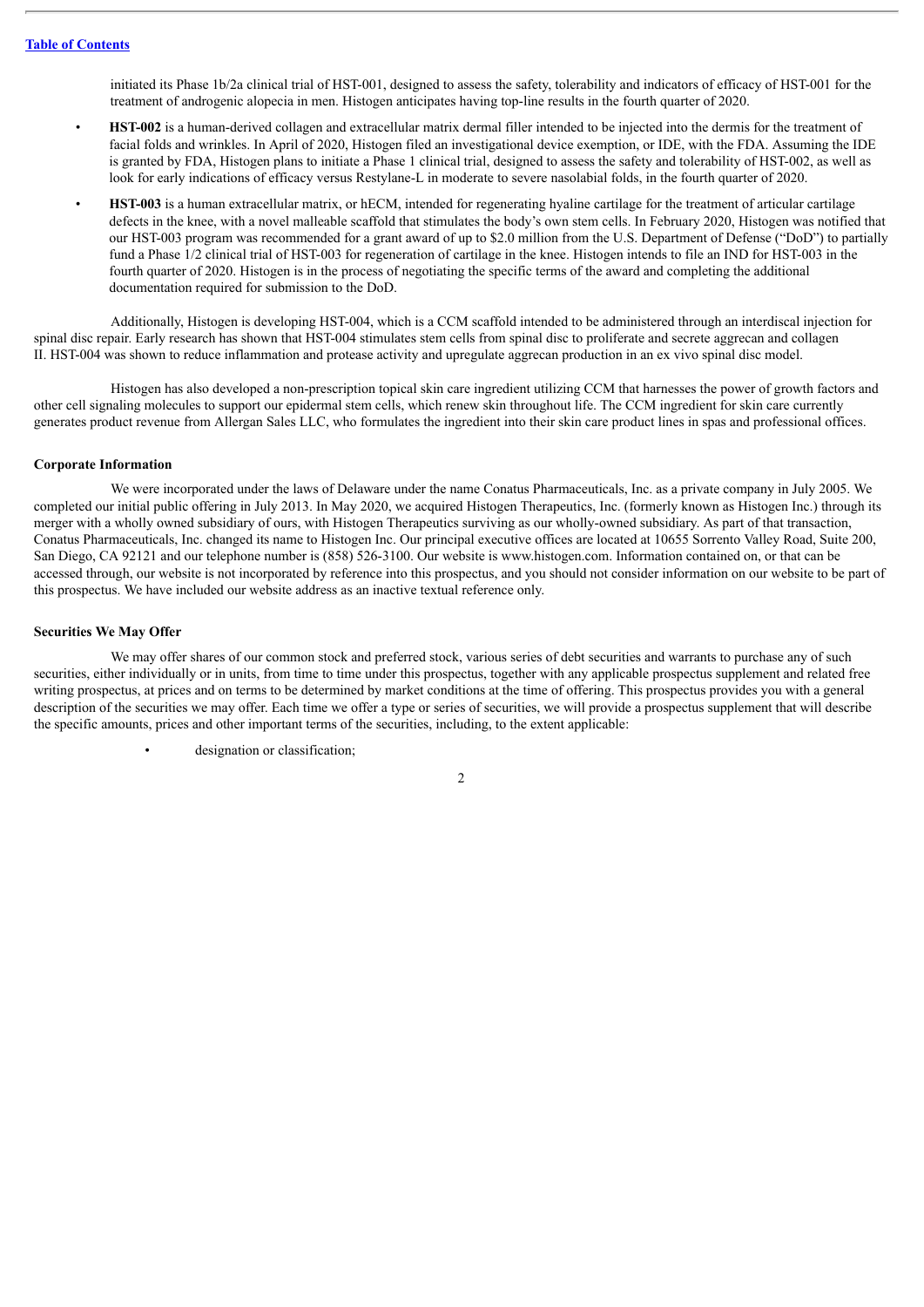- aggregate principal amount or aggregate offering price;
- maturity, if applicable;
- original issue discount, if any;
- rates and times of payment of interest or dividends, if any;
- redemption, conversion, exchange or sinking fund terms, if any;
- conversion or exchange prices or rates, if any, and, if applicable, any provisions for changes to or adjustments in the conversion or exchange prices or rates and in the securities or other property receivable upon conversion or exchange;
- ranking:
- restrictive covenants, if any;
- voting or other rights, if any; and
- important United States federal income tax considerations.

A prospectus supplement and any related free writing prospectus that we may authorize to be provided to you may also add, update or change information contained in this prospectus or in documents we have incorporated by reference. However, no prospectus supplement or free writing prospectus will offer a security that is not registered and described in this prospectus at the time of the effectiveness of the registration statement of which this prospectus is a part.

We may sell the securities directly to or through underwriters, dealers or agents. We, and our underwriters or agents, reserve the right to accept or reject all or part of any proposed purchase of securities. If we do offer securities through underwriters or agents, we will include in the applicable prospectus supplement:

- the names of those underwriters or agents;
- applicable fees, discounts and commissions to be paid to them;
- details regarding over-allotment options, if any; and
- the net proceeds to us.

#### **Common Stock**

We may offer shares of our common stock, par value \$0.0001 per share, either alone or underlying other registered securities convertible into or exercisable for our common stock. Holders of our common stock are entitled to dividends as our board of directors may declare from time to time out of legally available funds, subject to the preferential rights of the holders of any shares of our preferred stock that are outstanding or that we may issue in the future. Currently, we do not pay any dividends and we do not have any issued and outstanding preferred stock. Each holder of our common stock is entitled to one vote per share. In this prospectus, we provide a general description of, among other things, our dividend policy and the rights and restrictions that apply to holders of our common stock. Our common stock is described in greater detail in this prospectus under "Description of Capital Stock - Common Stock."

#### **Preferred Stock**

We may issue shares of preferred stock in one or more classes or series. Our board of directors or a committee designated by our board of directors will determine the dividend, voting and conversion rights and other provisions at the time of sale. The particular terms of each class or series of preferred stock, including redemption privileges, liquidation preferences, voting rights, dividend rights and/or conversion rights, will be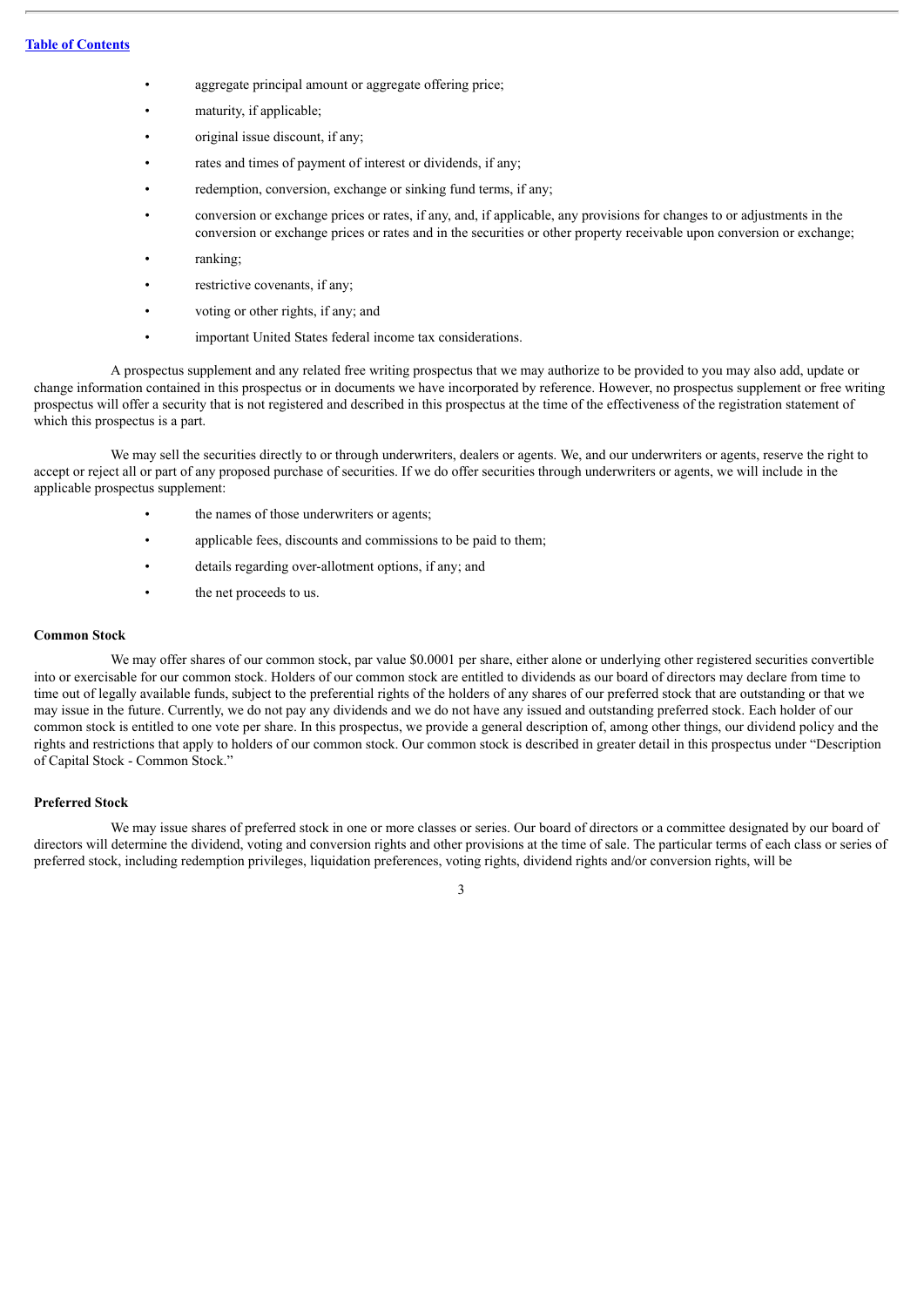more fully described in the applicable prospectus supplement relating to the preferred stock offered thereby. Our preferred stock is described in greater detail in this prospectus under "Description of Capital Stock—Preferred Stock."

#### **Debt Securities**

We may offer debt securities from time to time, in one or more series, as either senior or subordinated debt or as senior or subordinated convertible debt. The senior debt securities will rank equally with any other unsubordinated debt that we may have and may be secured or unsecured. The subordinated debt securities will be subordinate and junior in right of payment, to the extent and in the manner described in the instrument governing the debt, to all or some portion of our indebtedness. Any convertible debt securities that we issue will be convertible into or exchangeable for our common stock or other securities of ours. Conversion may be mandatory or at the holder's option and would be at prescribed conversion rates.

The debt securities will be issued under one or more documents called indentures, which are contracts between us and a trustee for the holders of the debt securities. In this prospectus, we have summarized certain general features of the debt securities under "Description of Debt Securities." We urge you, however, to read the prospectus supplements and any free writing prospectus that we may authorize to be provided to you related to the series of debt securities being offered, as well as the complete indentures that contain the terms of the debt securities. Forms of indentures have been filed as exhibits to the registration statement of which this prospectus is a part, and supplemental indentures and forms of debt securities containing the terms of debt securities being offered will be incorporated by reference into the registration statement of which this prospectus is a part from reports we file with the SEC.

#### **Warrants**

We may from time to time offer warrants for the purchase of our common stock, preferred stock and/or debt securities in one or more series. We may issue warrants independently or together with common stock, preferred stock and/or debt securities, and the warrants may be attached to or separate from those securities.

The warrants will be evidenced by warrant certificates issued under one or more warrant agreements, which are contracts between us and an agent for the holders of the warrants. In this prospectus, we have summarized certain general features of the warrants under "Description of Warrants." We urge you, however, to read the prospectus supplements and any free writing prospectus that we may authorize to be provided to you related to the series of warrants being offered, as well as the complete warrant agreements and warrant certificates that contain the terms of the warrants. Specific warrant agreements will contain additional important terms and provisions and will be incorporated by reference as an exhibit to the registration statement which includes this prospectus.

#### **Units**

We may offer units consisting of common stock, preferred stock, debt securities and/or warrants to purchase any of such securities in one or more series. In this prospectus, we have summarized certain general features of the units under "Description of Units." We urge you, however, to read the prospectus supplements and any free writing prospectus that we may authorize to be provided to you related to the series of units being offered, as well as the unit agreements that contain the terms of the units. We will file as exhibits to the registration statement of which this prospectus is a part, or will incorporate by reference from a current report on Form 8-K that we file with the SEC, the form of unit agreement and any supplemental agreements that describe the terms of the series of units we are offering before the issuance of the related series of units.

We will evidence each series of units by unit certificates that we will issue under a separate agreement. We will enter into the unit agreements with a unit agent. Each unit agent will be a bank or trust company that we select. We will indicate the name and address of the unit agent in the applicable prospectus supplement relating to a particular series of units.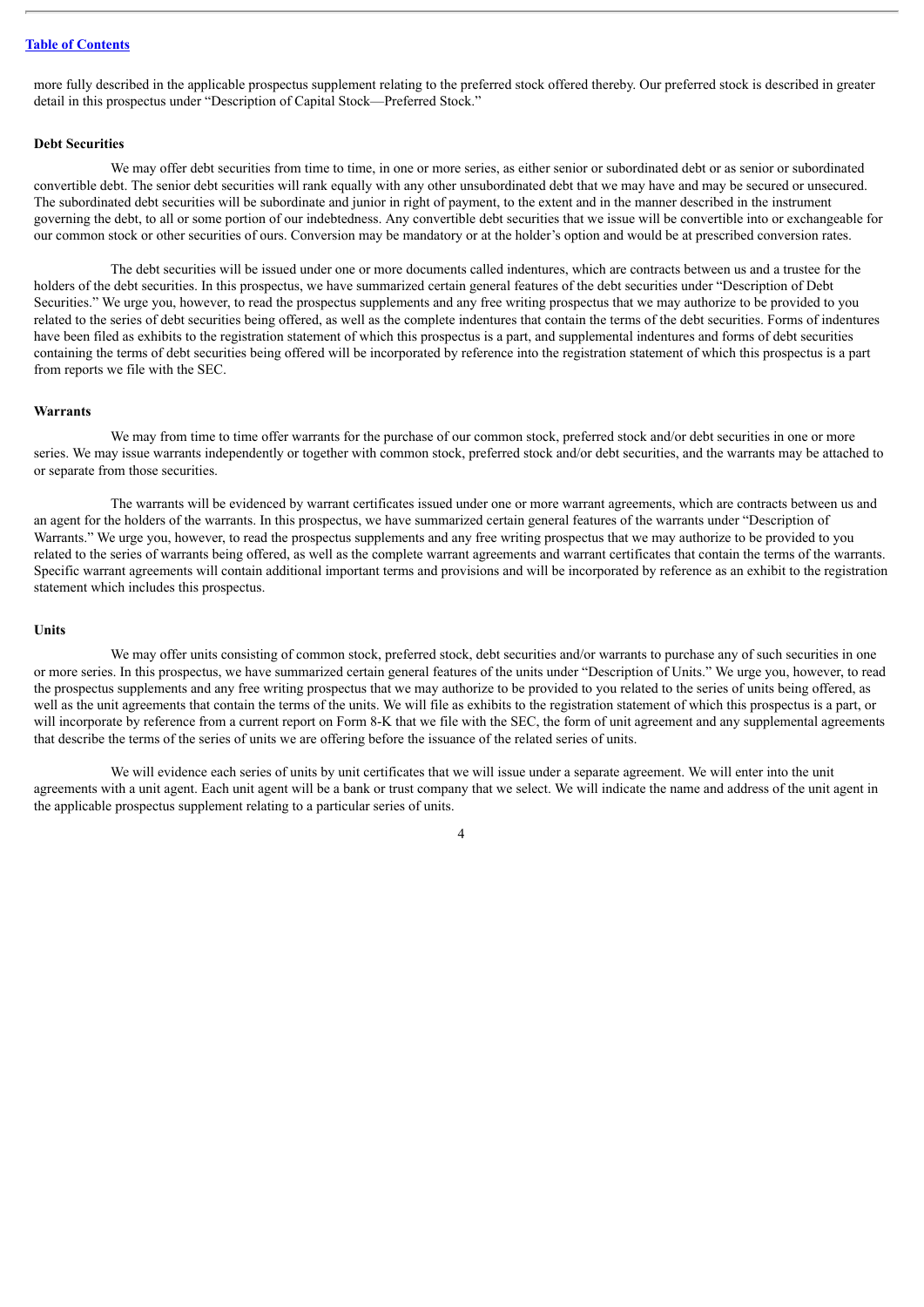#### **SELECTED FINANCIAL DATA**

On May 26, 2020, pursuant to the Agreement and Plan of Merger and Reorganization, dated as of January 28, 2020 (the "Merger Agreement"), by and among Histogen Inc. (f/k/a Conatus Pharmaceuticals Inc.) (the "Company"), Histogen Therapeutics Inc. (f/k/a Histogen Inc.), a Delaware corporation ("Private Histogen"), and Chinook Merger Sub, Inc., a Delaware corporation and wholly-owned subsidiary of the Company ("Merger Sub"), Merger Sub merged with and into Private Histogen, with Private Histogen becoming a wholly-owned subsidiary of the Company (the "Merger"). On May 26, 2020, in connection with the closing of the Merger, the Company effected a one-for-ten reverse stock split of its common stock (the "Reverse Stock Split").

The following selected financial data has been derived from the Company's (f/k/a Conatus Pharmaceuticals Inc.) audited financial statements included in the Company's (f/k/a Conatus Pharmaceuticals Inc.) Annual Report on Form 10-K filed with the SEC on March 11, 2020, and the Company's (f/k/a Conatus Pharmaceutical Inc.'s) unaudited financial statements included in the Quarterly Report on Form 10-Q filed with the SEC on May 1, 2020, as adjusted to reflect the Reverse Stock Split for all periods presented. As a result of the Merger, the Company's historical results are not indicative of the results that may be expected in the future and results of interim periods are not indicative of the results for the entire year.

| AS REPORTED (in thousands, except per share amounts):  |             | <b>Years Ended</b><br>December 31. |            |  |
|--------------------------------------------------------|-------------|------------------------------------|------------|--|
|                                                        | 2019        | 2018                               | 2017       |  |
| Net loss                                               | \$(11, 385) | \$(18,010)                         | \$(17,396) |  |
| Net loss per share, basic and diluted                  | (0.34)      | (0.59)                             | (0.61)     |  |
| Weighted-average shares outstanding, basic and diluted | 33,169      | 30,370                             | 28,587     |  |
| Common shares outstanding at year-end                  | 33,170      | 33,165                             | 30,035     |  |

|                                                        |            | <b>Three Months Ended</b><br>March 31, |  |
|--------------------------------------------------------|------------|----------------------------------------|--|
|                                                        | 2020       | 2019                                   |  |
|                                                        |            | (unaudited)                            |  |
| Net loss                                               | \$ (3,481) | \$ (4.747)                             |  |
| Net loss per share, basic and diluted                  | \$ (0.10)  | (0.14)                                 |  |
| Weighted-average shares outstanding, basic and diluted | 33,170     | 33,165                                 |  |
| Common shares outstanding at period end                | 33,170     | 33,165                                 |  |

| AS ADJUSTED FOR ONE-FOR-TEN REVERSE STOCK<br>SPLIT (unaudited, in thousands, except per share amounts): | <b>Years Ended</b><br>December 31, |             |            |
|---------------------------------------------------------------------------------------------------------|------------------------------------|-------------|------------|
|                                                                                                         | 2019                               | 2018        | 2017       |
|                                                                                                         |                                    | (unaudited) |            |
| Net loss                                                                                                | \$(11,385)                         | \$(18,010)  | \$(17,396) |
| Net loss per share, basic and diluted                                                                   | (3.43)                             | (5.93)      | (6.08)     |
| Weighted-average shares outstanding, basic and diluted                                                  | 3,317                              | 3.037       | 2,859      |
| Common shares outstanding at year-end                                                                   | 3,317                              | 3,317       | 3,004      |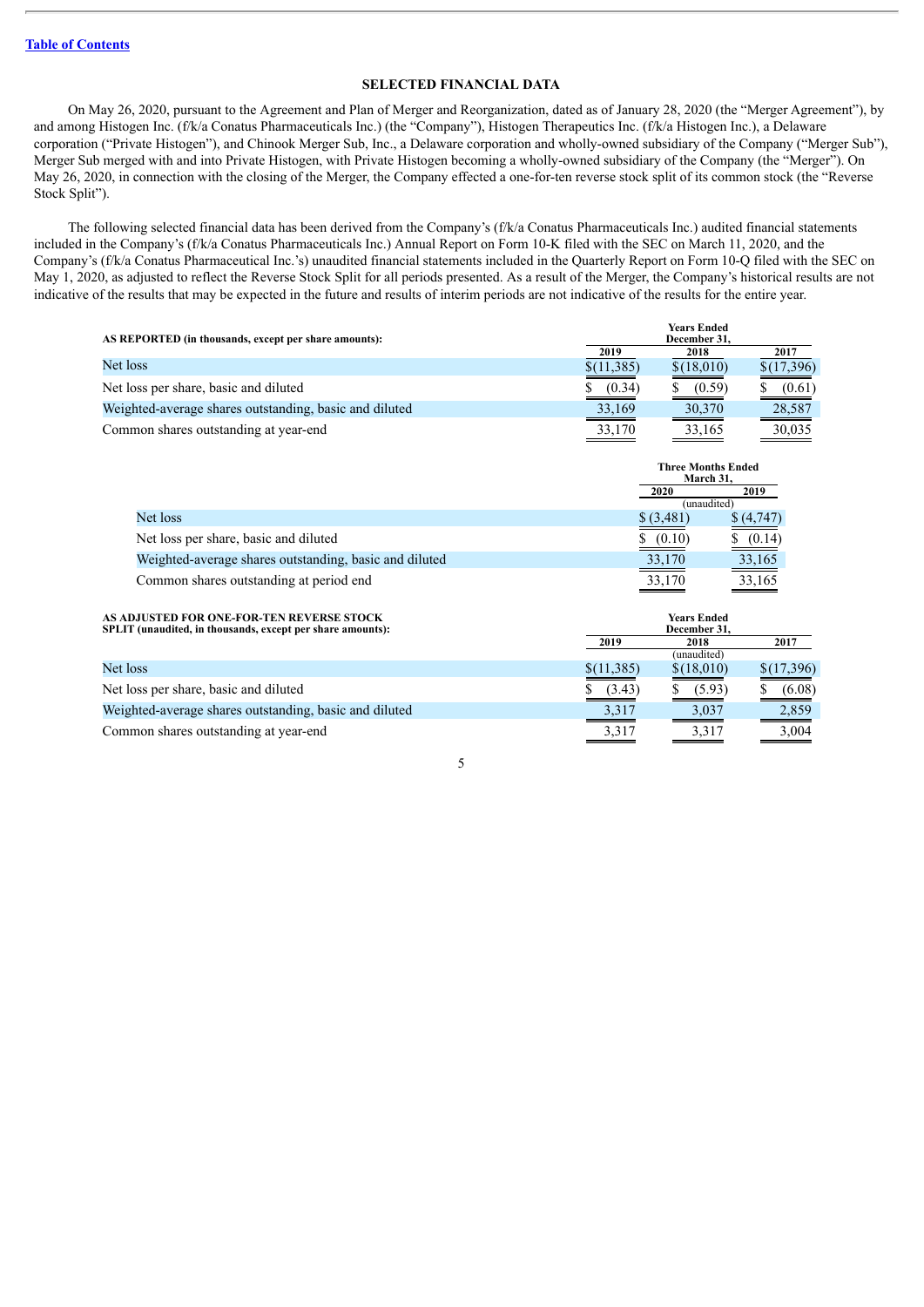|                                                        |             | <b>Three Months Ended</b><br>March 31. |  |
|--------------------------------------------------------|-------------|----------------------------------------|--|
|                                                        | 2020        | 2019                                   |  |
|                                                        | (unaudited) |                                        |  |
| Net loss                                               | \$(3,481)   | \$(4,747)                              |  |
| Net loss per share, basic and diluted                  | \$(1.05)    | (1.43)                                 |  |
| Weighted-average shares outstanding, basic and diluted | 3,317       | 3,317                                  |  |
| Common shares outstanding at period end                | 3,317       | 3,317                                  |  |

As further described in the Company's Form 10-Q for the quarter ended June 30, 2020, the Merger was accounted for as a reverse asset acquisition in accordance with generally accepted accounting principles in the United States of America ("GAAP"). Under this method of accounting, Private Histogen was deemed to be the accounting acquirer for financial reporting purposes. As a result, as of the closing date of the Merger, as reflected in the Form 10-Q for the quarter ended June 30, 2020, the net assets of the Company were recorded at their acquisition-date relative fair values in the condensed consolidated financial statements of the Company and the reported operating results prior to the Merger are those of Private Histogen as included in such 10-Q. Please refer to the Form 10-Q for the quarter ended June 30, 2020 for additional information.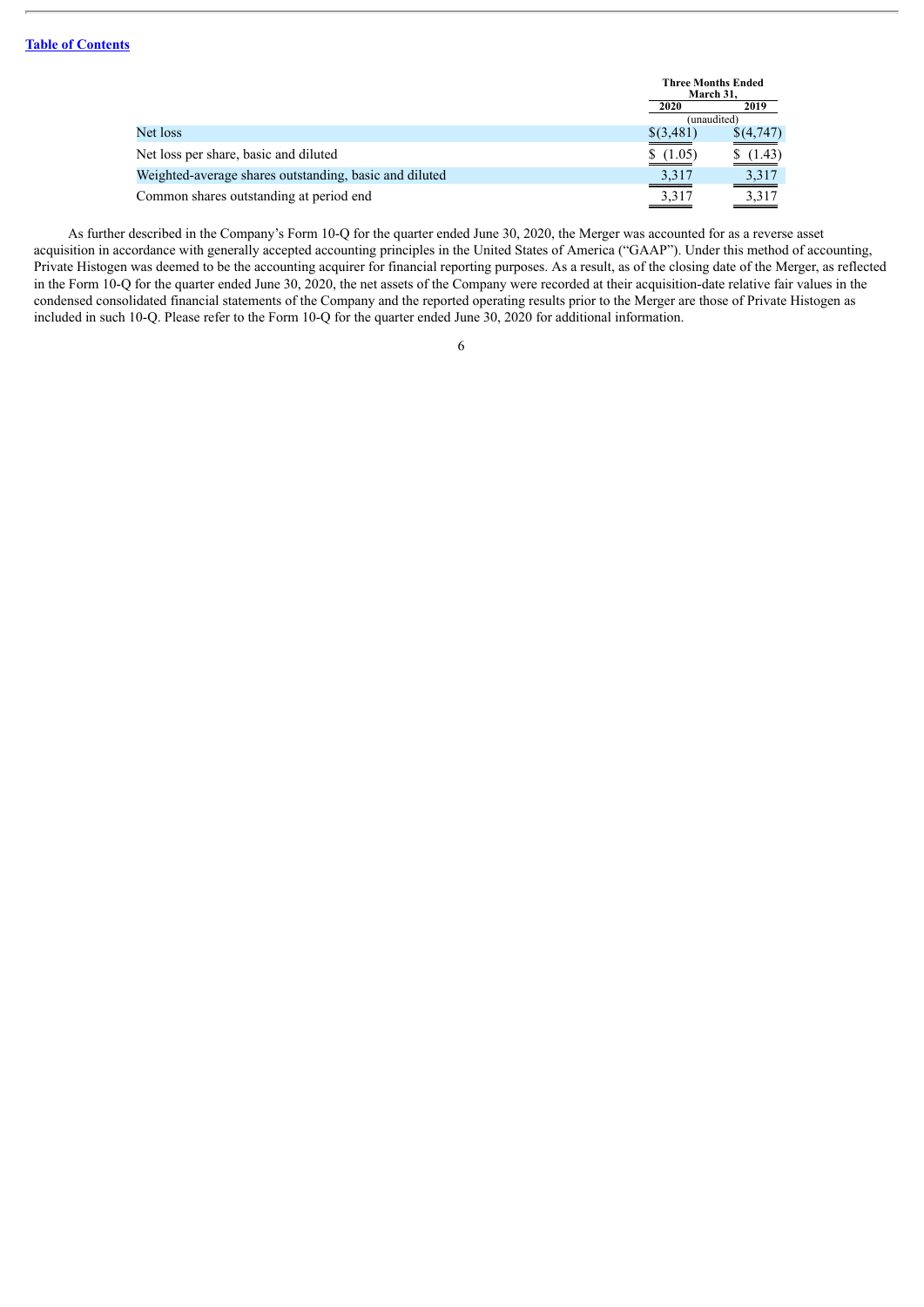#### **RISK FACTORS**

<span id="page-28-0"></span>Investment in our securities involves risks. Prior to making a decision about investing in our securities, you should consider carefully all of the information included and incorporated by reference or deemed to be incorporated by reference in this prospectus or the applicable prospectus supplement, including the risk factors incorporated by reference herein from our Annual Report on Form 10-K for the year ended December 31, 2019, as supplemented by our Quarterly Report on Form 10-Q for the quarter ended March 31, 2020, and as amended and restated by our Quarterly Report on Form 10-Q for the quarter ended June 30, 2020, as updated by annual, quarterly and other reports and documents we file with the SEC after the date of this prospectus and that are incorporated by reference herein or in the applicable prospectus supplement. Each of these risk factors could have a material adverse effect on our business, results of operations, financial position or cash flows, which may result in the loss of all or part of your investment. The risks and uncertainties we have described are not the only ones we face. Additional risks and uncertainties not presently known to us or that we currently deem immaterial may also affect our operations.

#### **SPECIAL NOTE REGARDING FORWARD-LOOKING INFORMATION**

<span id="page-28-1"></span>This prospectus and the documents incorporated herein by reference contain forward-looking statements within the meaning of the Private Securities Litigation Reform Act of 1995. These statements are based on our management's current beliefs, expectations and assumptions about future events, conditions and results and on information currently available to us. Discussions containing these forward-looking statements may be found, among other places, in the Sections entitled "Business," "Risk Factors" and "Management's Discussion and Analysis of Financial Condition and Results of Operations" incorporated by reference from our most recent Annual Report on Form 10-K and in our Quarterly Reports on Form 10-Q, as well as any amendments thereto, and our prospectus dated April 1, 2020, filed with the Securities and Exchange Commission pursuant to Rule 424(b) under the Securities Act, relating to the Registration Statement on Form S-4, as amended (File No. 333-236332), each filed with the SEC. This prospectus and the documents incorporated by reference herein also contain estimates and other statistical data made by independent parties and by us relating to market size and growth and other data about our industry. This data involves a number of assumptions and limitations, and you are cautioned not to give undue weight to such estimates. In addition, projections, assumptions and estimates of our future performance and the future performance of the markets in which we operate are necessarily subject to a high degree of uncertainty and risk.

All statements, other than statements of historical fact, included or incorporated herein regarding our strategy, future operations, financial position, future revenues, projected costs, plans, prospects and objectives are forward-looking statements. Words such as "expect," "anticipate," "intend," "plan," "believe," "seek," "estimate," "think," "may," "could," "will," "would," "should," "continue," "potential," "likely," "opportunity" and similar expressions or variations of such words are intended to identify forward-looking statements, but are not the exclusive means of identifying forwardlooking statements. These forward-looking statements include, but are not limited to, statements about:

- any impact of the COVID-19 pandemic, or responses to the pandemic, on our business, clinical trials or personnel;
- our expectations regarding the potential benefits of our strategy and technology;
- our expectations regarding the operation of our product candidates and related benefits;
- our beliefs regarding our industry:
- our beliefs regarding the success, cost and timing of our product candidate development activities and current and future clinical trials and studies;
- our beliefs regarding the potential markets for our product candidates and our ability to serve those markets;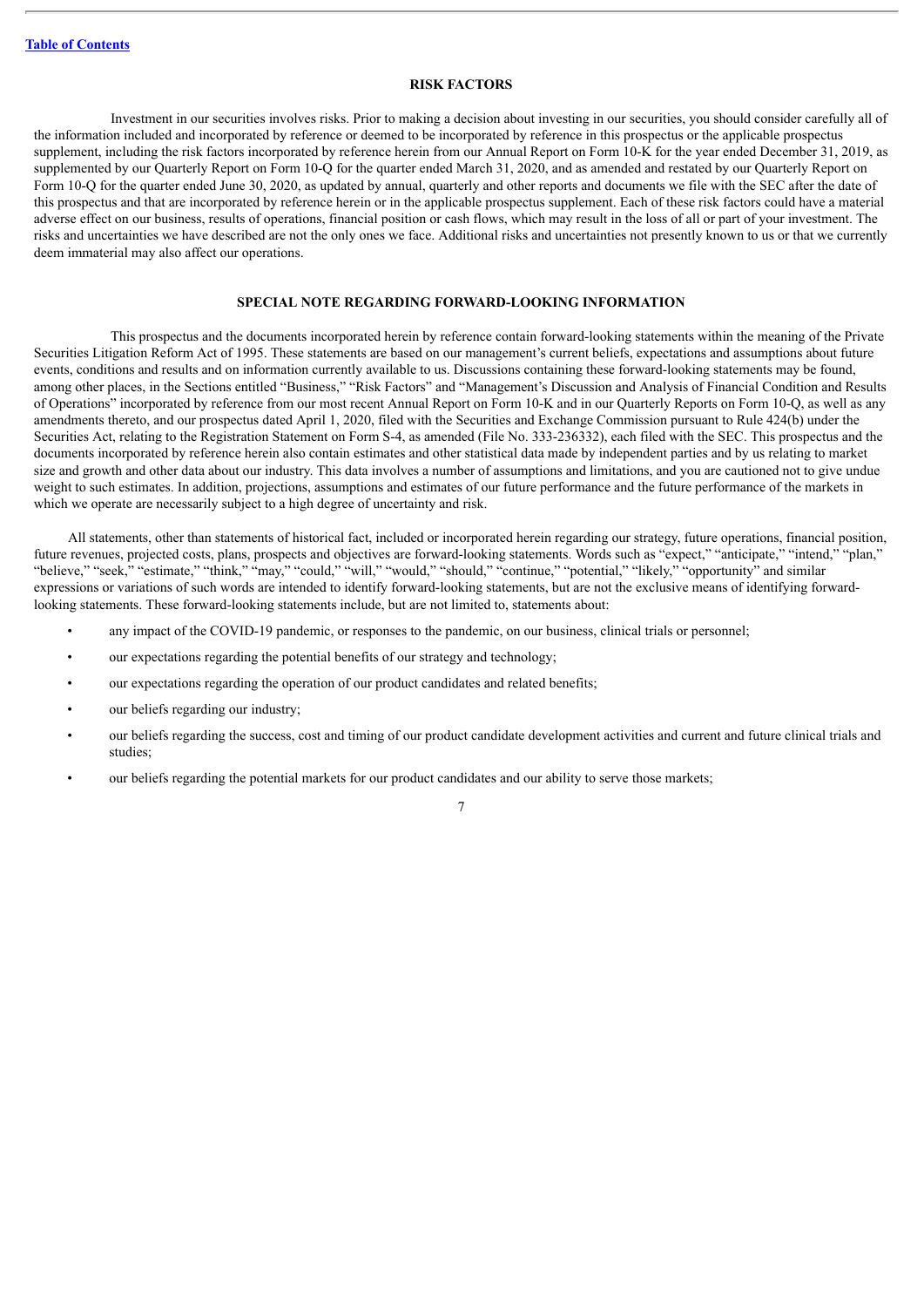- our ability to attract and retain key personnel;
- our ability to obtain funding for our operations, including funding necessary to complete further development and any commercialization of our product candidates;
- our expected use of the net proceeds to us from this offering; and
- regulatory developments in the United States, or U.S., and foreign countries.

Such statements are based on currently available operating, financial and competitive information and are subject to various risks, uncertainties and assumptions that could cause actual results to differ materially from those anticipated or implied in our forward-looking statements due to a number of factors including, but not limited to, those set forth above under the section entitled "Risk Factors" in this prospectus and any accompanying prospectus supplement. Given these risks, uncertainties and other factors, many of which are beyond our control, you should not place undue reliance on these forward-looking statements. Except as required by law, we assume no obligation to update these forward-looking statements publicly, or to revise any forward-looking statements to reflect events or developments occurring after the date of this prospectus, even if new information becomes available in the future.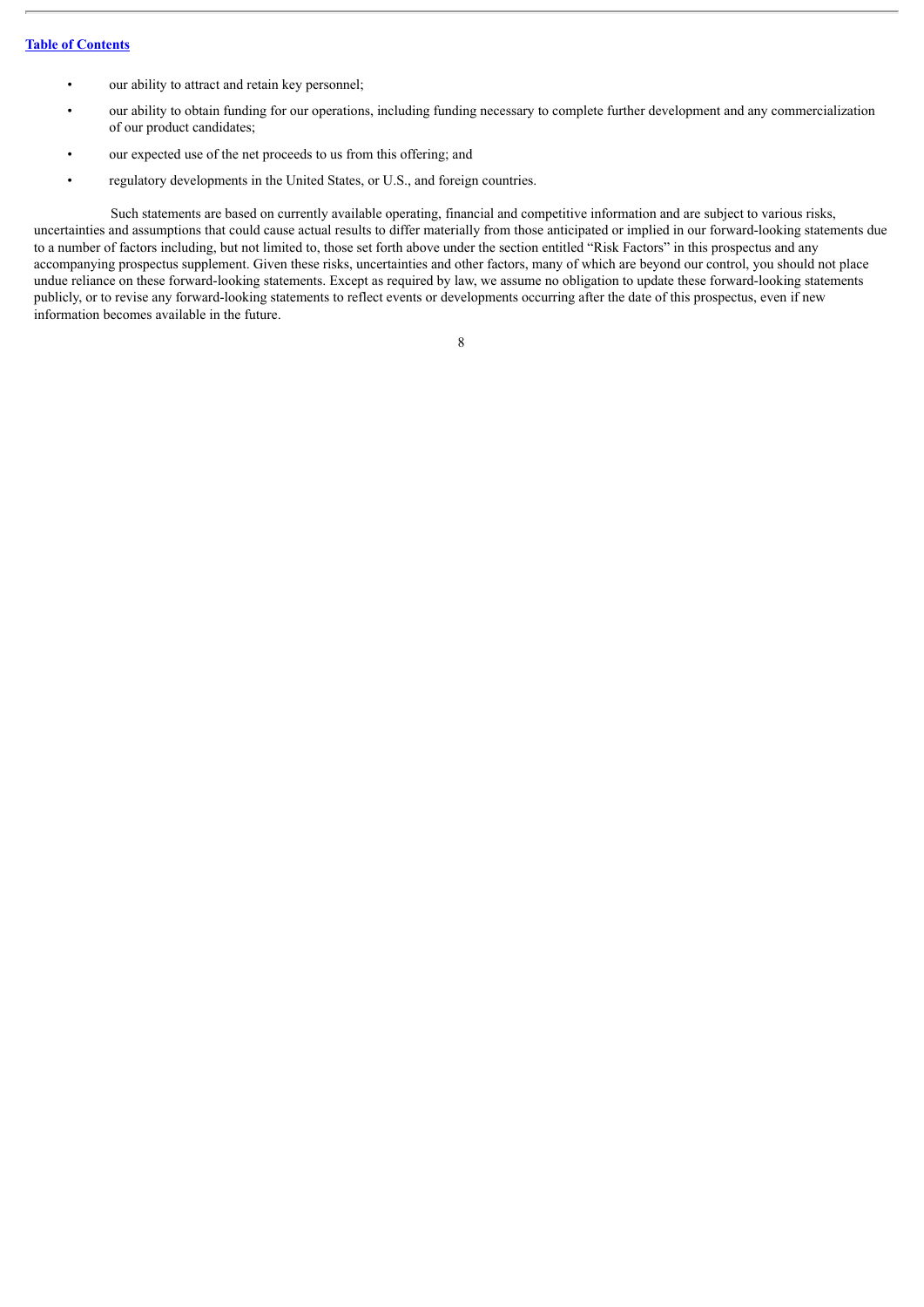#### **USE OF PROCEEDS**

<span id="page-30-0"></span>Except as described in any applicable prospectus supplement and in any free writing prospectuses in connection with a specific offering, we currently intend to use the net proceeds from the sale of the securities offered hereby for general corporate purposes and working capital, which include, but are not limited to, the funding of clinical development of and pursuing regulatory approval for our product candidates, and general and administrative expenses. We may also use a portion of the net proceeds to acquire or invest in technologies, product candidates, products and/or businesses that we believe will enhance the value of our company, although we have no current commitments or agreements with respect to any such transactions as of the date of this prospectus. We have not determined the amount of net proceeds to be used specifically for the foregoing purposes. As a result, our management will have broad discretion in the allocation of the net proceeds and investors will be relying on the judgment of our management regarding the application of the proceeds of any sale of the securities. If a material part of the net proceeds is to be used to repay indebtedness, we will set forth the interest rate and maturity of such indebtedness in a prospectus supplement. Pending use of the net proceeds, we intend to invest the proceeds in interest-bearing, marketable securities. Pending these uses, we intend to invest the net proceeds in investment-grade, interest-bearing securities.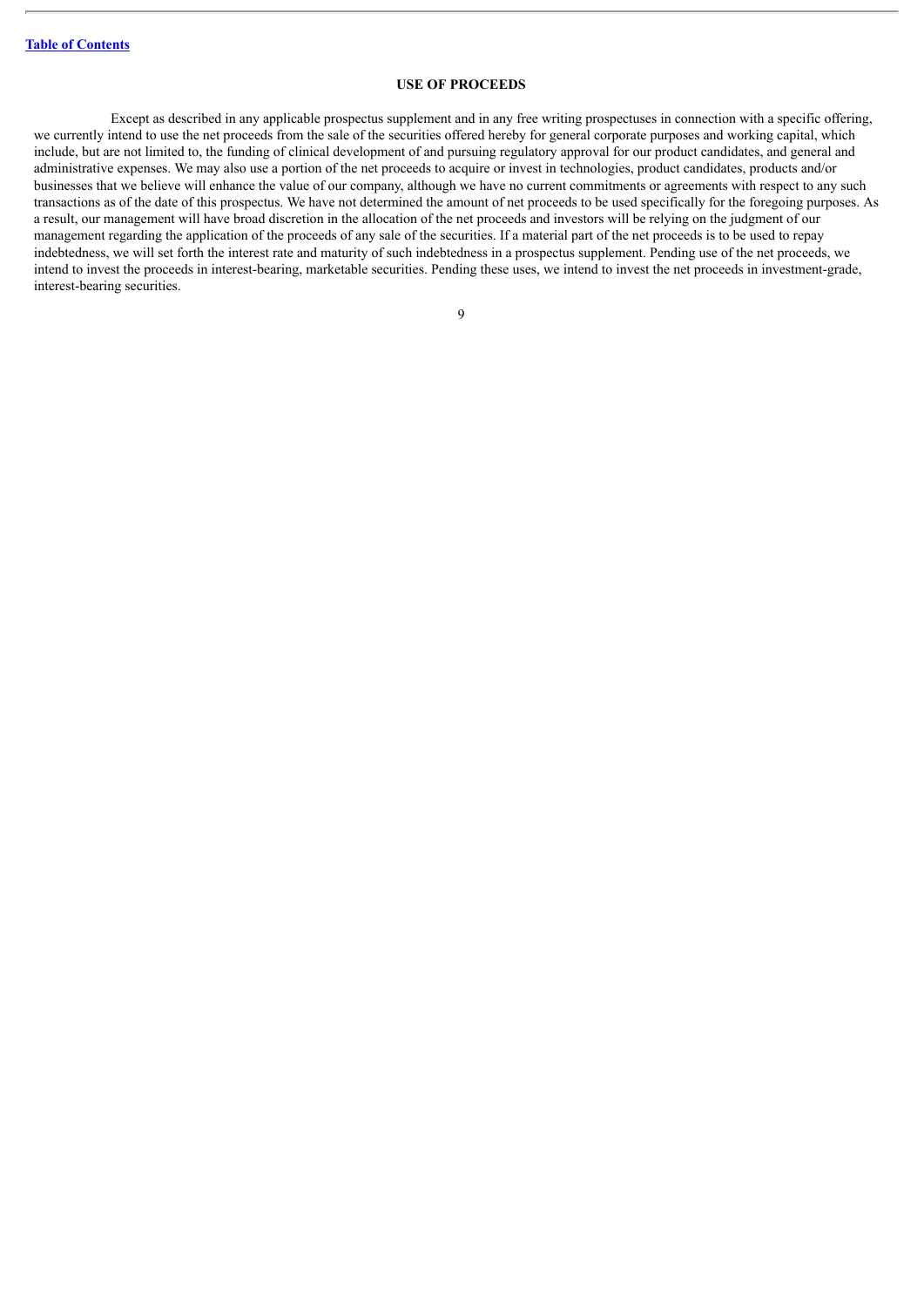# **DIVIDEND POLICY**

<span id="page-31-0"></span>We have never declared or paid any cash dividends on our common stock and do not expect to pay any dividends for the foreseeable future. We currently intend to retain any future earnings to fund the operation, development and expansion of our business. Any future determination to pay dividends will be at the sole discretion of our Board of Directors and will depend upon a number of factors, including our results of operations, capital requirements, financial condition, future prospects, contractual arrangements, restrictions imposed by applicable law, any limitations on payments of dividends present in future debt arrangements, and other factors our Board of Directors may deem relevant.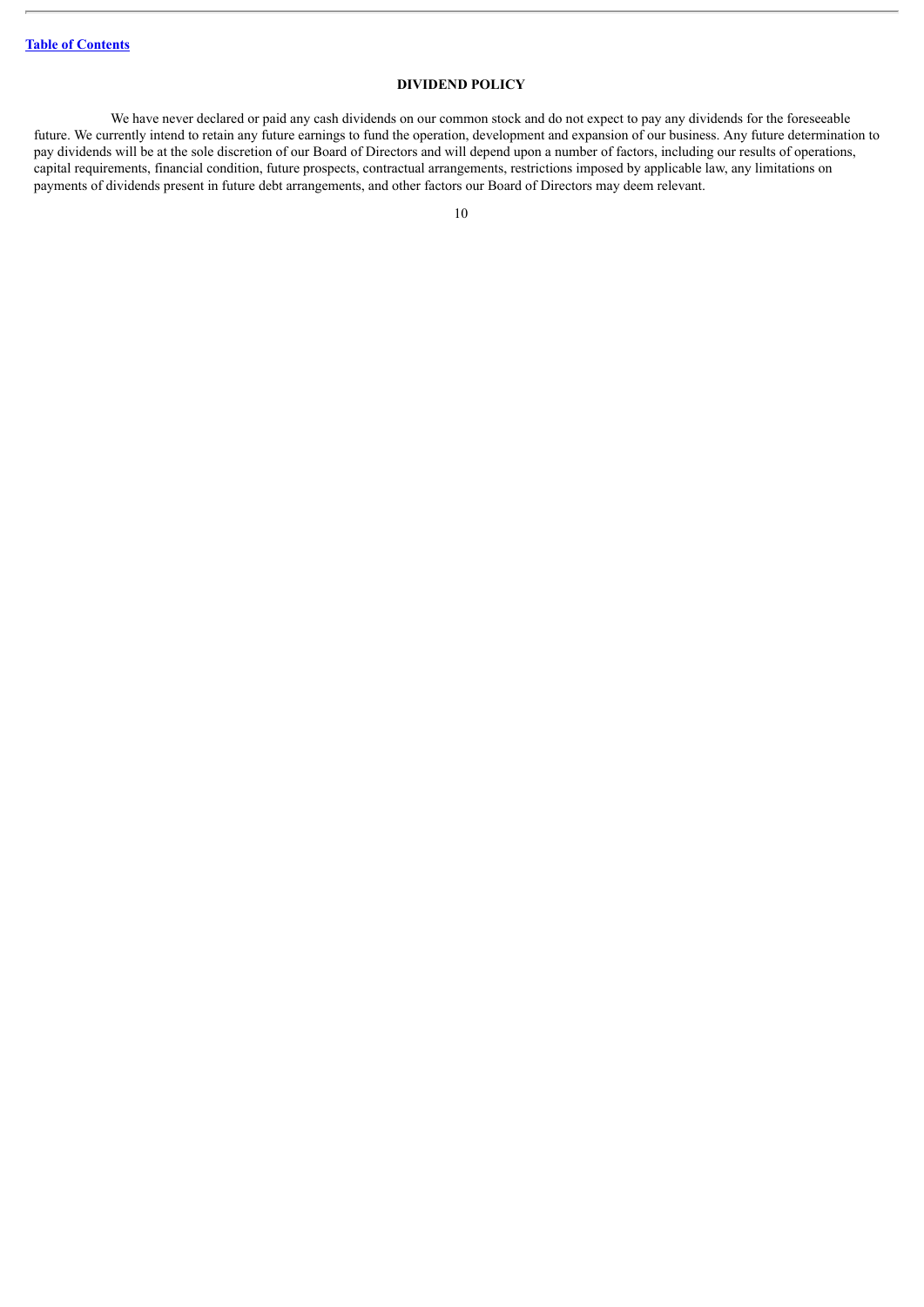# **DESCRIPTION OF SECURITIES WE MAY OFFER**

<span id="page-32-0"></span>We may offer shares of our common stock and preferred stock, various series of debt securities and warrants to purchase any of such securities, either individually or in units, from time to time under this prospectus, together with any applicable prospectus supplement and related free writing prospectus, at prices and on terms to be determined by market conditions at the time of offering. This prospectus provides you with a general description of the securities we may offer. Each time we offer a type or series of securities, we will provide a prospectus supplement that will describe the specific amounts, prices and other important terms of the securities. We may offer up to \$125,000,000 of securities under this prospectus.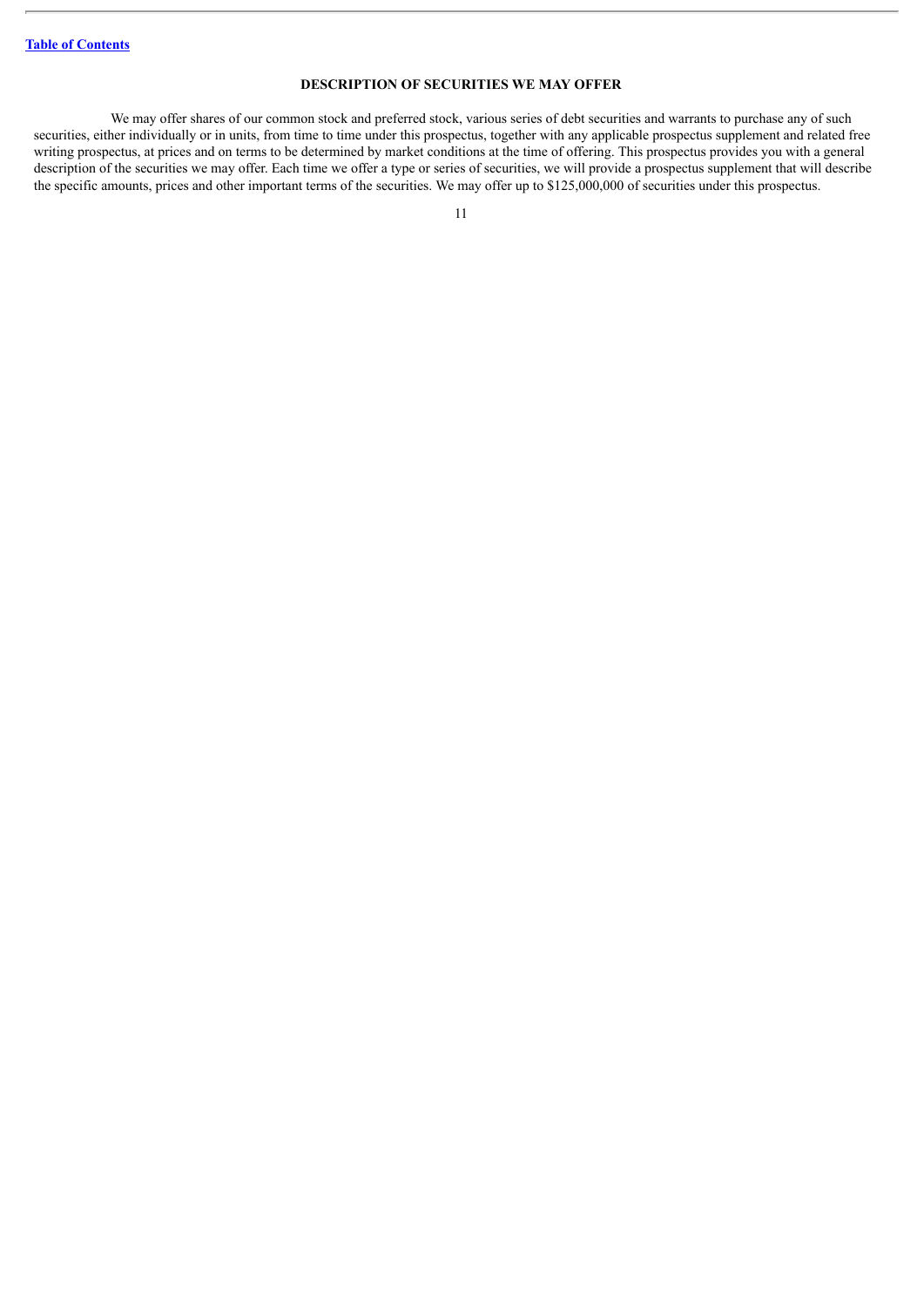## **DESCRIPTION OF CAPITAL STOCK**

<span id="page-33-0"></span>The following description of our capital stock, together with any additional information we include in any applicable prospectus supplements or any free writing prospectuses that we may authorize to be delivered to you, summarizes the material terms and provisions of our capital stock that we may offer under this prospectus. While the terms we have summarized below will apply generally to any future capital stock that we may offer, we will describe the particular terms of any class or series of these securities in more detail in the applicable prospectus supplement or free writing prospectus. For the complete terms of our capital stock, please refer to our certificate of incorporation and our bylaws that are incorporated by reference into the registration statement of which this prospectus is a part or may be incorporated by reference in this prospectus or any prospectus supplement. The terms of these securities may also be affected by the Delaware General Corporation Law, or the DGCL. The summary below and that contained in any prospectus supplement or free writing prospectus are qualified in their entirety by reference to our certificate of incorporation and our bylaws.

Our authorized capital stock consists of:

- 200,000,000 shares of common stock, \$0.0001 par value, of which 11,812,493 shares have been issued and are outstanding as of June 30, 2020; and
- 10,000,000 shares of preferred stock, \$0.0001 par value, of which no shares have been issued and are outstanding as of June 30, 2020.

#### **Common Stock**

The holders of shares of our common stock are entitled to one vote per share on all matters to be voted upon by our stockholders and there are no cumulative rights. Subject to preferences that may be applicable to any outstanding preferred stock, the holders of shares of our common stock are entitled to receive ratably any dividends that may be declared from time to time by our board of directors out of funds legally available for that purpose. In the event of liquidation, dissolution or winding up, the holders of shares of our common stock are entitled to share ratably in all assets remaining after payment of liabilities, subject to prior distribution rights of preferred stock then outstanding. Our common stock has no preemptive or conversion rights or other subscription rights. There are no redemption or sinking fund provisions applicable to our common stock.

Our common stock is listed on The Nasdaq Capital Market under the symbol "HSTO."

#### **Transfer Agent**

The transfer agent and registrar for our common stock is American Stock Transfer & Trust Company, LLC. Its address is 6201 15th Avenue, Brooklyn, NY 11219.

#### **Preferred Stock**

The following description of our preferred stock and the description of the terms of any particular series of our preferred stock that we choose to issue hereunder are not complete. These descriptions are qualified in their entirety by reference to our amended and restated certificate of incorporation and the certificate of designation, if and when adopted by our board of directors, relating to that series. The rights, preferences, privileges and restrictions of the preferred stock of each series will be fixed by the certificate of designation relating to that series.

We currently have no shares of preferred stock outstanding. Our board of directors has the authority, without further action by the stockholders, to issue up to 10,000,000 shares of preferred stock in one or more series and to fix the rights, preferences, privileges and restrictions granted to or imposed upon the preferred stock. Any or all of these rights may be greater than the rights of our common stock.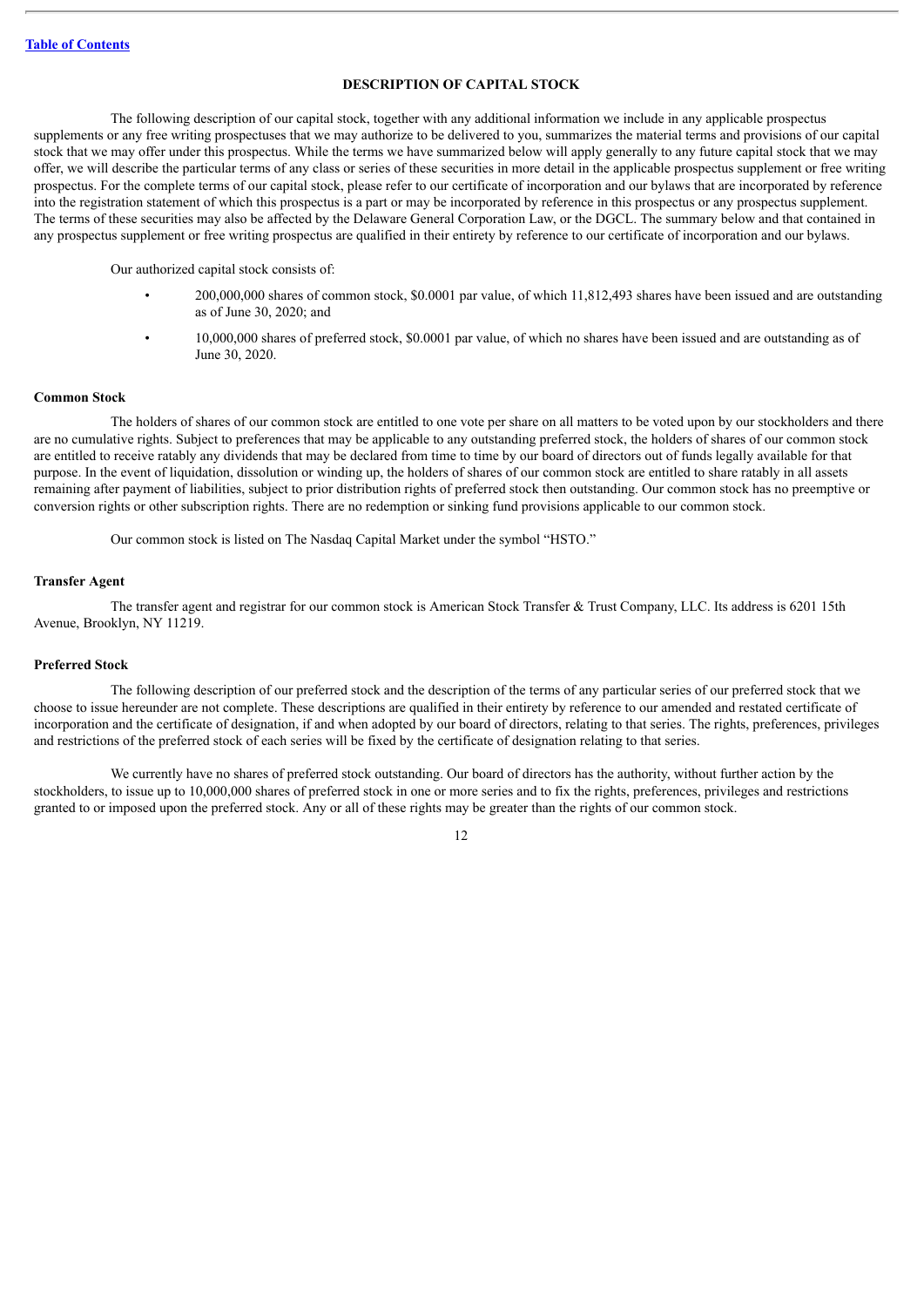Our board of directors, without stockholder approval, can issue preferred stock with voting, conversion or other rights that could negatively affect the voting power and other rights of the holders of our common stock. Preferred stock could thus be issued quickly with terms calculated to delay or prevent a change in control of us or make it more difficult to remove our management. Additionally, the issuance of preferred stock may have the effect of decreasing the market price of our common stock.

Our board of directors may specify the following characteristics of any preferred stock:

- the maximum number of shares;
- the designation of the shares;
- the annual dividend rate, if any, whether the dividend rate is fixed or variable, the date or dates on which dividends will accrue, the dividend payment dates, and whether dividends will be cumulative;
- the price and the terms and conditions for redemption, if any, including redemption at the option of us or at the option of the holders, including the time period for redemption, and any accumulated dividends or premiums;
- the liquidation preference, if any, and any accumulated dividends upon the liquidation, dissolution or winding up of our affairs;
- any sinking fund or similar provision, and, if so, the terms and provisions relating to the purpose and operation of the fund;
- the terms and conditions, if any, for conversion or exchange of shares of any other class or classes of our capital stock or any series of any other class or classes, or of any other series of the same class, or any other securities or assets, including the price or the rate of conversion or exchange and the method, if any, of adjustment;
- the voting rights; and
- any or all other preferences and relative, participating, optional or other special rights, privileges or qualifications, limitations or restrictions.

Any preferred stock issued will be fully paid and nonassessable upon issuance.

#### **Possible Anti-Takeover Effects of Delaware Law and our Certificate of Incorporation and Bylaws**

Our amended and restated certificate of incorporation provides for our board of directors to be divided into three classes serving staggered terms. Approximately one-third of the board of directors will be elected each year. The provision for a classified board could prevent a party who acquires control of a majority of our outstanding voting stock from obtaining control of our board of directors until the second annual stockholders meeting following the date the acquirer obtains the controlling stock interest. The classified board provision could discourage a potential acquirer from making a tender offer or otherwise attempting to obtain control of us and could increase the likelihood that incumbent directors will retain their positions. Our amended and restated certificate of incorporation provides that directors may be removed only for cause by the affirmative vote of the holders of at least two-thirds of the voting power of the outstanding shares of our capital stock entitled to vote thereon.

Our amended and restated certificate of incorporation provides that certain amendments of our certificate of incorporation and amendments by the stockholders of our amended and restated bylaws require the affirmative vote of the holders of at least two-thirds in voting power of the outstanding shares of our capital stock of entitled to vote thereto. These provisions could discourage a potential acquirer from making a tender offer or otherwise attempting to obtain control of us and could delay changes in management.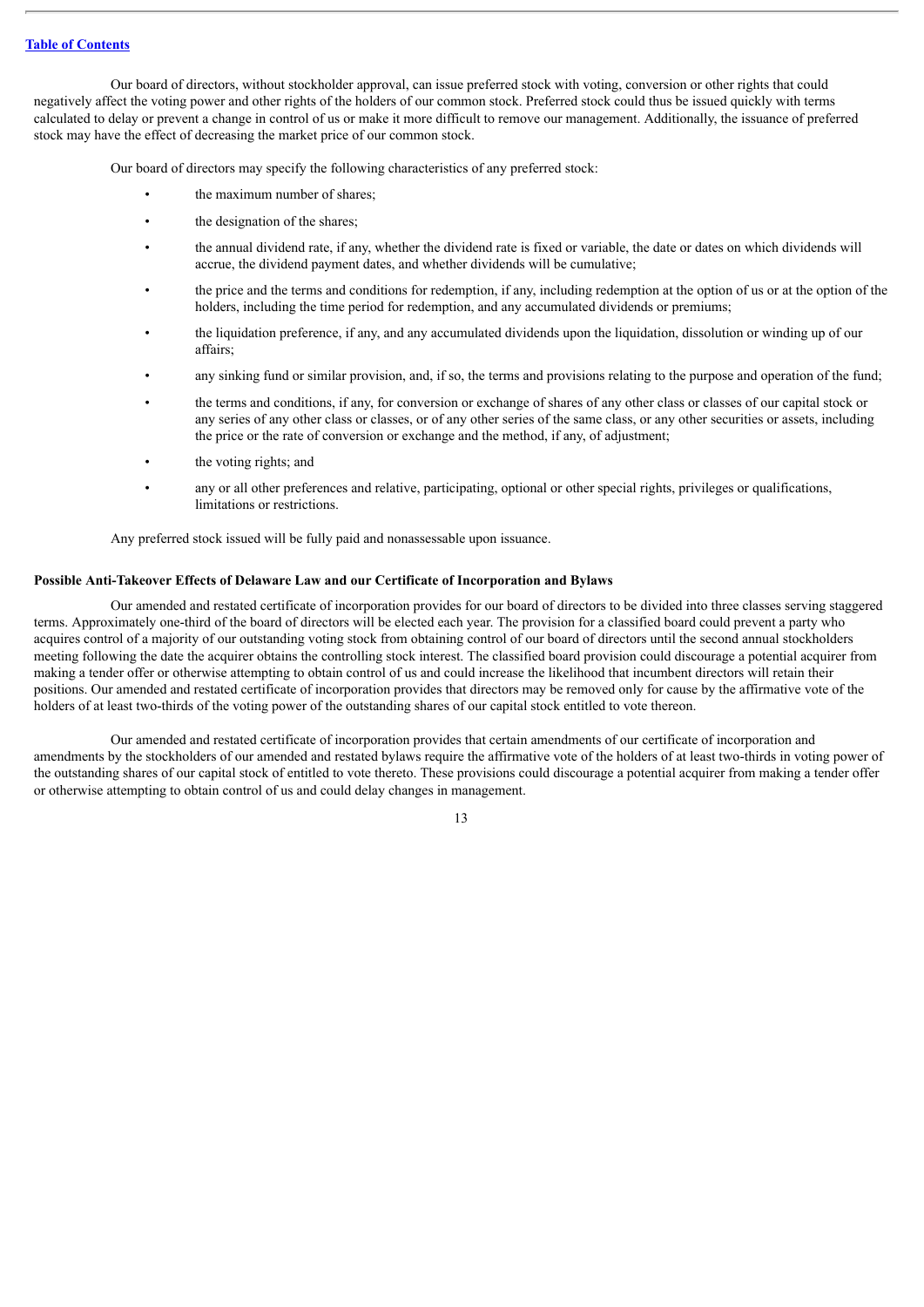Our amended and restated bylaws establish an advance notice procedure for stockholder proposals to be brought before an annual meeting of our stockholders, including proposed nominations of persons for election to our board of directors. At an annual meeting, stockholders may only consider proposals or nominations specified in the notice of meeting or brought before the meeting by or at the direction of our board of directors. Stockholders may also consider a proposal or nomination by a person who was a stockholder at the time of giving notice and at the time of the meeting, who is entitled to vote at the meeting and who has complied with the notice requirements of our amended and restated bylaws in all respects. The amended and restated bylaws do not give our board of directors the power to approve or disapprove stockholder nominations of candidates or proposals regarding other business to be conducted at a special or annual meeting of our stockholders. However, our amended and restated bylaws may have the effect of precluding the conduct of business at a meeting if the proper procedures are not followed. These provisions may also discourage or deter a potential acquirer from conducting a solicitation of proxies to elect the acquirer's own slate of directors or otherwise attempting to obtain control of us.

Our amended and restated bylaws provide that a special meeting of our stockholders may be called only by our board of directors, chairperson of the board, chief executive officer or president (in the absence of a chief executive officer), but such special meetings may not be called by any other person or persons. Because our stockholders do not have the right to call a special meeting, a stockholder could not force stockholder consideration of a proposal over the opposition of our board of directors by calling a special meeting of stockholders prior to such time as a majority of our board of directors, the chairperson of our board of directors, the president or the chief executive officer believed the matter should be considered or until the next annual meeting, provided that the requestor met the notice requirements. The restriction on the ability of stockholders to call a special meeting means that a proposal to replace our board of directors also could be delayed until the next annual meeting.

Our amended and restated bylaws do not allow our stockholders to act by written consent without a meeting. Without the availability of stockholder action by written consent, a holder controlling a majority of our capital stock would not be able to amend our amended and restated bylaws or remove directors without holding a stockholders' meeting.

#### **Anti-Takeover Effects of Delaware Law**

We are subject to the provisions of Section 203 of the DGCL ("Section 203"). Under Section 203, we would generally be prohibited from engaging in any business combination with any interested stockholder for a period of three years following the time that this stockholder became an interested stockholder unless:

- prior to this time, our board of directors approved either the business combination or the transaction that resulted in the stockholder becoming an interested stockholder;
- upon consummation of the transaction that resulted in the stockholder becoming an interested stockholder, the interested stockholder owned at least 85% of our voting stock outstanding at the time the transaction commenced, excluding shares owned by persons who are directors and also officers, and by employee stock plans in which employee participants do not have the right to determine confidentially whether shares held subject to the plan will be tendered in a tender or exchange offer; or
- at or subsequent to such time, the business combination is approved by our board of directors and authorized at an annual or special meeting of stockholders, and not by written consent, by the affirmative vote of at least 66 and 2/3% of the outstanding voting stock that is not owned by the interested stockholder.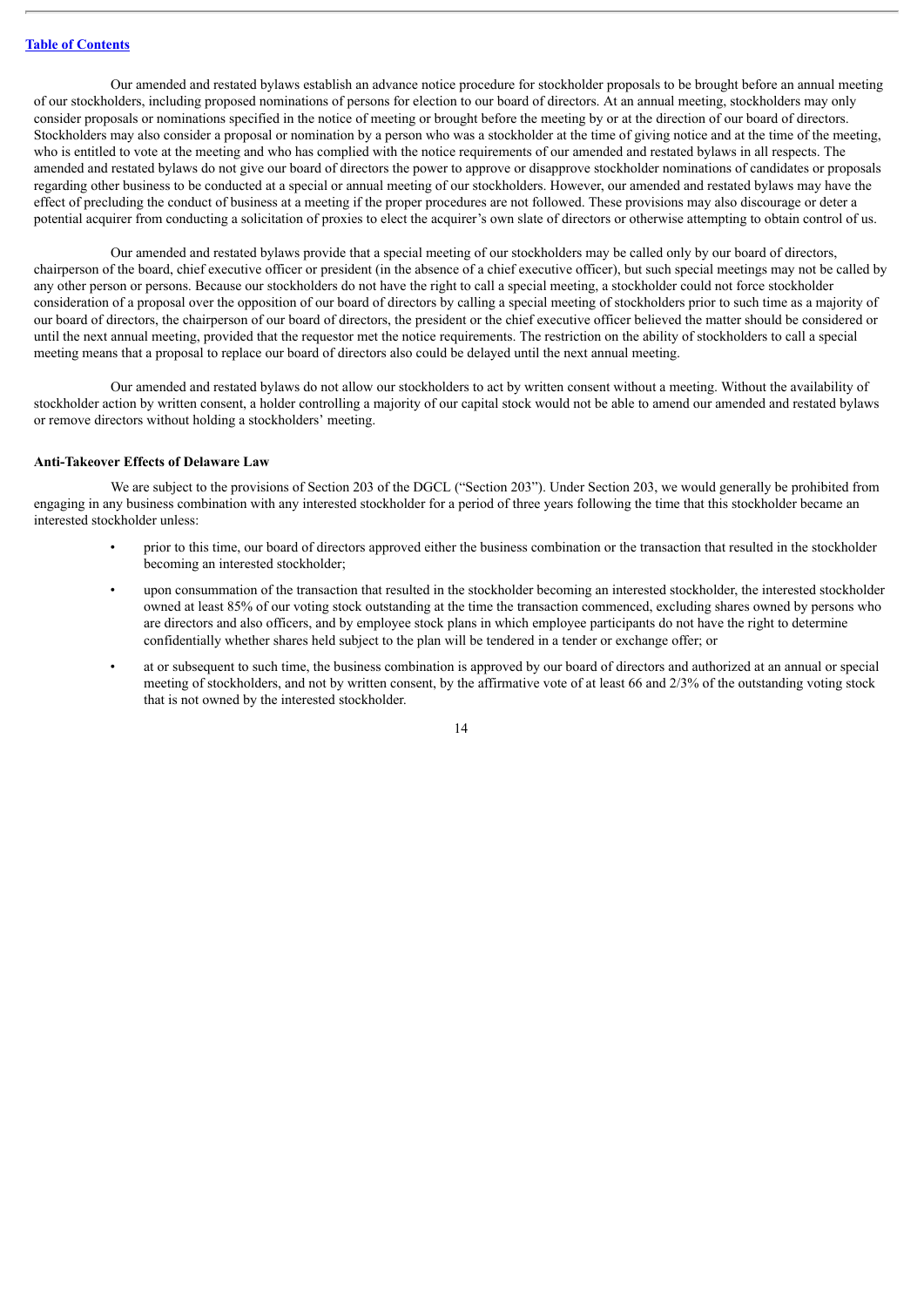Under Section 203, a "business combination" includes:

- any merger or consolidation involving the corporation and the interested stockholder;
- any sale, transfer, pledge or other disposition of 10% or more of the assets of the corporation involving the interested stockholder;
- any transaction that results in the issuance or transfer by the corporation of any stock of the corporation to the interested stockholder, subject to limited exceptions;
- any transaction involving the corporation that has the effect of increasing the proportionate share of the stock of any class or series of the corporation beneficially owned by the interested stockholder; or
- the receipt by the interested stockholder of the benefit of any loans, advances, guarantees, pledges or other financial benefits provided by or through the corporation.

In general, Section 203 defines an interested stockholder as an entity or person beneficially owning 15% or more of the outstanding voting stock of the corporation and any entity or person affiliated with or controlling or controlled by such entity or person.

The provisions of Delaware law and our amended and restated certificate of incorporation and amended and restated bylaws could have the effect of discouraging others from attempting hostile takeovers and, as a consequence, they may also inhibit temporary fluctuations in the market price of our common stock that often result from actual or rumored hostile takeover attempts. These provisions may also have the effect of preventing changes in management. It is possible that these provisions may make it more difficult to accomplish transactions that stockholders may otherwise deem to be in their best interests.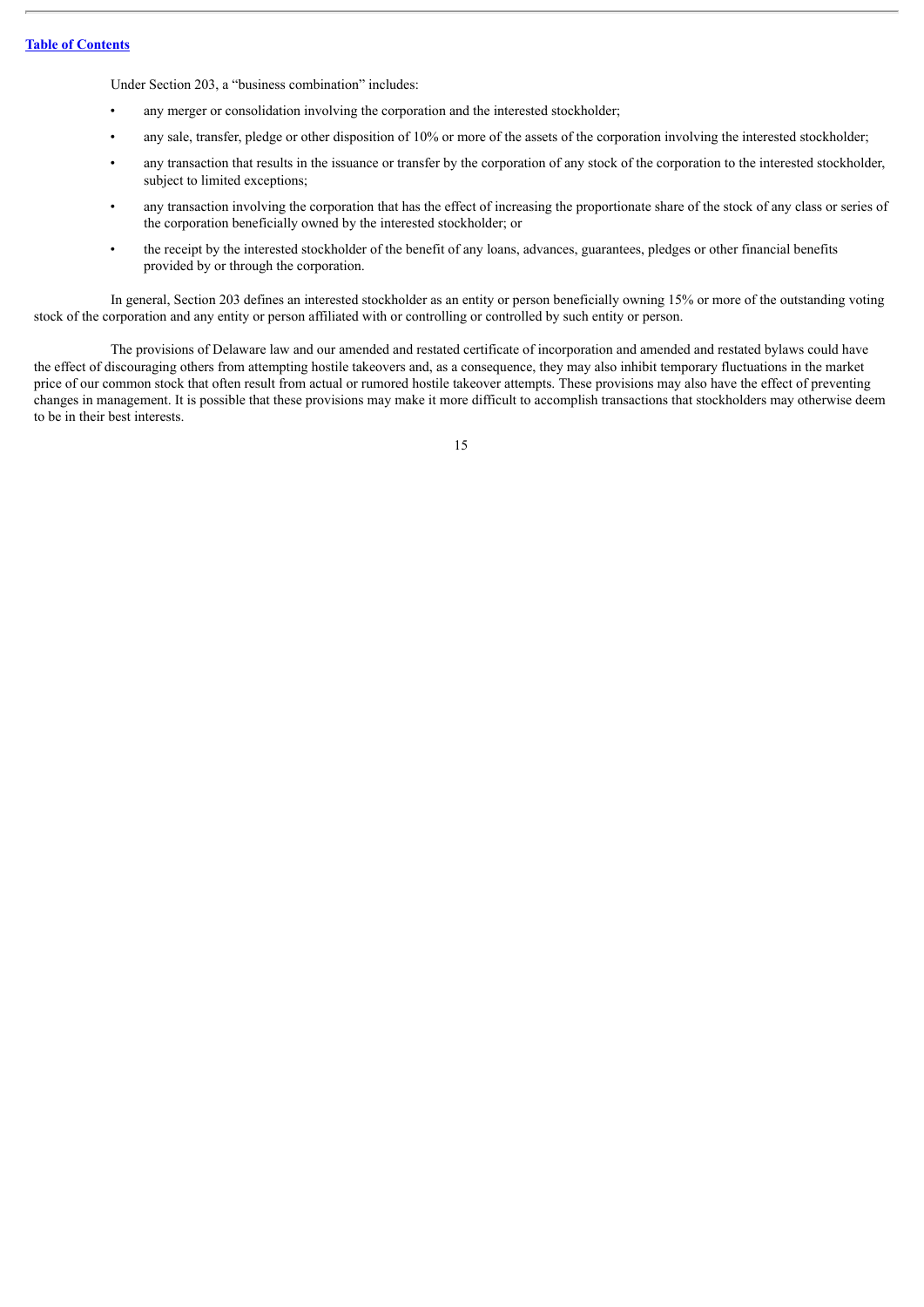#### **DESCRIPTION OF DEBT SECURITIES**

<span id="page-37-0"></span>The following description, together with the additional information we include in any applicable prospectus supplements or free writing prospectuses, summarizes the material terms and provisions of the debt securities that we may offer under this prospectus. We may issue debt securities, in one or more series, as either senior or subordinated debt or as senior or subordinated convertible debt. While the terms we have summarized below will apply generally to any future debt securities we may offer under this prospectus, we will describe the particular terms of any debt securities that we may offer in more detail in the applicable prospectus supplement or free writing prospectus. The terms of any debt securities we offer under a prospectus supplement may differ from the terms we describe below. However, no prospectus supplement shall fundamentally change the terms that are set forth in this prospectus or offer a security that is not registered and described in this prospectus at the time of its effectiveness. As of the date of this prospectus, we have no outstanding registered debt securities. Unless the context requires otherwise, whenever we refer to the "indentures," we also are referring to any supplemental indentures that specify the terms of a particular series of debt securities.

We will issue any senior debt securities under the senior indenture that we will enter into with the trustee named in the senior indenture. We will issue any subordinated debt securities under the subordinated indenture and any supplemental indentures that we will enter into with the trustee named in the subordinated indenture. We have filed forms of these documents as exhibits to the registration statement, of which this prospectus is a part, and supplemental indentures and forms of debt securities containing the terms of the debt securities being offered will be filed as exhibits to the registration statement of which this prospectus is a part or will be incorporated by reference from reports that we file with the SEC.

The indentures will be qualified under the Trust Indenture Act of 1939, as amended, or the Trust Indenture Act. We use the term "trustee" to refer to either the trustee under the senior indenture or the trustee under the subordinated indenture, as applicable.

The following summaries of material provisions of the senior debt securities, the subordinated debt securities and the indentures are subject to, and qualified in their entirety by reference to, all of the provisions of the indenture and any supplemental indentures applicable to a particular series of debt securities. We urge you to read the applicable prospectus supplements and any related free writing prospectuses related to the debt securities that we may offer under this prospectus, as well as the complete indentures that contain the terms of the debt securities. Except as we may otherwise indicate, the terms of the senior indenture and the subordinated indenture are identical.

#### **General**

The terms of each series of debt securities will be established by or pursuant to a resolution of our board of directors and set forth or determined in the manner provided in an officers' certificate or by a supplemental indenture. Debt securities may be issued in separate series without limitation as to aggregate principal amount. We may specify a maximum aggregate principal amount for the debt securities of any series. We will describe in the applicable prospectus supplement the terms of the series of debt securities being offered, including:

- the title:
- the principal amount being offered, and if a series, the total amount authorized and the total amount outstanding;
- any limit on the amount that may be issued;
- whether or not we will issue the series of debt securities in global form, and, if so, the terms and who the depositary will be;
- the maturity date;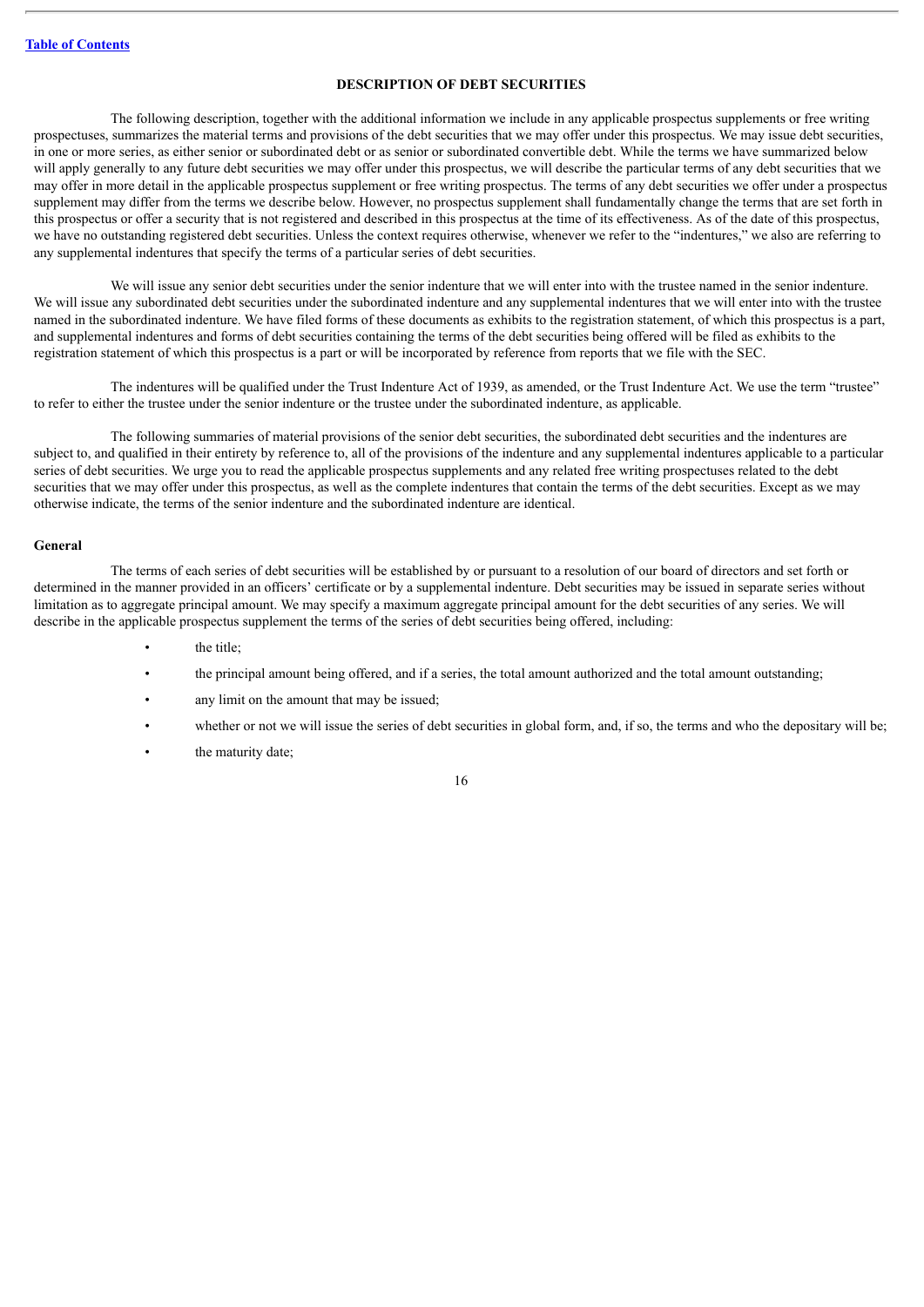- whether and under what circumstances, if any, we will pay additional amounts on any debt securities held by a person who is not a United States person for tax purposes, and whether we can redeem the debt securities if we have to pay such additional amounts;
- the annual interest rate, which may be fixed or variable, or the method for determining the rate and the date interest will begin to accrue, the dates interest will be payable and the regular record dates for interest payment dates or the method for determining such dates;
- whether or not the debt securities will be secured or unsecured, and the terms of any secured debt;
- the terms of the subordination of any series of subordinated debt;
- the place where payments will be made;
- restrictions on transfer, sale or other assignment, if any;
- our right, if any, to defer payment of interest and the maximum length of any such deferral period;
- the date, if any, after which, and the price at which, we may, at our option, redeem the series of debt securities pursuant to any optional or provisional redemption provisions and the terms of those redemption provisions;
- provisions for a sinking fund purchase or other analogous fund, if any, including the date, if any, on which, and the price at which we are obligated, pursuant thereto or otherwise, to re-deem, or at the holder's option, to purchase, the series of debt securities and the currency or currency unit in which the debt securities are payable;
	- whether the indenture will restrict our ability or the ability of our subsidiaries to:
		- incur additional indebtedness;
		- issue additional securities:
		- create liens;
		- pay dividends or make distributions in respect of our capital stock or the capital stock of our subsidiaries;
		- redeem capital stock;
		- place restrictions on our subsidiaries' ability to pay dividends, make distributions or transfer assets;
		- make investments or other restricted payments;
		- sell or otherwise dispose of assets;
		- enter into sale-leaseback transactions;
		- engage in transactions with stockholders or affiliates;
		- issue or sell stock of our subsidiaries; or
		- effect a consolidation or merger;
- whether the indenture will require us to maintain any interest coverage, fixed charge, cash flow-based, asset-based or other financial ratios;
- a discussion of certain material or special United States federal income tax considerations applicable to the debt securities;
- information describing any book-entry features;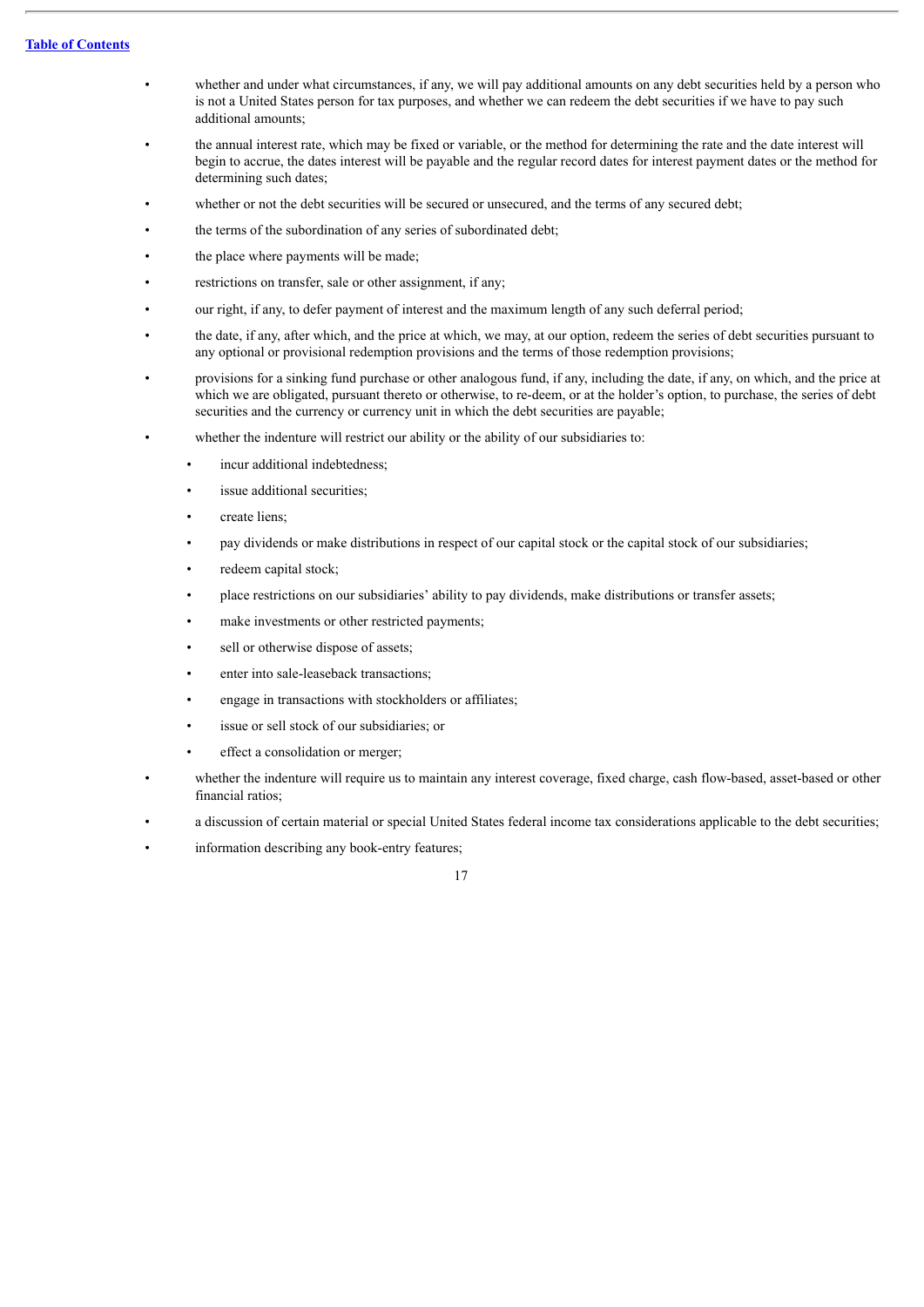- the applicability of the provisions in the indenture on dis-charge;
- whether the debt securities are to be offered at a price such that they will be deemed to be offered at an "original issue discount" as defined in paragraph (a) of Section 1273 of the Internal Revenue Code of 1986, as amended;
- the denominations in which we will issue the series of debt securities, if other than denominations of \$1,000 and any integral multiple thereof;
- the currency of payment of debt securities if other than U.S. dollars and the manner of determining the equivalent amount in U.S. dollars; and
- any other specific terms, preferences, rights or limitations of, or restrictions on, the debt securities, including any additional events of default or covenants provided with respect to the debt securities, and any terms that may be required by us or advisable under applicable laws or regulations.

#### **Conversion or Exchange Rights**

We will set forth in the applicable prospectus supplement the terms under which a series of debt securities may be convertible into or exchangeable for our common stock, our preferred stock or other securities (including securities of a third party). We will include provisions as to whether conversion or exchange is mandatory, at the option of the holder or at our option. We may include provisions pursuant to which the number of shares of our common stock, our preferred stock or other securities (including securities of a third party) that the holders of the series of debt securities receive would be subject to adjustment.

#### **Consolidation, Merger or Sale**

Unless we provide otherwise in the prospectus supplement applicable to a particular series of debt securities, the indentures will not contain any covenant that restricts our ability to merge or consolidate, or sell, convey, transfer or otherwise dispose of all or substantially all of our assets. However, any successor to or acquirer of such assets must assume all of our obligations under the indentures or the debt securities, as appropriate. If the debt securities are convertible into or exchangeable for our other securities or securities of other entities, the person with whom we consolidate or merge or to whom we sell all of our property must make provisions for the conversion of the debt securities into securities that the holders of the debt securities would have received if they had converted the debt securities before the consolidation, merger or sale.

#### **Events of Default under the Indenture**

Unless we provide otherwise in the prospectus supplement applicable to a particular series of debt securities, the following are events of default under the indentures with respect to any series of debt securities that we may issue:

- if we fail to pay interest when due and payable and our failure continues for 90 days and the time for payment has not been extended;
- if we fail to pay the principal, premium or sinking fund payment, if any, when due and payable at maturity, upon redemption or repurchase or otherwise, and the time for payment has not been extended;
- if we fail to observe or perform any other covenant contained in the debt securities or the indentures, other than a covenant specifically relating to another series of debt securities, and our failure continues for 90 days after we receive notice from the trustee or we and the trustee receive notice from the holders of at least 25% in aggregate principal amount of the outstanding debt securities of the applicable series; and
	- if specified events of bankruptcy, insolvency or reorganization occur.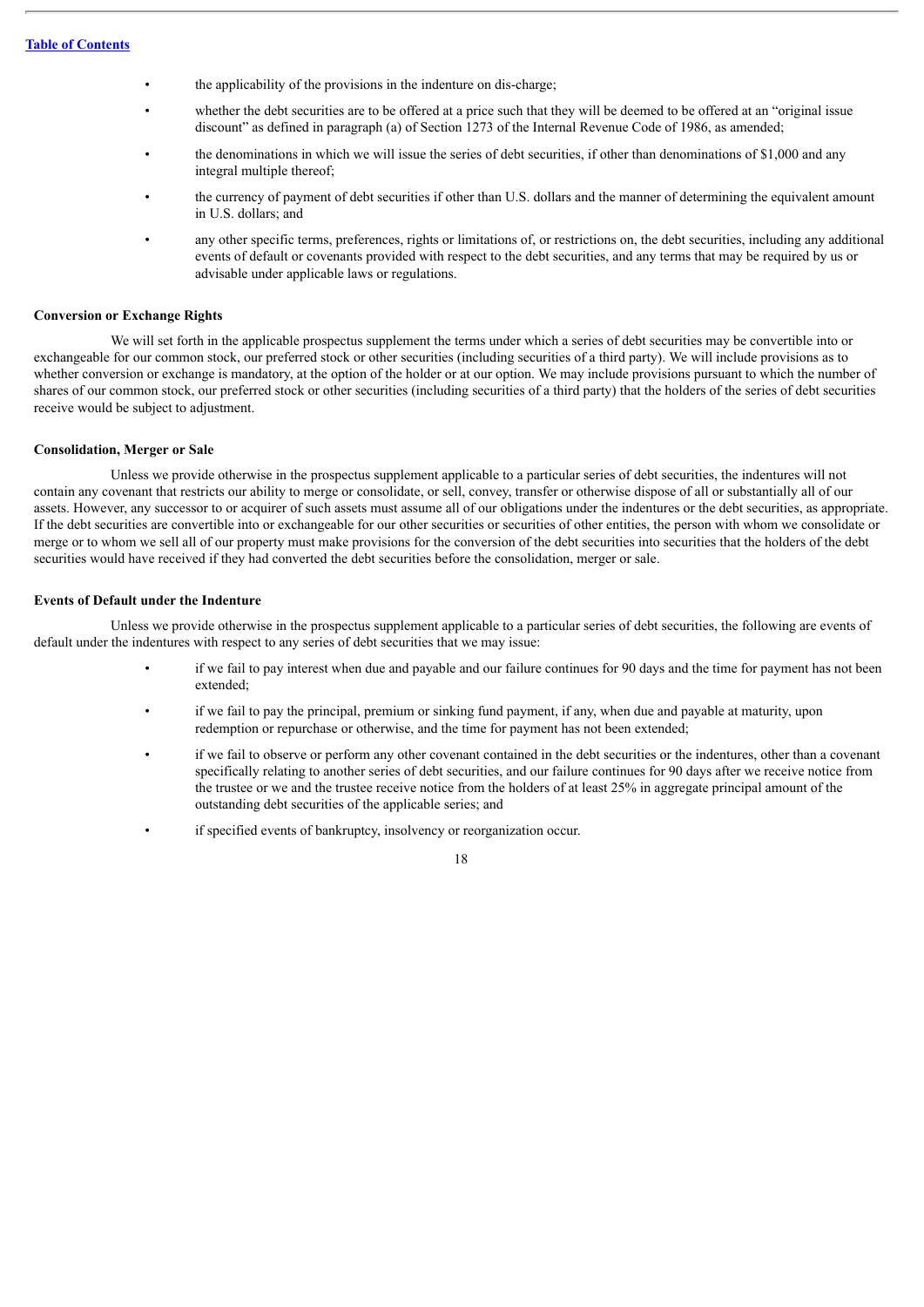We will describe in each applicable prospectus supplement any additional events of default relating to the relevant series of debt securities.

If an event of default with respect to debt securities of any series occurs and is continuing, other than an event of default specified in the last bullet point above, the trustee or the holders of at least 25% in aggregate principal amount of the outstanding debt securities of that series, by notice to us in writing, and to the trustee if notice is given by such holders, may declare the unpaid principal, premium, if any, and accrued interest, if any, due and payable immediately. If an event of default arises due to the occurrence of certain specified bankruptcy, insolvency or reorganization events, the unpaid principal, premium, if any, and accrued interest, if any, of each issue of debt securities then outstanding shall be due and payable without any notice or other action on the part of the trustee or any holder.

The holders of a majority in principal amount of the outstanding debt securities of an affected series may waive any default or event of default with respect to the series and its consequences, except defaults or events of default regarding payment of principal, premium, if any, or interest, unless we have cured the default or event of default in accordance with the indenture. Any waiver shall cure the default or event of default.

Subject to the terms of the indentures, if an event of default under an indenture shall occur and be continuing, the trustee will be under no obligation to exercise any of its rights or powers under such indenture at the request or direction of any of the holders of the applicable series of debt securities, unless such holders have offered the trustee reasonable indemnity or security satisfactory to it against any loss, liability or expense. The holders of a majority in principal amount of the outstanding debt securities of any series will have the right to direct the time, method and place of conducting any proceeding for any remedy available to the trustee, or exercising any trust or power conferred on the trustee, with respect to the debt securities of that series, provided that:

- the direction so given by the holder is not in conflict with any law or the applicable indenture; and
- subject to its duties under the Trust Indenture Act, the trustee need not take any action that might involve it in personal liability or might be unduly prejudicial to the holders not involved in the proceeding.

The indentures provide that if an event of default has occurred and is continuing, the trustee will be required in the exercise of its powers to use the degree of care that a prudent person would use in the conduct of its own affairs. The trustee, however, may refuse to follow any direction that conflicts with law or the indenture, or that the trustee determines is unduly prejudicial to the rights of any other holder of the relevant series of debt securities, or that would involve the trustee in personal liability. Prior to taking any action under the indentures, the trustee will be entitled to indemnification against all costs, expenses and liabilities that would be incurred by taking or not taking such action.

A holder of the debt securities of any series will have the right to institute a proceeding under the indentures or to appoint a receiver or trustee, or to seek other remedies only if:

- the holder has given written notice to the trustee of a continuing event of default with respect to that series;
- the holders of at least 25% in aggregate principal amount of the outstanding debt securities of that series have made a written request and such holders have offered reasonable indemnity to the trustee or security satisfactory to it against any loss, liability or expense or to be incurred in compliance with instituting the proceeding as trustee; and
- the trustee does not institute the proceeding, and does not receive from the holders of a majority in aggregate principal amount of the outstanding debt securities of that series other conflicting directions within 90 days after the notice, request and offer.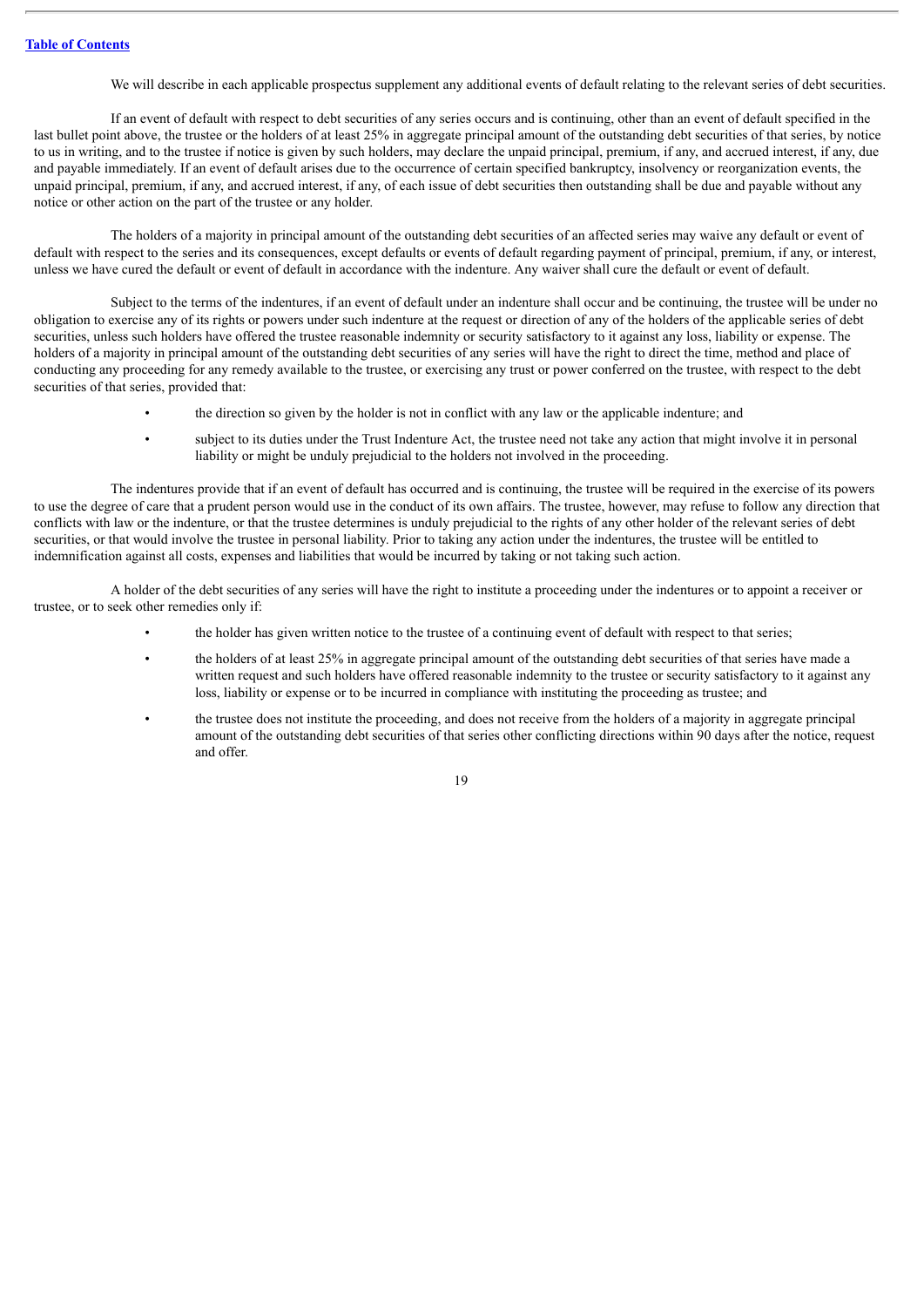These limitations do not apply to a suit instituted by a holder of debt securities if we default in the payment of the principal, premium, if any, or interest on, the debt securities, or other defaults that may be specified in the applicable prospectus supplement.

We will periodically file statements with the trustee regarding our compliance with specified covenants in the indentures.

The indentures provide that if a default occurs and is continuing and is actually known to a responsible officer of the trustee, the trustee must mail to each holder notice of the default within the earlier of 90 days after it occurs and 30 days after it is known by a responsible officer of the trustee or written notice of it is received by the trustee, unless such default has been cured or waived. Except in the case of a default in the payment of principal or premium of, or interest on, any debt security or certain other defaults specified in an indenture, the trustee shall be protected in withholding such notice if and so long as the board of directors, the executive committee or a trust committee of directors, or responsible officers of the trustee, in good faith determine that withholding notice is in the best interests of holders of the relevant series of debt securities.

#### **Modification of Indenture; Waiver**

Subject to the terms of the indenture for any series of debt securities that we may issue, we and the trustee may change an indenture without the consent of any holders with respect to the following specific matters:

- to fix any ambiguity, defect or inconsistency in the indenture;
- to comply with the provisions described above under "Description of Debt Securitie Consolidation, Merger or Sale;"
- to comply with any requirements of the SEC in connection with the qualification of any in-denture under the Trust Indenture Act;
- to add to, delete from or revise the conditions, limitations and restrictions on the authorized amount, terms or purposes of issue, authentication and delivery of debt securities, as set forth in the indenture;
- to provide for the issuance of, and establish the form and terms and conditions of, the debt securities of any series as provided under "Description of Debt Securities - General," to establish the form of any certifications required to be furnished pursuant to the terms of the indenture or any series of debt securities, or to add to the rights of the holders of any series of debt securities;
- to evidence and provide for the acceptance of appointment hereunder by a successor trustee;
- to provide for uncertificated debt securities and to make all appropriate changes for such purpose;
- to add such new covenants, restrictions, conditions or provisions for the benefit of the holders, to make the occurrence, or the occurrence and the continuance, of a default in any such additional covenants, restrictions, conditions or provisions an event of default or to surrender any right or power conferred to us in the indenture; or
- to change anything that does not adversely affect the interests of any holder of debt securities of any series in any material respect.

In addition, under the indentures, the rights of holders of a series of debt securities may be changed by us and the trustee with the written consent of the holders of at least a majority in aggregate principal amount of the outstanding debt securities of each series that is affected. However, subject to the terms of the indenture for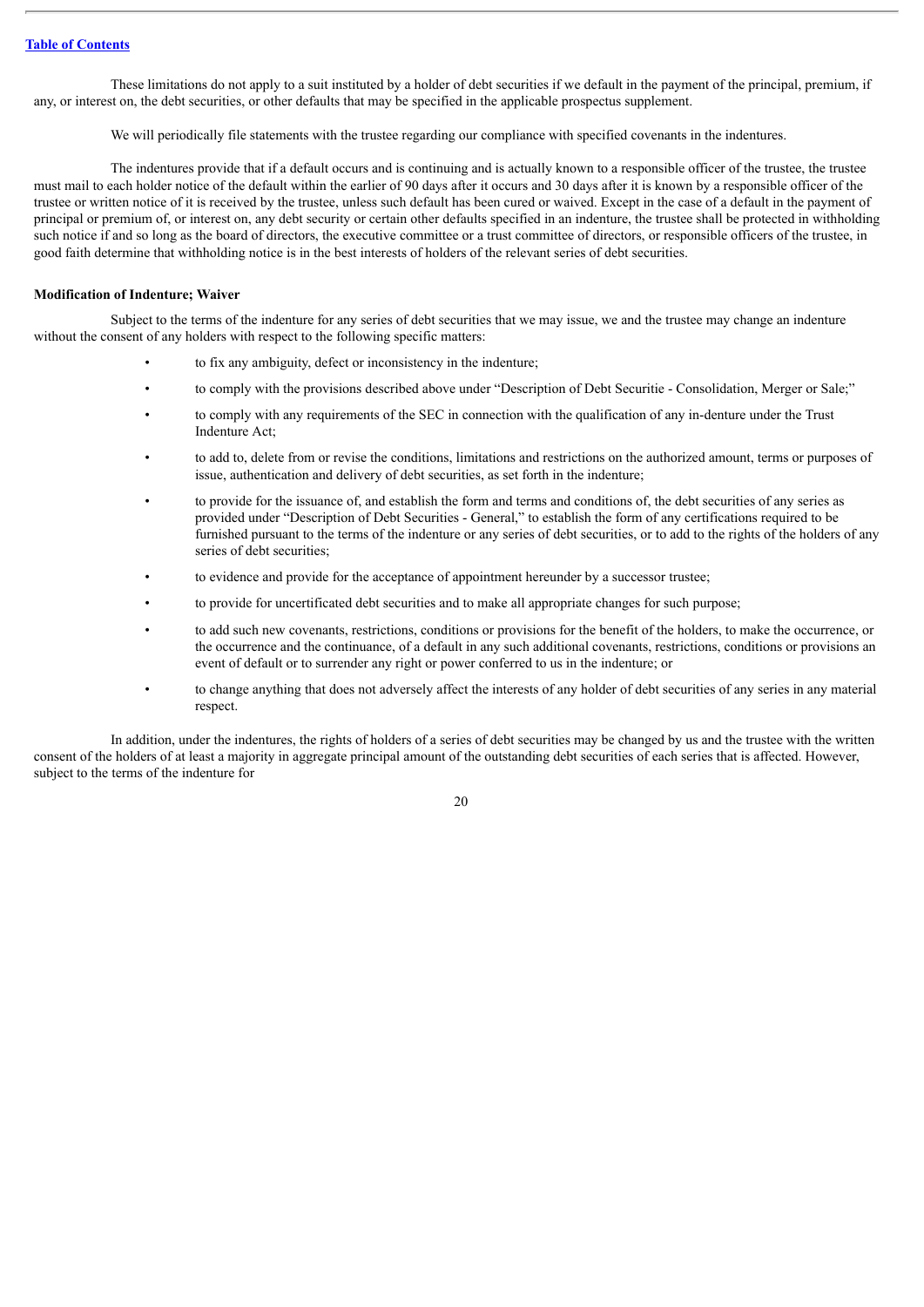any series of debt securities that we may issue or otherwise provided in the prospectus supplement applicable to a particular series of debt securities, we and the trustee may only make the following changes with the consent of each holder of any outstanding debt securities affected:

- extending the stated maturity of the series of debt securities;
- reducing the principal amount, reducing the rate of or extending the time of payment of interest, or reducing any premium payable upon the redemption or repurchase of any debt securities; or
- reducing the percentage of debt securities, the holders of which are required to consent to any amendment, supplement, modification or waiver.

#### **Discharge**

Each indenture provides that, subject to the terms of the indenture and any limitation otherwise provided in the prospectus supplement applicable to a particular series of debt securities, we may elect to be discharged from our obligations with respect to one or more series of debt securities, except for specified obligations, including obligations to:

- register the transfer or exchange of debt securities of the series;
- replace stolen, lost or mutilated debt securities of the series;
- maintain paying agencies;
- hold monies for payment in trust;
- recover excess money held by the trustee;
- compensate and indemnify the trustee; and
- appoint any successor trustee.

In order to exercise our rights to be discharged, we must deposit with the trustee money or government obligations sufficient to pay all the principal of, and any premium and interest on, the debt securities of the series on the dates payments are due.

#### **Form, Exchange and Transfer**

We will issue the debt securities of each series only in fully registered form without coupons and, unless we otherwise specify in the applicable prospectus supplement, in denominations of \$1,000 and any integral multiple thereof. The indentures provide that we may issue debt securities of a series in temporary or permanent global form and as book-entry securities that will be deposited with, or on behalf of, The Depository Trust Company or another depositary named by us and identified in a prospectus supplement with respect to that series. See "Legal Ownership of Securities" below for a further description of the terms relating to any book-entry securities.

At the option of the holder, subject to the terms of the indentures and the limitations applicable to global securities described in the applicable prospectus supplement, the holder of the debt securities of any series can exchange the debt securities for other debt securities of the same series, in any authorized denomination and of like tenor and aggregate principal amount.

Subject to the terms of the indentures and the limitations applicable to global securities set forth in the applicable prospectus supplement, holders of the debt securities may present the debt securities for exchange or for registration of transfer, duly endorsed or with the form of transfer endorsed thereon duly executed if so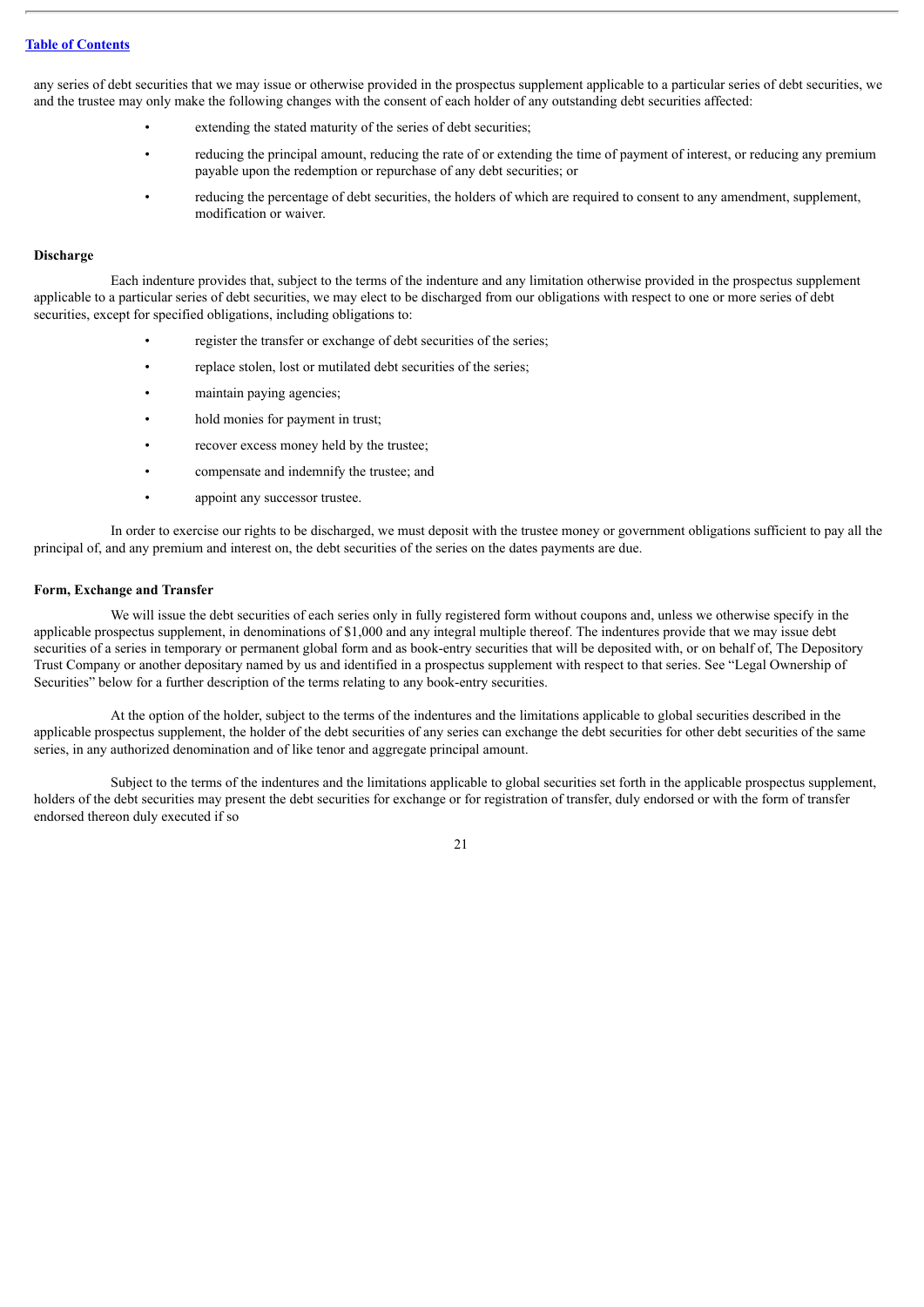required by us or the security registrar, at the office of the security registrar or at the office of any transfer agent designated by us for this purpose. Unless otherwise provided in the debt securities that the holder presents for transfer or exchange, we will make no service charge for any registration of transfer or exchange, but we may require payment of any taxes or other governmental charges.

We will name in the applicable prospectus supplement the security registrar, and any transfer agent in addition to the security registrar, that we initially designate for any debt securities. We may at any time designate additional transfer agents or rescind the designation of any transfer agent or approve a change in the office through which any transfer agent acts, except that we will be required to maintain a transfer agent in each place of payment for the debt securities of each series.

If we elect to redeem the debt securities of any series, we will not be required to:

- issue, register the transfer of or exchange any debt securities of that series during a period beginning at the opening of business 15 days before the day of mailing of a notice of redemption of any debt securities that may be selected for redemption and ending at the close of business on the day of the mailing; or
	- register the transfer of or exchange any debt securities so selected for redemption, in whole or in part, except the unredeemed portion of any debt securities we are redeeming in part.

## **Information Concerning the Trustee**

The trustee, other than during the occurrence and continuance of an event of default under an indenture, undertakes to perform only those duties as are specifically set forth in the applicable indenture and is under no obligation to exercise any of the powers given it by the indentures at the request of any holder of debt securities unless it is offered reasonable security and indemnity against the costs, expenses and liabilities that it might incur. However, upon an event of default under an indenture, the trustee must use the same degree of care as a prudent person would exercise or use in the conduct of his or her own affairs.

#### **Payment and Paying Agents**

Unless we otherwise indicate in the applicable prospectus supplement, we will make payment of the interest on any debt securities on any interest payment date to the person in whose name the debt securities, or one or more predecessor securities, are registered at the close of business on the regular record date for the interest payment.

We will pay principal of and any premium and interest on the debt securities of a particular series at the office of the paying agents designated by us, except that unless we otherwise indicate in the applicable prospectus supplement, we will make interest payments by check that we will mail to the holder or by wire transfer to certain holders. Unless we otherwise indicate in the applicable prospectus supplement, we will designate the corporate trust office of the trustee as our sole paying agent for payments with respect to debt securities of each series. We will name in the applicable prospectus supplement any other paying agents that we initially designate for the debt securities of a particular series. We will maintain a paying agent in each place of payment for the debt securities of a particular series.

All money we pay to a paying agent or the trustee for the payment of the principal of or any premium or interest on any debt securities that remains unclaimed at the end of two years after such principal, premium or interest has become due and payable will be repaid to us, and the holder of the debt security thereafter may look only to us for payment thereof.

#### **Governing Law**

The indentures and the debt securities will be governed by and construed in accordance with the laws of the State of New York, except to the extent that the Trust Indenture Act is applicable.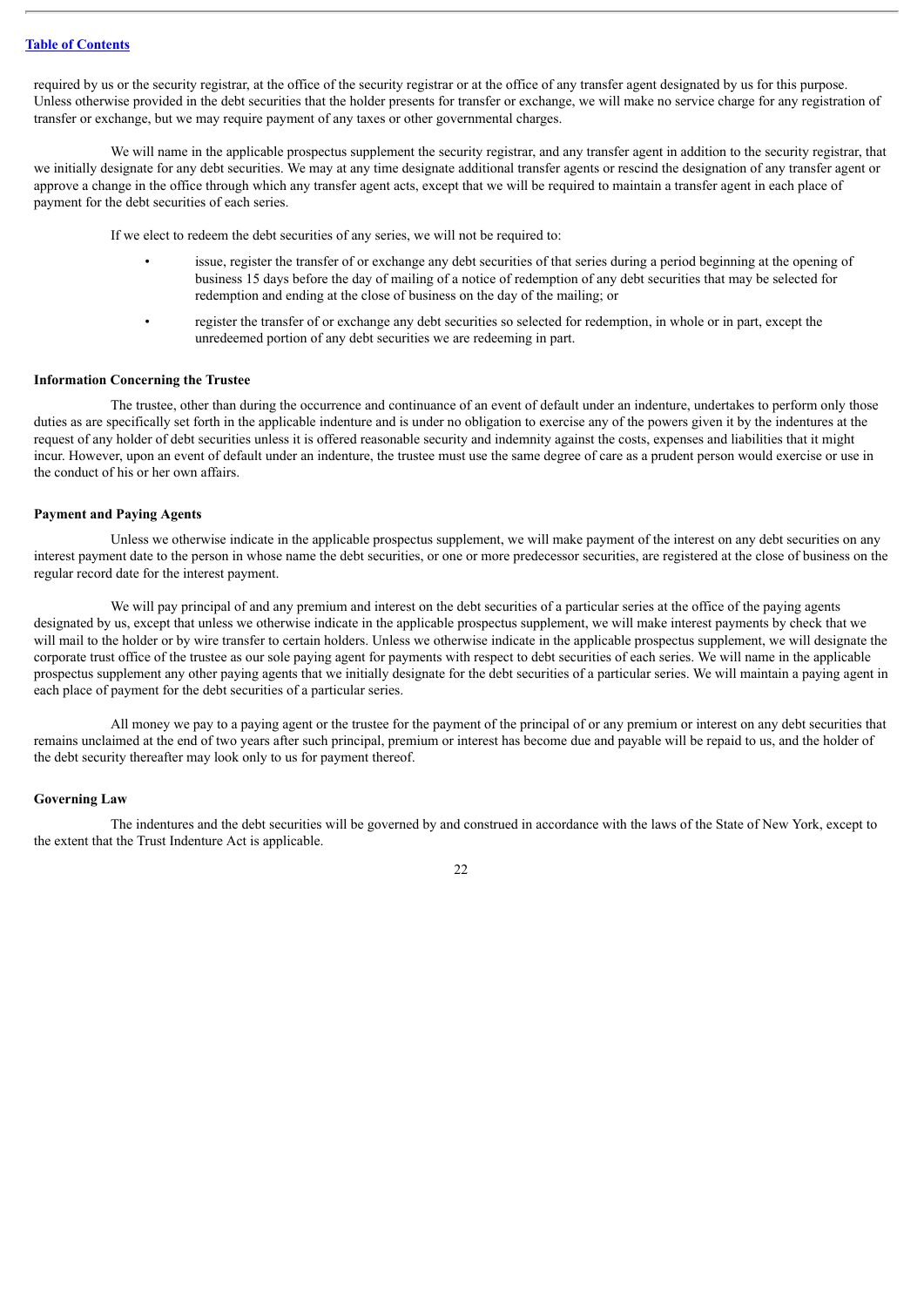# **Ranking Debt Securities**

The subordinated debt securities will be unsecured and will be subordinate and junior in priority of payment to certain other indebtedness to the extent described in a prospectus supplement. The subordinated indenture does not limit the amount of subordinated debt securities that we may issue. It also does not limit us from issuing any other secured or unsecured debt.

The senior debt securities will be unsecured and will rank equally in right of payment to all our other senior unsecured debt. The senior indenture does not limit the amount of senior debt securities that we may issue. It also does not limit us from issuing any other secured or unsecured debt.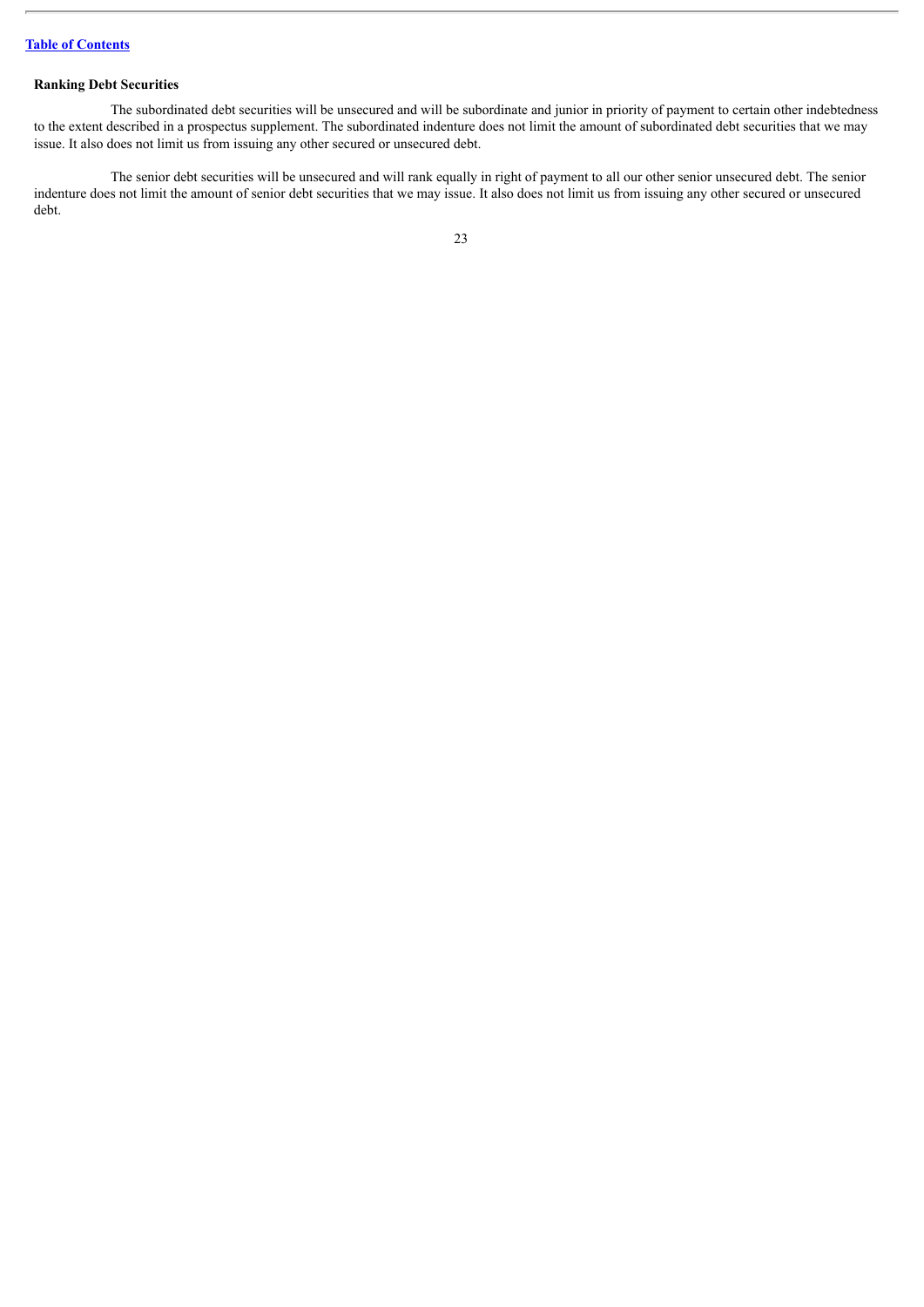## **DESCRIPTION OF WARRANTS**

<span id="page-45-0"></span>The following description, together with the additional information we may include in any applicable prospectus supplements and free writing prospectuses, summarizes the material terms and provisions of the warrants that we may offer under this prospectus, which may consist of warrants to purchase common stock, preferred stock or debt securities and may be issued in one or more series. Warrants may be offered independently or together with common stock, preferred stock or debt securities offered by any prospectus supplement, and may be attached to or separate from those securities. While the terms we have summarized below will apply generally to any warrants that we may offer under this prospectus, we will describe the particular terms of any series of warrants that we may offer in more detail in the applicable prospectus supplement and any applicable free writing prospectus. The terms of any warrants offered under a prospectus supplement may differ from the terms described below. However, no prospectus supplement will fundamentally change the terms that are set forth in this prospectus or offer a security that is not registered and described in this prospectus at the time of its effectiveness.

We will issue the warrants under a warrant agreement that we will enter into with a warrant agent to be selected by us. The warrant agent will act solely as an agent of ours in connection with the warrants and will not act as an agent for the holders or beneficial owners of the warrants. We will file as exhibits to the registration statement of which this prospectus is a part, or will incorporate by reference from a current report on Form 8-K that we file with the SEC, the form of warrant agreement, including a form of warrant certificate, that describes the terms of the particular series of warrants we are offering before the issuance of the related series of warrants. The following summaries of material provisions of the warrants and the warrant agreements are subject to, and qualified in their entirety by reference to, all the provisions of the warrant agreement and warrant certificate applicable to a particular series of warrants. We urge you to read the applicable prospectus supplement and any applicable free writing prospectus related to the particular series of warrants that we sell under this prospectus, as well as the complete warrant agreements and warrant certificates that contain the terms of the warrants.

#### **General**

We will describe in the applicable prospectus supplement the terms relating to a series of warrants, including:

- the offering price and aggregate number of warrants offered;
- the currency for which the warrants may be purchased;
- if applicable, the designation and terms of the securities with which the warrants are issued and the number of warrants issued with each such security or each principal amount of such security;
- if applicable, the date on and after which the warrants and the related securities will be separately transferable;
- in the case of warrants to purchase debt securities, the principal amount of debt securities purchasable upon exercise of one warrant and the price at, and currency in which, this principal amount of debt securities may be purchased upon such exercise;
- in the case of warrants to purchase common stock or preferred stock, the number of shares of common stock or preferred stock, as the case may be, purchasable upon the exercise of one warrant and the price at which these shares may be purchased upon such exercise;
- the effect of any merger, consolidation, sale or other disposition of our business on the war-rant agreements and the warrants;
- the terms of any rights to redeem or call the warrants;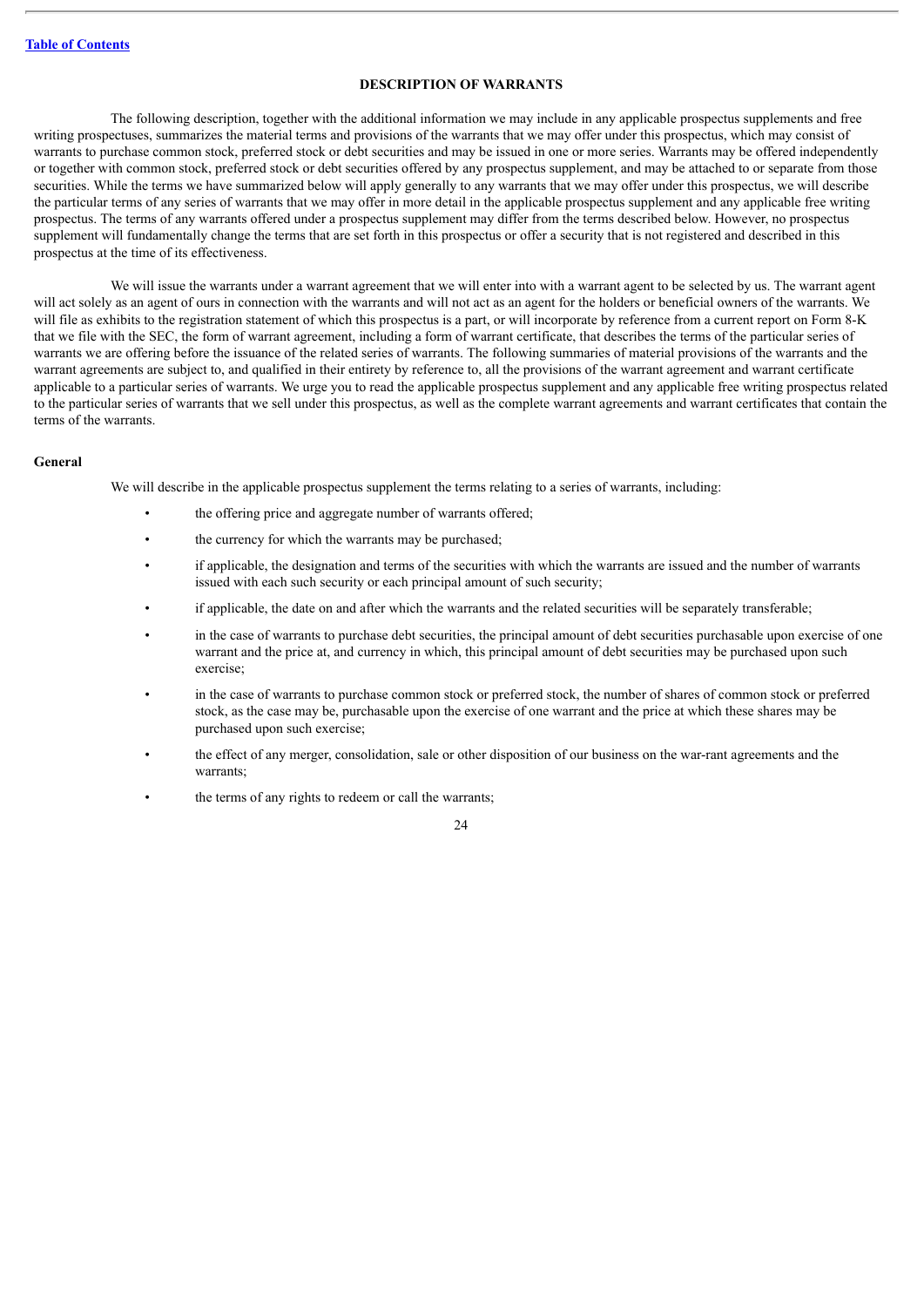- any provisions for changes to or adjustments in the exercise price or number of securities issuable upon exercise of the warrants;
- the dates on which the right to exercise the warrants will commence and expire;
- the manner in which the warrant agreements and warrants may be modified;
- United States federal income tax consequences of holding or exercising the warrants;
- the terms of the securities issuable upon exercise of the warrants; and
- any other specific terms, preferences, rights or limitations of or restrictions on the warrants.

Before exercising their warrants, holders of warrants will not have any of the rights of holders of the securities purchasable upon such exercise, including:

- in the case of warrants to purchase debt securities, the right to receive payments of principal of, or premium, if any, or interest on, the debt securities purchasable upon exercise or to enforce covenants in the applicable indenture; or
- in the case of warrants to purchase common stock or preferred stock, the right to receive dividends, if any, or payments upon our liquidation, dissolution or winding up or to exercise voting rights, if any.

#### **Exercise of Warrants**

Each warrant will entitle the holder to purchase the securities that we specify in the applicable prospectus supplement at the exercise price that we describe in the applicable prospectus supplement. Unless we otherwise specify in the applicable prospectus supplement, holders of the warrants may exercise the warrants at any time up to the specified time on the expiration date that we set forth in the applicable prospectus supplement. After the close of business on the expiration date, unexercised warrants will become void.

Holders of the warrants may exercise the warrants by delivering the warrant certificate representing the warrants to be exercised together with specified information, and paying the required amount to the warrant agent in immediately available funds, as provided in the applicable prospectus supplement. We will set forth on the reverse side of the warrant certificate and in the applicable prospectus supplement the information that the holder of the warrant will be required to deliver to the warrant agent.

Upon receipt of the required payment and the warrant certificate properly completed and duly executed at the corporate trust office of the warrant agent or any other office indicated in the applicable prospectus supplement, we will issue and deliver the securities purchasable upon such exercise. If fewer than all of the warrants represented by the warrant certificate are exercised, then we will issue a new warrant certificate for the remaining amount of warrants. If we so indicate in the applicable prospectus supplement, holders of the warrants may surrender securities as all or part of the exercise price for warrants.

#### **Enforceability of Rights by Holders of Warrants**

Each warrant agent will act solely as our agent under the applicable warrant agreement and will not assume any obligation or relationship of agency or trust with any holder of any warrant. A single bank or trust company may act as warrant agent for more than one issue of warrants. A warrant agent will have no duty or responsibility in case of any default by us under the applicable warrant agreement or warrant, including any duty or responsibility to initiate any proceedings at law or otherwise, or to make any demand upon us. Any holder of a warrant may, without the consent of the related warrant agent or the holder of any other warrant, enforce by appropriate legal action its right to exercise, and receive the securities purchasable upon exercise of, its warrants.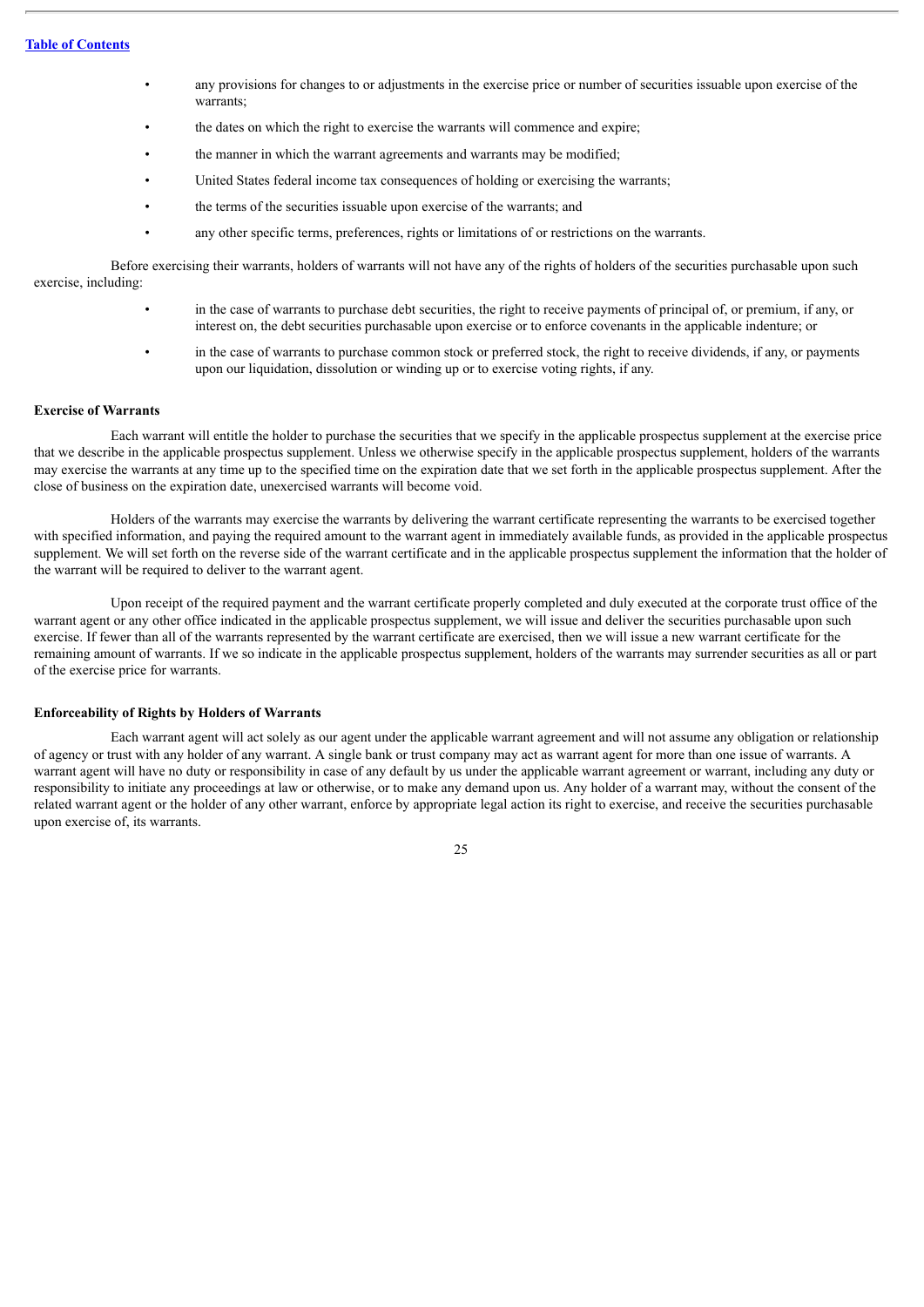#### **DESCRIPTION OF UNITS**

<span id="page-47-0"></span>The following description, together with the additional information we may include in any applicable prospectus supplements and free writing prospectuses, summarizes the material terms and provisions of the units that we may offer under this prospectus. While the terms we have summarized below will apply generally to any units that we may offer under this prospectus, we will describe the particular terms of any series of units in more detail in the applicable prospectus supplement. The terms of any units offered under a prospectus supplement may differ from the terms described below. However, no prospectus supplement will fundamentally change the terms that are set forth in this prospectus or offer a security that is not registered and described in this prospectus at the time of its effectiveness.

We will file as exhibits to the registration statement of which this prospectus is a part, or will incorporate by reference from a current report on Form 8-K that we file with the SEC, the form of unit agreement that describes the terms of the series of units we are offering, and any supplemental agreements, before the issuance of the related series of units. The following summaries of material terms and provisions of the units are subject to, and qualified in their entirety by reference to, all the provisions of the unit agreement and any supplemental agreements applicable to a particular series of units. We urge you to read the applicable prospectus supplements related to the particular series of units that we sell under this prospectus, as well as the complete unit agreement and any supplemental agreements that contain the terms of the units.

#### **General**

We may issue units comprised of one or more debt securities, shares of common stock, shares of preferred stock and warrants in any combination. Each unit will be issued so that the holder of the unit is also the holder of each security included in the unit. Thus, the holder of a unit will have the rights and obligations of a holder of each included security. The unit agreement under which a unit is issued may provide that the securities included in the unit may not be held or transferred separately, at any time or at any time before a specified date.

We will describe in the applicable prospectus supplement the terms of the series of units, including:

- the designation and terms of the units and of the securities comprising the units, including whether and under what circumstances those securities may be held or transferred separately;
- any provisions of the governing unit agreement that differ from those described below; and
- any provisions for the issuance, payment, settlement, transfer or exchange of the units or of the securities comprising the units.

The provisions described in this section, as well as those described under "Description of Capital Stock," "Description of Debt Securities" and "Description of Warrants" will apply to each unit and to any common stock, preferred stock, debt security or warrant included in each unit, respectively.

#### **Issuance in Series**

We may issue units in such amounts and in numerous distinct series as we determine.

# **Enforceability of Rights by Holders of Units**

Each unit agent will act solely as our agent under the applicable unit agreement and will not assume any obligation or relationship of agency or trust with any holder of any unit. A single bank or trust company may act as unit agent for more than one series of units. A unit agent will have no duty or responsibility in case of any default by us under the applicable unit agreement or unit, including any duty or responsibility to initiate any proceedings at law or otherwise, or to make any demand upon us. Any holder of a unit may, without the consent of the related unit agent or the holder of any other unit, enforce by appropriate legal action its rights as holder under any security included in the unit.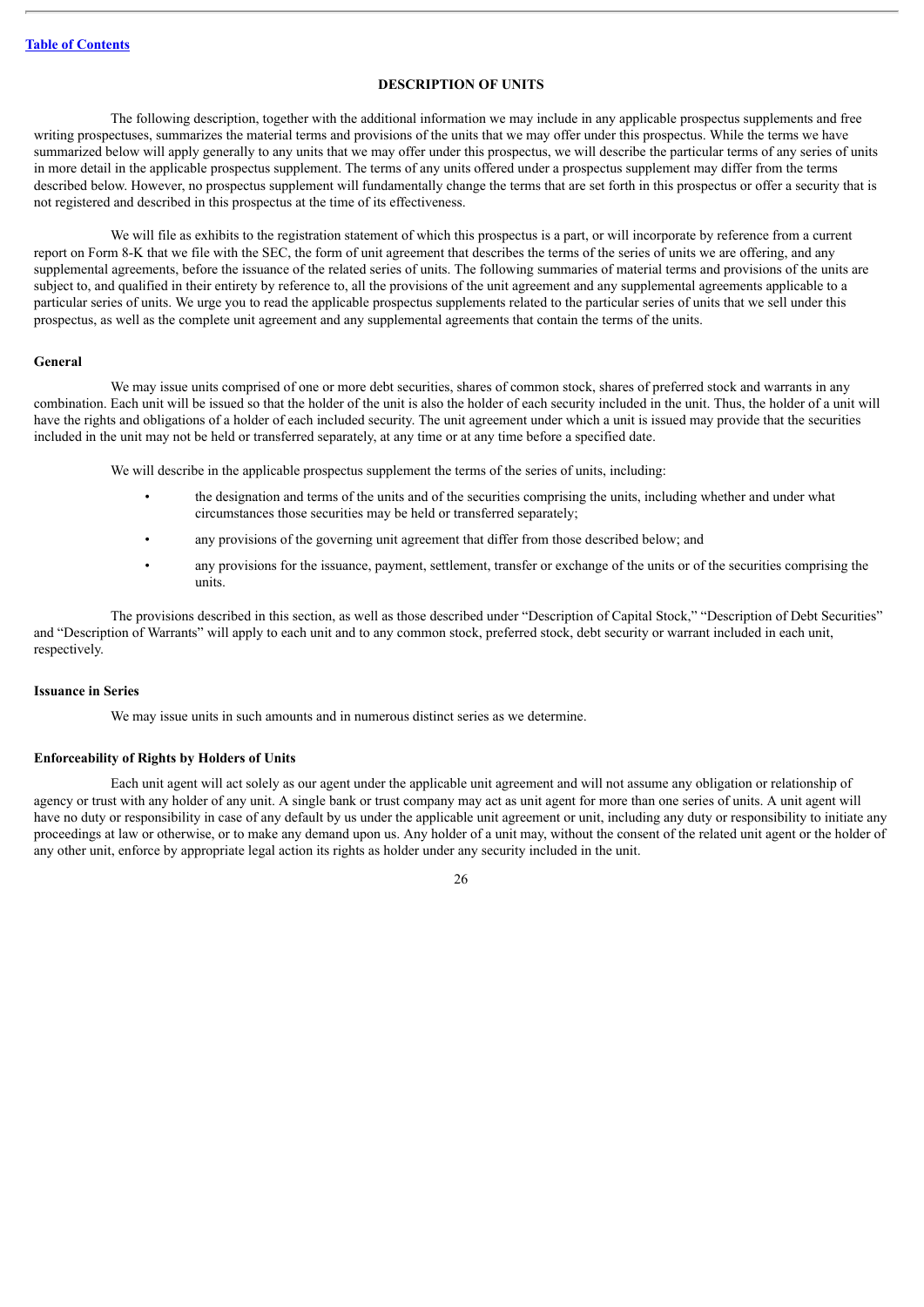We, the unit agents and any of their agents may treat the registered holder of any unit certificate as an absolute owner of the units evidenced by that certificate for any purpose and as the person entitled to exercise the rights attaching to the units so requested, despite any notice to the contrary. See "Legal Ownership of Securities."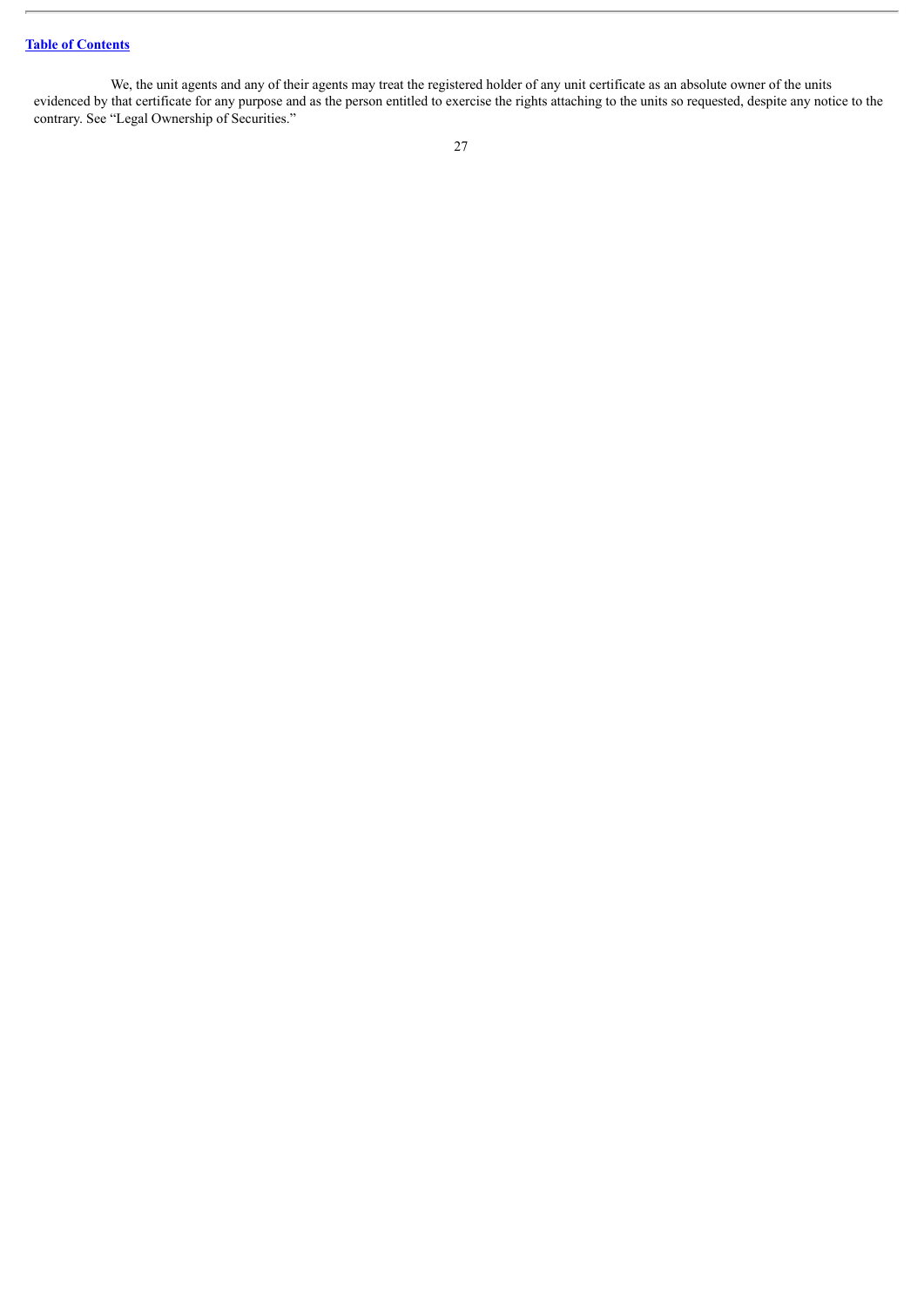#### **LEGAL OWNERSHIP OF SECURITIES**

<span id="page-49-0"></span>We can issue securities in registered form or in the form of one or more global securities. We describe global securities in greater detail below. We refer to those persons who have securities registered in their own names on the books that we or any applicable trustee or depositary or warrant agent maintain for this purpose as the "holders" of those securities. These persons are the legal holders of the securities. We refer to those persons who, indirectly through others, own beneficial interests in securities that are not registered in their own names, as "indirect holders" of those securities. As we discuss below, indirect holders are not legal holders, and investors in securities issued in book-entry form or in street name will be indirect holders.

#### **Book-Entry Holders**

We may issue securities in book-entry form only, as we will specify in the applicable prospectus supplement. This means securities may be represented by one or more global securities registered in the name of a financial institution that holds them as depositary on behalf of other financial institutions that participate in the depositary's book-entry system. These participating institutions, which are referred to as participants, in turn, hold beneficial interests in the securities on behalf of themselves or their customers.

Only the person in whose name a security is registered is recognized as the holder of that security. Global securities will be registered in the name of the depositary or its participants. Consequently, for global securities, we will recognize only the depositary as the holder of the securities, and we will make all payments on the securities to the depositary. The depositary passes along the payments it receives to its participants, which in turn pass the payments along to their customers who are the beneficial owners. The depositary and its participants do so under agreements they have made with one another or with their customers; they are not obligated to do so under the terms of the securities.

As a result, investors in a global security will not own securities directly. Instead, they will own beneficial interests in a global security, through a bank, broker or other financial institution that participates in the depositary's book-entry system or holds an interest through a participant. As long as the securities are issued in global form, investors will be indirect holders, and not legal holders, of the securities.

#### **Street Name Holders**

We may terminate a global security or issue securities that are not issued in global form. In these cases, investors may choose to hold their securities in their own names or in "street name." Securities held by an investor in street name would be registered in the name of a bank, broker or other financial institution that the investor chooses, and the investor would hold only a beneficial interest in those securities through an account he or she maintains at that institution.

For securities held in street name, we or any applicable trustee or depositary will recognize only the intermediary banks, brokers and other financial institutions in whose names the securities are registered as the holders of those securities, and we or any such trustee or depositary will make all payments on those securities to them. These institutions pass along the payments they receive to their customers who are the beneficial owners, but only because they agree to do so in their customer agreements or because they are legally required to do so. Investors who hold securities in street name will be indirect holders, not legal holders, of those securities.

#### **Legal Holders**

Our obligations, as well as the obligations of any applicable trustee or third party employed by us or a trustee, run only to the legal holders of the securities. We do not have obligations to investors who hold beneficial interests in global securities, in street name or by any other indirect means. This will be the case whether an investor chooses to be an indirect holder of a security or has no choice because we are issuing the securities only in global form.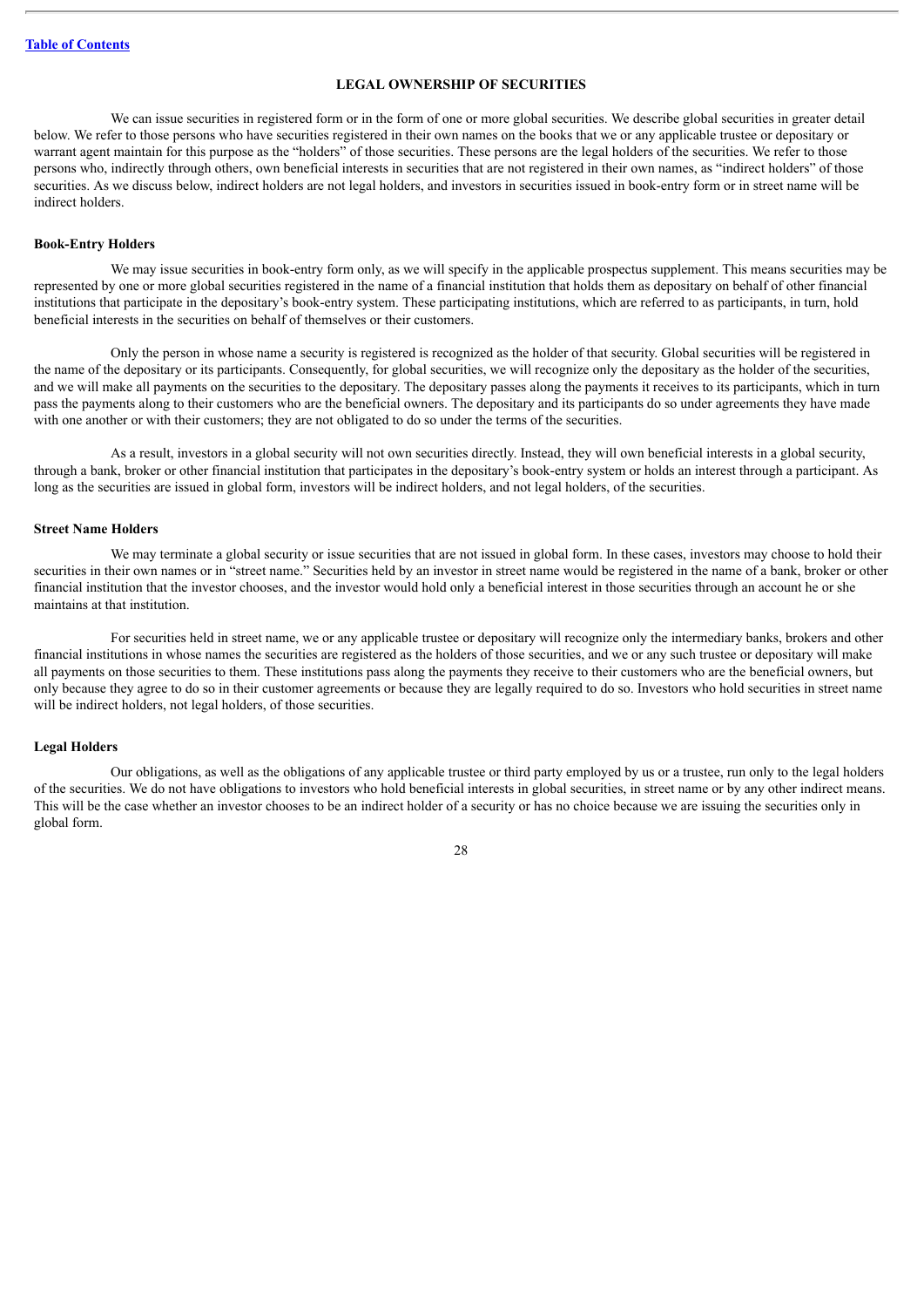For example, once we make a payment or give a notice to the holder, we have no further responsibility for the payment or notice even if that holder is required, under agreements with its participants or customers or by law, to pass it along to the indirect holders but does not do so. Similarly, we may want to obtain the approval of the holders to amend an indenture, to relieve us of the consequences of a default or of our obligation to comply with a particular provision of an indenture, or for other purposes. In such an event, we would seek approval only from the legal holders, and not the indirect holders, of the securities. Whether and how the legal holders contact the indirect holders is up to the legal holders.

#### **Special Considerations for Indirect Holders**

If you hold securities through a bank, broker or other financial institution, either in book-entry form because the securities are represented by one or more global securities or in street name, you should check with your own institution to find out:

- how it handles securities payments and notices;
- whether it imposes fees or charges;
- how it would handle a request for the holders' consent, if ever re-quired;
- whether and how you can instruct it to send you securities registered in your own name so you can be a legal holder, if that is permitted in the future;
- how it would exercise rights under the securities if there were a default or other event triggering the need for holders to act to protect their interests; and
- if the securities are in book-entry form, how the depositary's rules and procedures will affect these matters.

# **Global Securities**

A global security is a security that represents one or any other number of individual securities held by a depositary. Generally, all securities represented by the same global securities will have the same terms.

Each security issued in book-entry form will be represented by a global security that we issue to, deposit with and register in the name of a financial institution or its nominee that we select. The financial institution that we select for this purpose is called the depositary. Unless we specify otherwise in the applicable prospectus supplement, The Depository Trust Company, New York, New York, known as DTC, will be the depositary for all securities issued in book-entry form.

A global security may not be transferred to or registered in the name of anyone other than the depositary, its nominee or a successor depositary, unless special termination situations arise. We describe those situations below under "- Special Situations When A Global Security Will Be Terminated." As a result of these arrangements, the depositary, or its nominee, will be the sole registered owner and legal holder of all securities represented by a global security, and investors will be permitted to own only beneficial interests in a global security. Beneficial interests must be held by means of an account with a broker, bank or other financial institution that in turn has an account with the depositary or with another institution that does. Thus, an investor whose security is represented by a global security will not be a legal holder of the security, but only an indirect holder of a beneficial interest in the global security.

If the prospectus supplement for a particular security indicates that the security will be issued as a global security, then the security will be represented by a global security at all times unless and until the global security is terminated. If termination occurs, we may issue the securities through another book-entry clearing system or decide that the securities may no longer be held through any book-entry clearing system.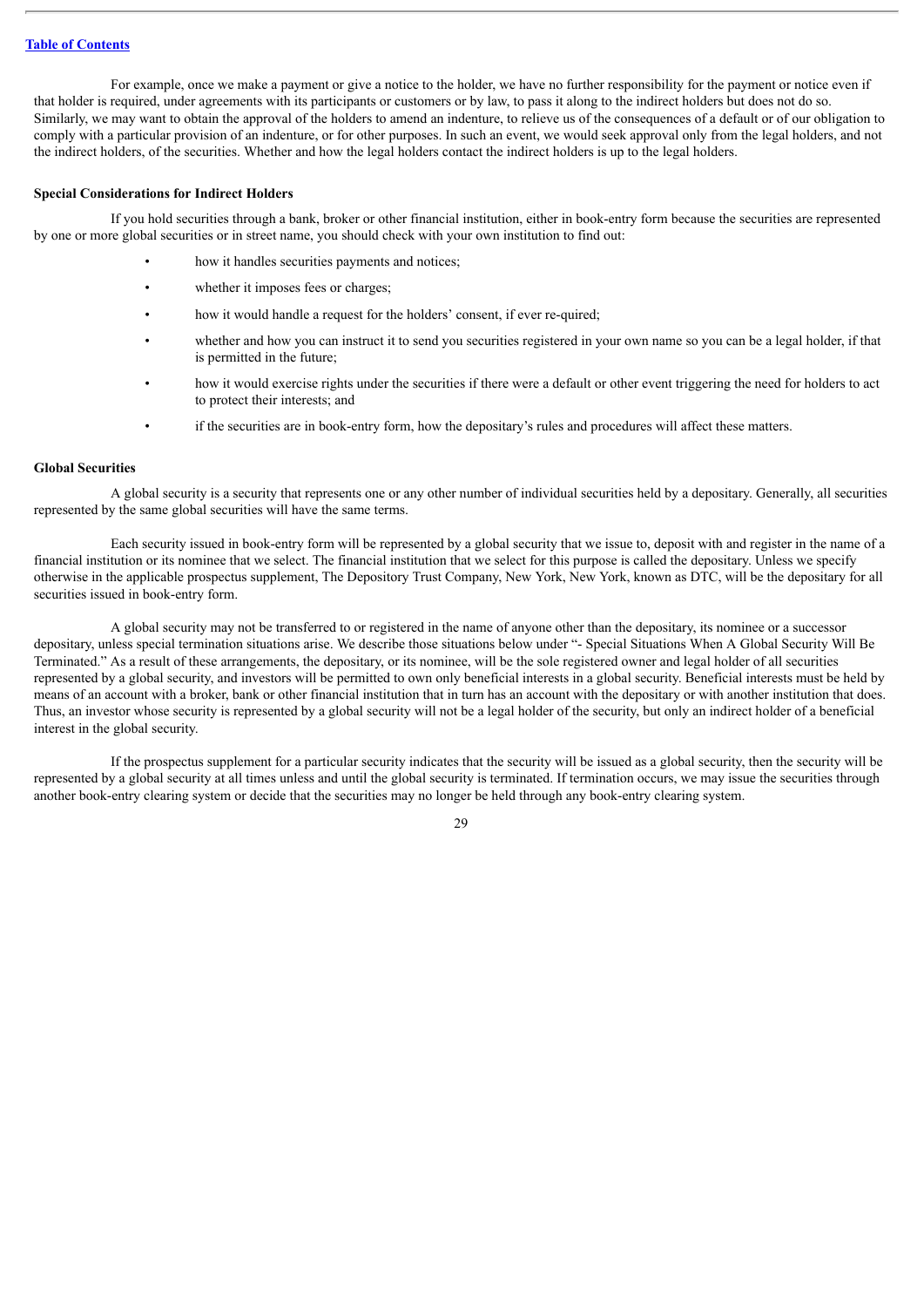#### **Special Considerations For Global Securities**

As an indirect holder, an investor's rights relating to a global security will be governed by the account rules of the investor's financial institution and of the depositary, as well as general laws relating to securities transfers. We do not recognize an indirect holder as a holder of securities and instead deal only with the depositary that holds the global security.

If securities are issued only as global securities, an investor should be aware of the following:

- an investor cannot cause the securities to be registered in his or her name, and cannot obtain non-global certificates for his or her interest in the securities, except in the special situations we describe below;
- an investor will be an indirect holder and must look to his or her own bank or broker for payments on the securities and protection of his or her legal rights relating to the securities, as we describe above;
- an investor may not be able to sell interests in the securities to some insurance companies and to other institutions that are required by law to own their securities in non-book-entry form;
- an investor may not be able to pledge his or her interest in the global security in circum-stances where certificates representing the securities must be delivered to the lender or other beneficiary of the pledge in order for the pledge to be effective;
- the depositary's policies, which may change from time to time, will govern payments, transfers, exchanges and other matters relating to an investor's interest in the global security. We and any applicable trustee have no responsibility for any aspect of the depositary's actions or for its records of ownership interests in the global security. We and the trustee also do not supervise the depositary in any way;
- the depositary may, and we understand that DTC will, require that those who purchase and sell interests in the global security within its book-entry system use immediately available funds, and your broker or bank may require you to do so as well; and
- financial institutions that participate in the depositary's book-entry system, and through which an investor holds its interest in the global security, may also have their own policies affecting payments, notices and other matters relating to the securities. There may be more than one financial intermediary in the chain of ownership for an investor. We do not monitor and are not responsible for the actions of any of those intermediaries.

#### **Special Situations When A Global Security Will Be Terminated**

In a few special situations described below, a global security will terminate and interests in it will be exchanged for physical certificates representing those interests. After that exchange, the choice of whether to hold securities directly or in street name will be up to the investor. Investors must consult their own banks or brokers to find out how to have their interests in securities transferred to their own names, so that they will be direct holders. We have described the rights of holders and street name investors above.

A global security will terminate when the following special situations occur:

- if the depositary notifies us that it is unwilling, unable or no longer qualified to continue as depositary for that global security and we do not appoint another institution to act as depositary within 90 days;
- if we notify any applicable trustee that we wish to terminate that global security; or
- if an event of default has occurred with regard to securities represented by that global security and has not been cured or waived.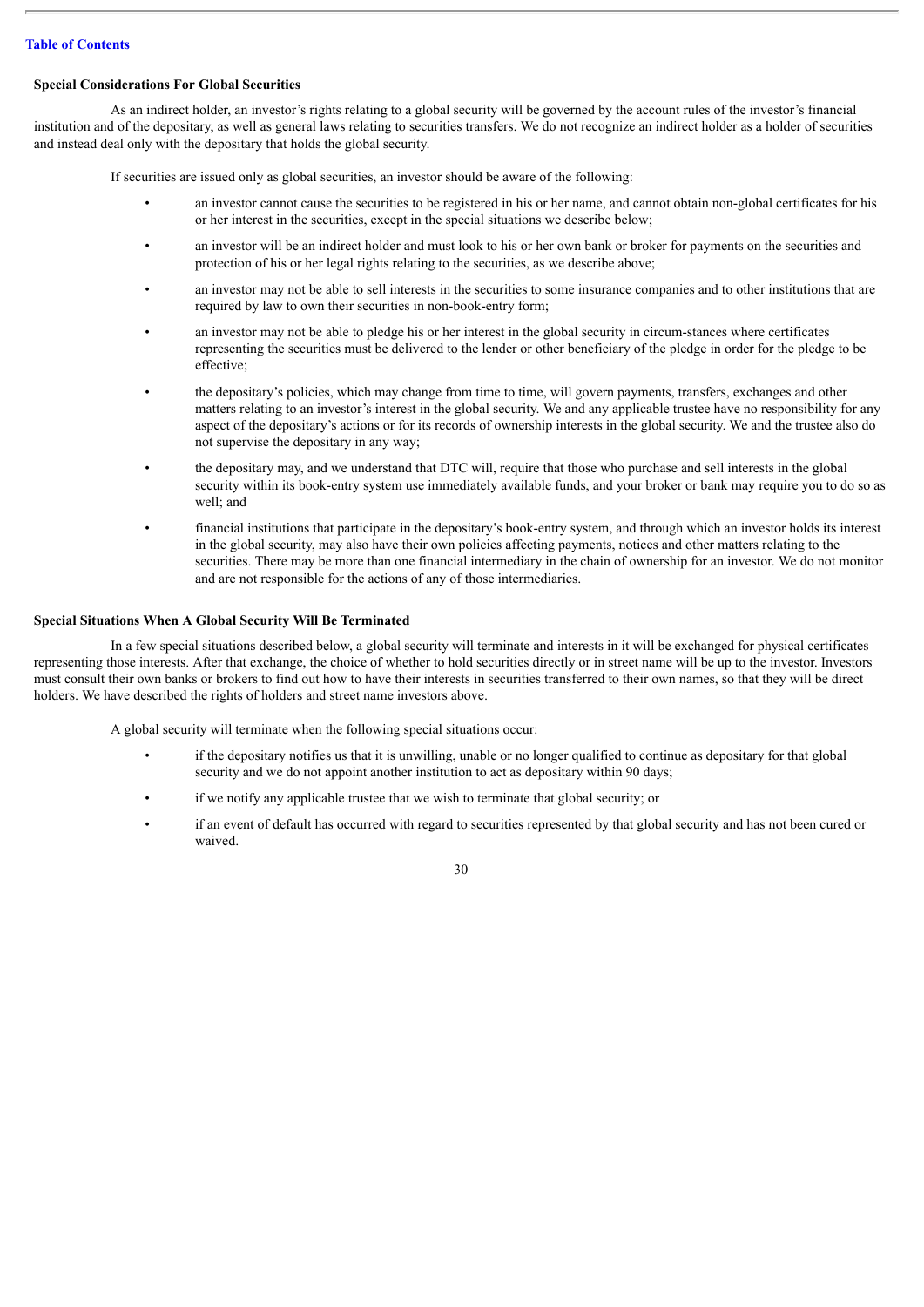The applicable prospectus supplement may also list additional situations for terminating a global security that would apply only to the particular series of securities covered by the prospectus supplement. When a global security terminates, the depositary, and neither we nor any applicable trustee, is responsible for deciding the names of the institutions that will be the initial direct holders.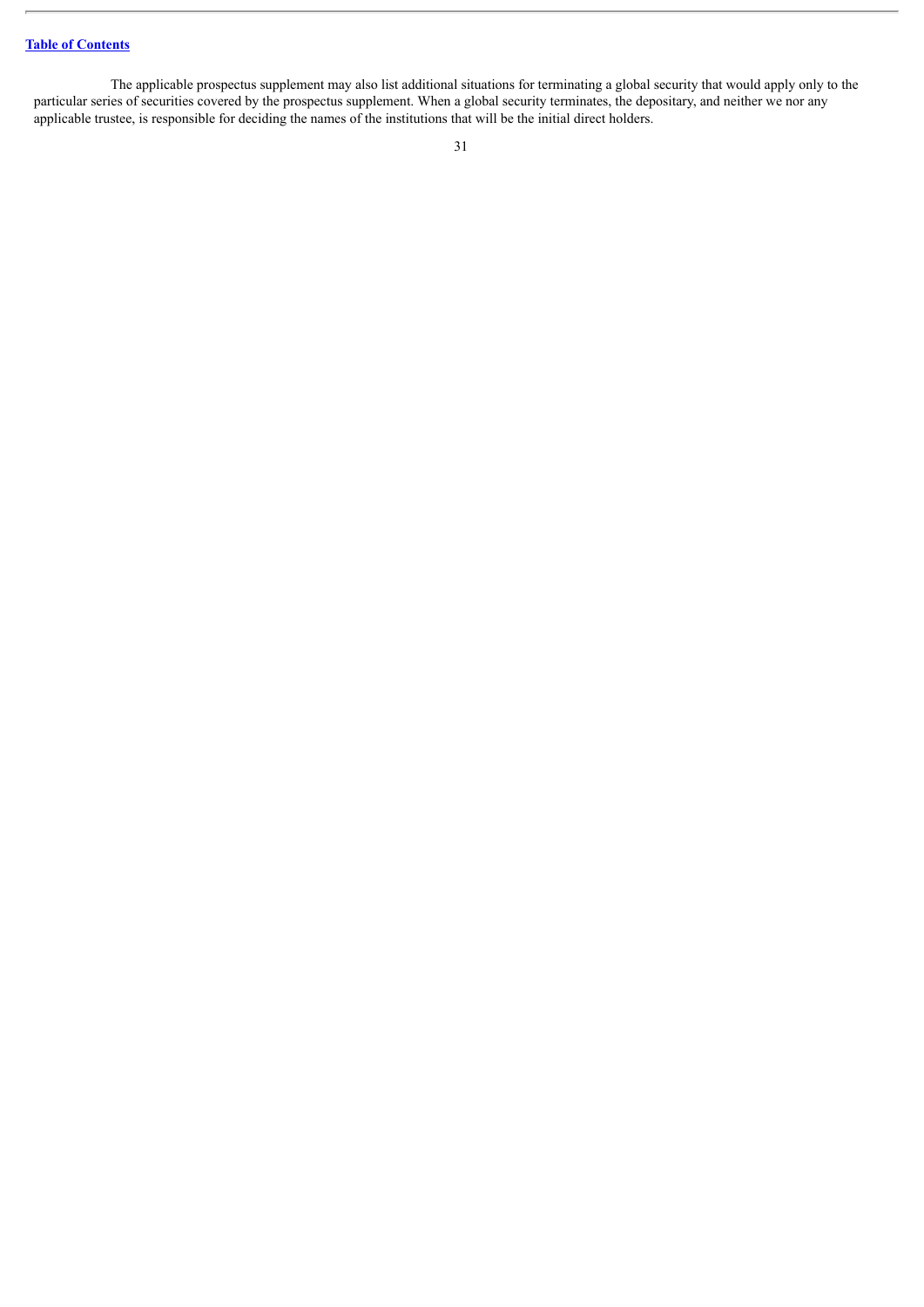#### **PLAN OF DISTRIBUTION**

<span id="page-53-0"></span>We may sell the securities being offered hereby in one or more of the following ways from time to time:

- through agents to the public or to investors;
- to underwriters for resale to the public or to investors;
- in "at the market" offerings, within the meaning of Rule  $415(a)(4)$  of the Securities Act of 1933, as amended, or the Securities Act, to or through a market maker or into an existing trading market on an exchange or otherwise;
- directly to investors; or
- through a combination of any of these methods of sale.

We will set forth in a prospectus supplement the terms of that particular offering of securities, including:

- the name or names of any agents or underwriters;
- the purchase price of the securities being offered and the proceeds we will receive from the sale;
- any over-allotment options under which underwriters may purchase additional securities from us;
- any agency fees or underwriting discounts and other items constituting agents' or underwriters' compensation;
- any initial public offering price;
- any discounts or concessions allowed or reallowed or paid to dealers; and
- any securities exchanges or markets on which such securities may be listed.

#### **Agents**

We may designate agents who agree to use their reasonable efforts to solicit purchases of our securities for the period of their appointment or to sell our securities on a continuing basis.

#### **Underwriters**

If we use underwriters for a sale of securities, the underwriters will acquire the securities for their own account. The underwriters may resell the securities in one or more transactions, including negotiated transactions, at a fixed public offering price or at varying prices determined at the time of sale. The obligations of the underwriters to purchase the securities will be subject to the conditions set forth in the applicable underwriting agreement. The underwriters will be obligated to purchase all the securities of the series offered if they purchase any of the securities of that series. We may change from time to time any initial public offering price and any discounts or concessions the underwriters allow or reallow or pay to dealers. We may use underwriters with whom we have a material relationship. We will describe the nature of any such relationship in any prospectus supplement naming any such underwriter. Only underwriters we name in the prospectus supplement are underwriters of the securities offered by the prospectus supplement.

#### **Direct Sales**

We may also sell securities directly to one or more purchasers without using underwriters or agents. Underwriters, dealers and agents that participate in the distribution of the securities may be underwriters as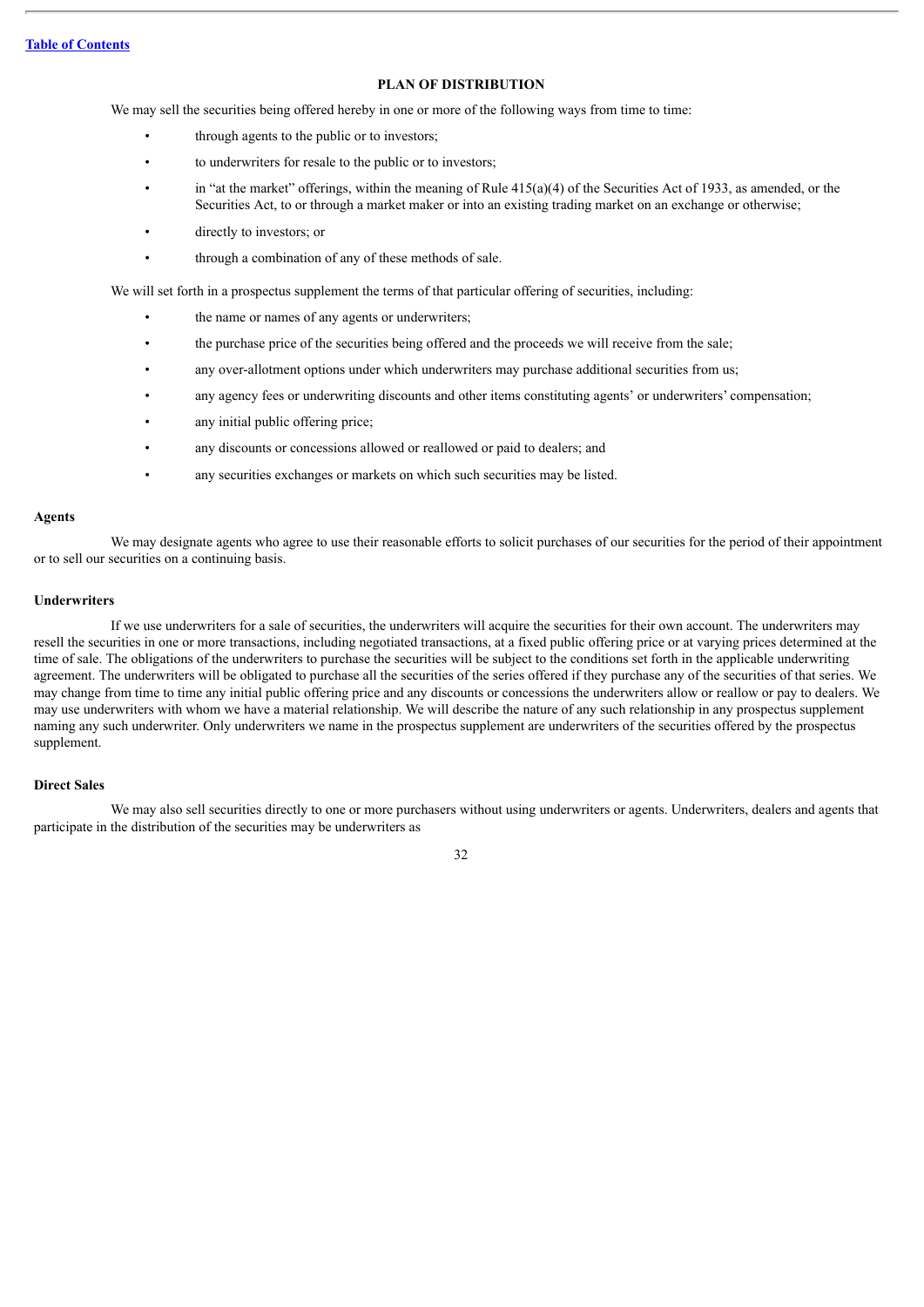defined in the Securities Act, and any discounts or commissions they receive from us and any profit on their resale of the securities may be treated as underwriting discounts and commissions under the Securities Act. We will identify in the applicable prospectus supplement any underwriters, dealers or agents and will describe their compensation. We may have agreements with the underwriters, dealers and agents to indemnify them against specified civil liabilities, including liabilities under the Securities Act. Underwriters, dealers and agents may engage in transactions with or perform services for us in the ordinary course of their businesses.

#### **At-the-Market Offerings**

To the extent that we make sales through one or more underwriters or agents in at-the-market offerings, we will do so pursuant to the terms of a sales agency financing agreement or other at-the-market offering arrangement between us, on one hand, and the underwriters or agents, on the other. If we engage in at-the-market sales pursuant to any such agreement, we will issue and sell our securities through one or more underwriters or agents, which may act on an agency basis or a principal basis. During the term of any such agreement, we may sell securities on a daily basis in exchange transactions or otherwise as we agree with the underwriters or agents. Any such agreement will provide that any securities sold will be sold at prices related to the then prevailing market prices for our securities. Therefore, exact figures regarding proceeds that will be raised or commissions to be paid cannot be determined as of the date of this prospectus. As it often customary to these offerings, we may agree to sell, and the relevant underwriters or agents may agree to solicit offers to purchase, blocks of our common stock or other securities. The terms of any such agreement will be set forth in more detail in the applicable prospectus or prospectus supplement. For example, on July 20, 2020, we entered into a purchase agreement with Lincoln Park Capital Fund, LLC, which provides that, upon the terms and subject to the conditions and limitations set forth therein, we may sell to Lincoln Park up to \$10,000,000 of our common stock, of which we have sold \$1,000,000 of shares of our common stock as of August 17, 2020.

#### **Trading Markets and Listing of Securities**

Unless otherwise specified in the applicable prospectus supplement, each class or series of securities will be a new issue with no established trading market, other than our common stock, which are listed on The Nasdaq Capital Market. We may elect to list any other class or series of securities on any exchange or market, but we are not obligated to do so. It is possible that one or more underwriters may make a market in a class or series of securities, but the underwriters will not be obligated to do so and may discontinue any market making at any time without notice. We cannot give any assurance as to the liquidity of the trading market for any of the securities.

#### **Stabilization Activities**

Any underwriter may engage in overallotment, stabilizing transactions, short covering transactions and penalty bids in accordance with Regulation M under the Securities Exchange Act of 1934, as amended, or the Exchange Act. Overallotment involves sales in excess of the offering size, which create a short position. Stabilizing transactions permit bids to purchase the underlying security so long as the stabilizing bids do not exceed a specified maximum. Short covering transactions involve purchases of the securities in the open market after the distribution is completed to cover short positions. Penalty bids permit the underwriters to reclaim a selling concession from a dealer when the securities originally sold by the dealer are purchased in a covering transaction to cover short positions. Those activities may cause the price of the securities to be higher than it would otherwise be. If commenced, the underwriters may discontinue any of these activities at any time.

#### **Passive Market Making**

Any underwriters who are qualified market makers on The Nasdaq Capital Market may engage in passive market making transactions in the securities on The Nasdaq Capital Market in accordance with Rule 103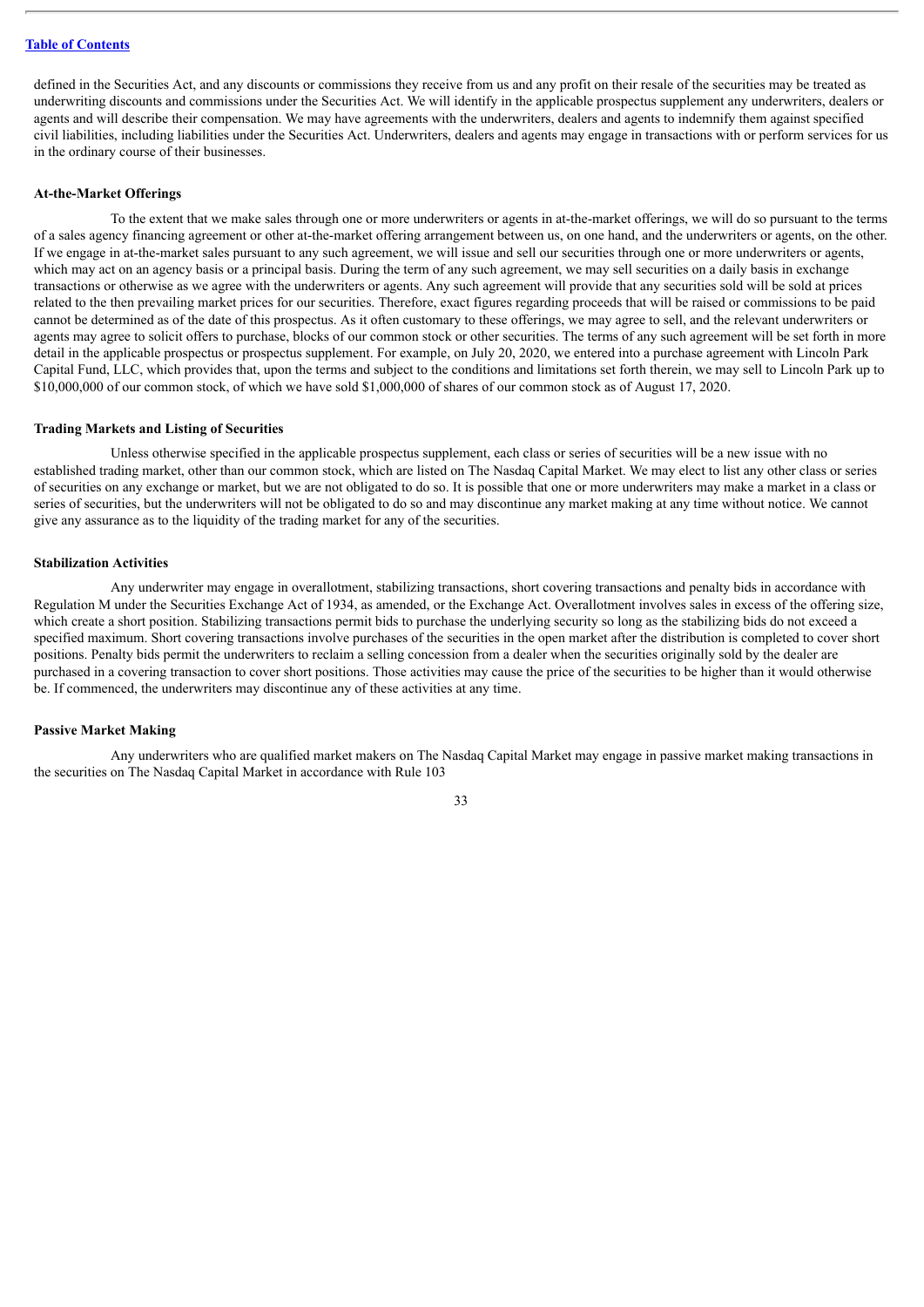of Regulation M, during the business day prior to the pricing of the offering, before the commencement of offers or sales of the securities. Passive market makers must comply with applicable volume and price limitations and must be identified as passive market makers. In general, a passive market maker must display its bid at a price not in excess of the highest independent bid for such security. If all independent bids are lowered below the passive market maker's bid, however, the passive market maker's bid must then be lowered when certain purchase limits are exceeded.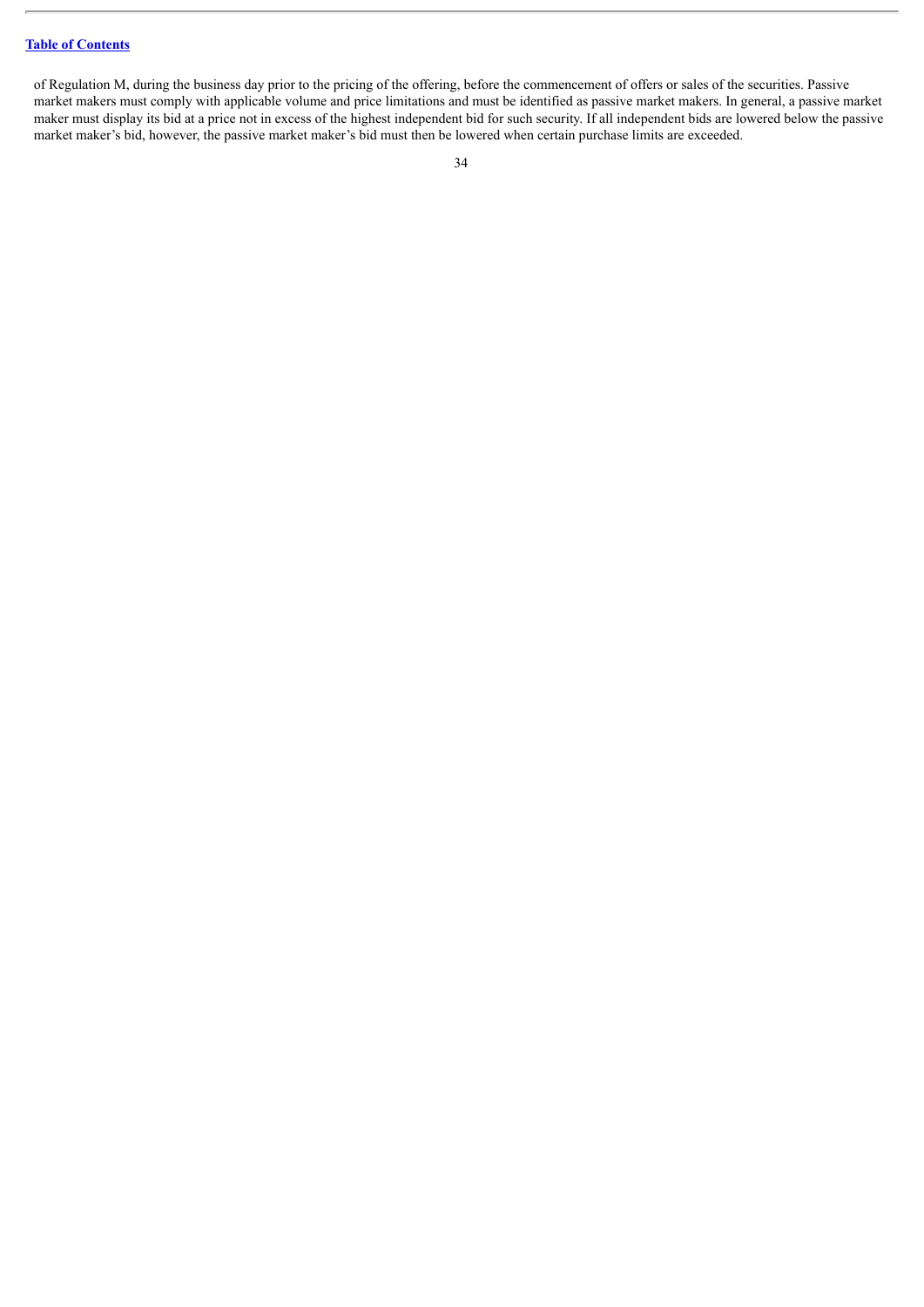#### **LEGAL MATTERS**

<span id="page-56-0"></span>DLA Piper LLP (US), San Diego, California will pass for us upon the validity of the securities being offered by this prospectus and applicable prospectus supplement, and counsel named in the applicable prospectus supplement will pass upon legal matters for any underwriters, dealers or agents.

#### **EXPERTS**

<span id="page-56-1"></span>Ernst & Young LLP, independent registered public accounting firm, has audited our financial statements included in our Annual Report on Form 10-K for the year ended December 31, 2019, as set forth in their report, which is incorporated by reference in this prospectus and elsewhere in the registration statement. Our financial statements are incorporated by reference in reliance on Ernst & Young LLP's report, given on their authority as experts in accounting and auditing.

The consolidated financial statements of Histogen Inc. as of and for the years ended December 31, 2019 and 2018 included in the Form S-4/A filed with the SEC on March 30, 2020, have been audited by Mayer Hoffman McCann P.C., independent registered public accounting firm, as set forth in their report (which report includes an explanatory paragraph regarding the existence of substantial doubt about the Company's ability to continue as a going concern) have been incorporated by reference in this prospectus in reliance on the report of Mayer Hoffman McCann P.C., given on the authority of such firm as experts in auditing and accounting in giving said reports.

#### **WHERE YOU CAN FIND ADDITIONAL INFORMATION**

<span id="page-56-2"></span>We are a reporting company and file annual, quarterly and current reports, proxy statements and other information with the SEC. Our SEC filings are available to the public over the Internet at the SEC's website at http://www.sec.gov. Our Annual Report on Form 10-K, Quarterly Reports on Form 10-Q, and Current Reports on Form 8-K, including any amendments to those reports, and other information that we file with or furnish to the SEC pursuant to Section 13(a) or 15(d) of the Exchange Act can also be accessed free of charge through the investor relations page of our website located at http://investors.histogen.com. These filings will be available as soon as reasonably practicable after we electronically file such material with, or furnish it to, the SEC. Information contained on our website is not part of this prospectus.

#### **INCORPORATION OF CERTAIN INFORMATION BY REFERENCE**

<span id="page-56-3"></span>The SEC allows us to "incorporate by reference" information that we file with it into this prospectus, which means that we can disclose important information to you by referring you to those documents. The information incorporated by reference is an important part of this prospectus. Information in this prospectus supersedes information incorporated by reference that we filed with the SEC prior to the date of this prospectus, while information that we file later with the SEC will automatically update and supersede the information in this prospectus. We incorporate by reference into this registration statement and prospectus the following documents, and any future filings we will make with the SEC under Sections 13(a), 13(c), 14 or 15(d) of the Exchange Act after the date of the initial registration statement but prior to effectiveness of the registration statement and after the date of this prospectus but prior to the termination of the offering of the securities covered by this prospectus (other than current reports or portions thereof furnished under Item 2.02 or Item 7.01 of Form 8-K):

- Our Annual Report on [Form](http://www.sec.gov/Archives/edgar/data/1383701/000156459020010122/cnat-10k_20191231.htm) 10-K for the year ended December 31, 2019, filed on March 11, 2020;
- Our Quarterly Reports on Form 10-Q for the quarter ended [March](http://www.sec.gov/Archives/edgar/data/1383701/000156459020020517/cnat-10q_20200331.htm) 31, 2020 and June 30, [2020,](http://www.sec.gov/Archives/edgar/data/1383701/000156459020040035/hsto-10q_20200630.htm) filed on May 1, 2020 and August 13, 2020, respectively;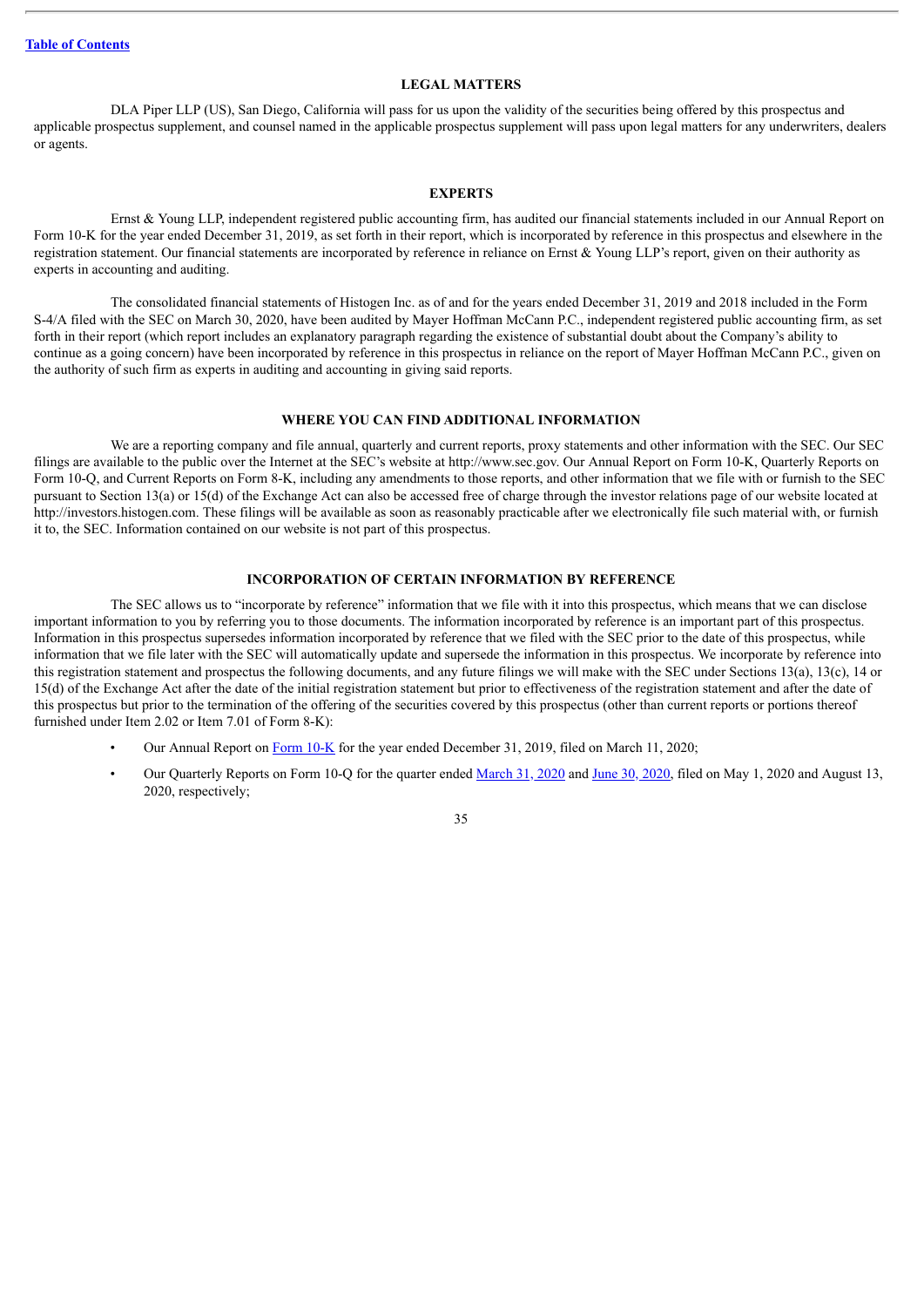- Our Current Reports on Form 8-K filed on [January](http://www.sec.gov/Archives/edgar/data/1383701/000119312520016930/d875852d8k.htm) 28, 2020, [March](http://www.sec.gov/Archives/edgar/data/1383701/000156459020014191/cnat-8k_20200330.htm) 30, [2020,](http://www.sec.gov/Archives/edgar/data/1383701/000119312520148679/d932971d8k.htm) May 7, [2020](http://www.sec.gov/Archives/edgar/data/1383701/000119312520152366/d925005d8k.htm), May 21, 2020, May 27, 2020 (as amended on June 26, [2020\)](http://www.sec.gov/Archives/edgar/data/1383701/000119312520181137/d879834d8ka.htm), May 28, [2020,](http://www.sec.gov/Archives/edgar/data/1383701/000119312520153827/d929666d8k.htm) June 1, [2020](http://www.sec.gov/Archives/edgar/data/1383701/000119312520156548/d830291d8k.htm), and July 20, [2020](http://www.sec.gov/Archives/edgar/data/1383701/000119312520195522/d51427d8k.htm);
- the description of our common stock contained in our Registration Statement on [Form](http://www.sec.gov/Archives/edgar/data/1383701/000119312513289429/d567418d8a12b.htm) 8-A (File No. 001-36003) filed with the SEC on July 12, 2013, pursuant to Section 12(b) of the Exchange Act, including any amendment or report filed for the purpose of updating such description; and
- our [prospectus](http://www.sec.gov/Archives/edgar/data/1383701/000119312520094708/d875861d424b3.htm) dated April 1, 2020, filed with the Securities and Exchange Commission pursuant to Rule 424(b) under the Securities Act, relating to the Registration Statement on Form S-4, as amended (File No. 333-236332).

We will provide each person, including any beneficial owner, to whom a prospectus is delivered, a copy of any or all of the information that has been incorporated by reference into this prospectus but not delivered with this prospectus upon written or oral request at no cost to the requester. Requests should be directed to:

> Histogen Inc. 10655 Sorrento Valley Road, Suite 200 San Diego, CA 92121 (858) 526-3100 Attention: Investor Relations